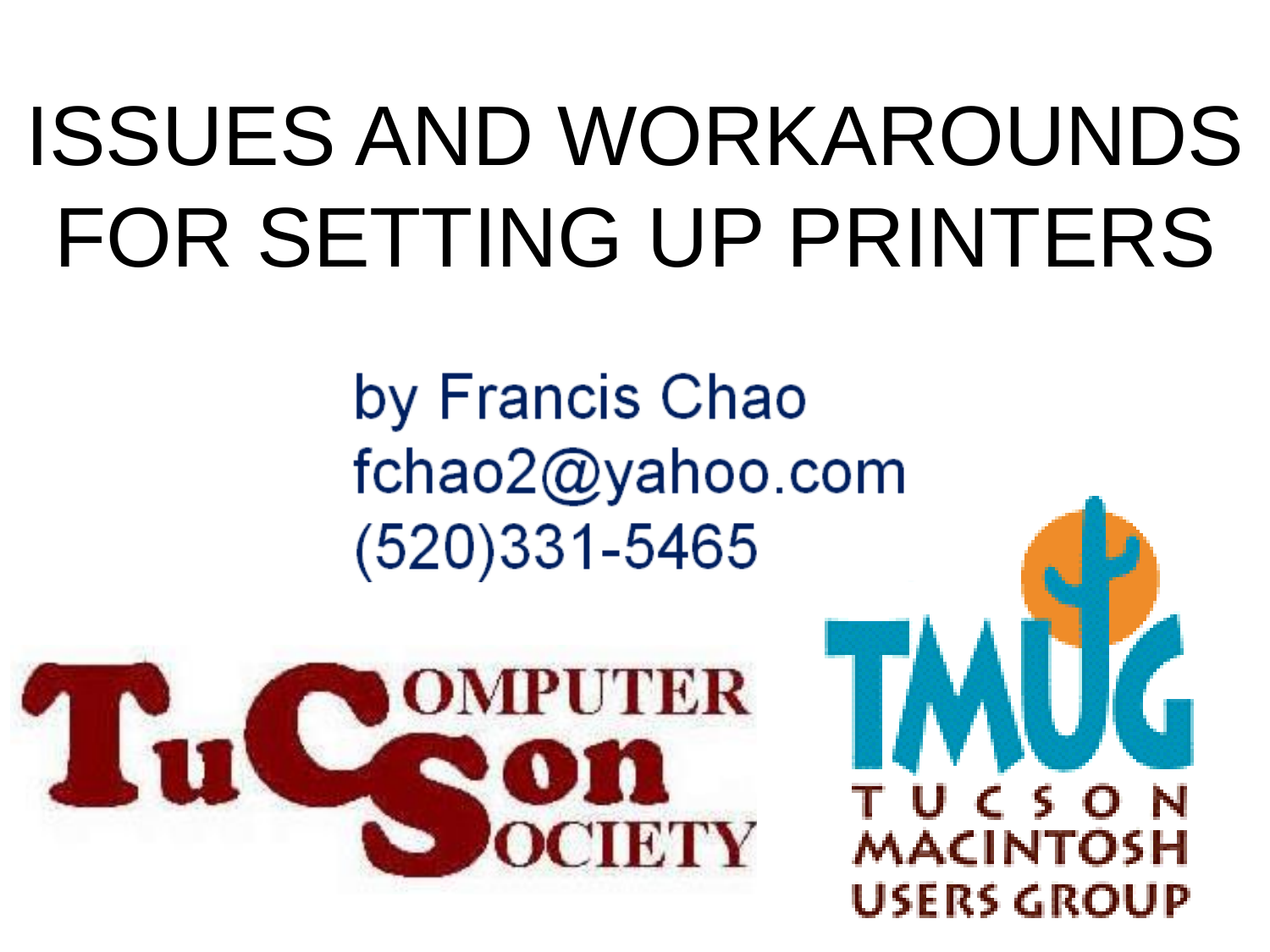# Web location for this presentation:

# http://aztcs.org Click on "Meeting Notes"`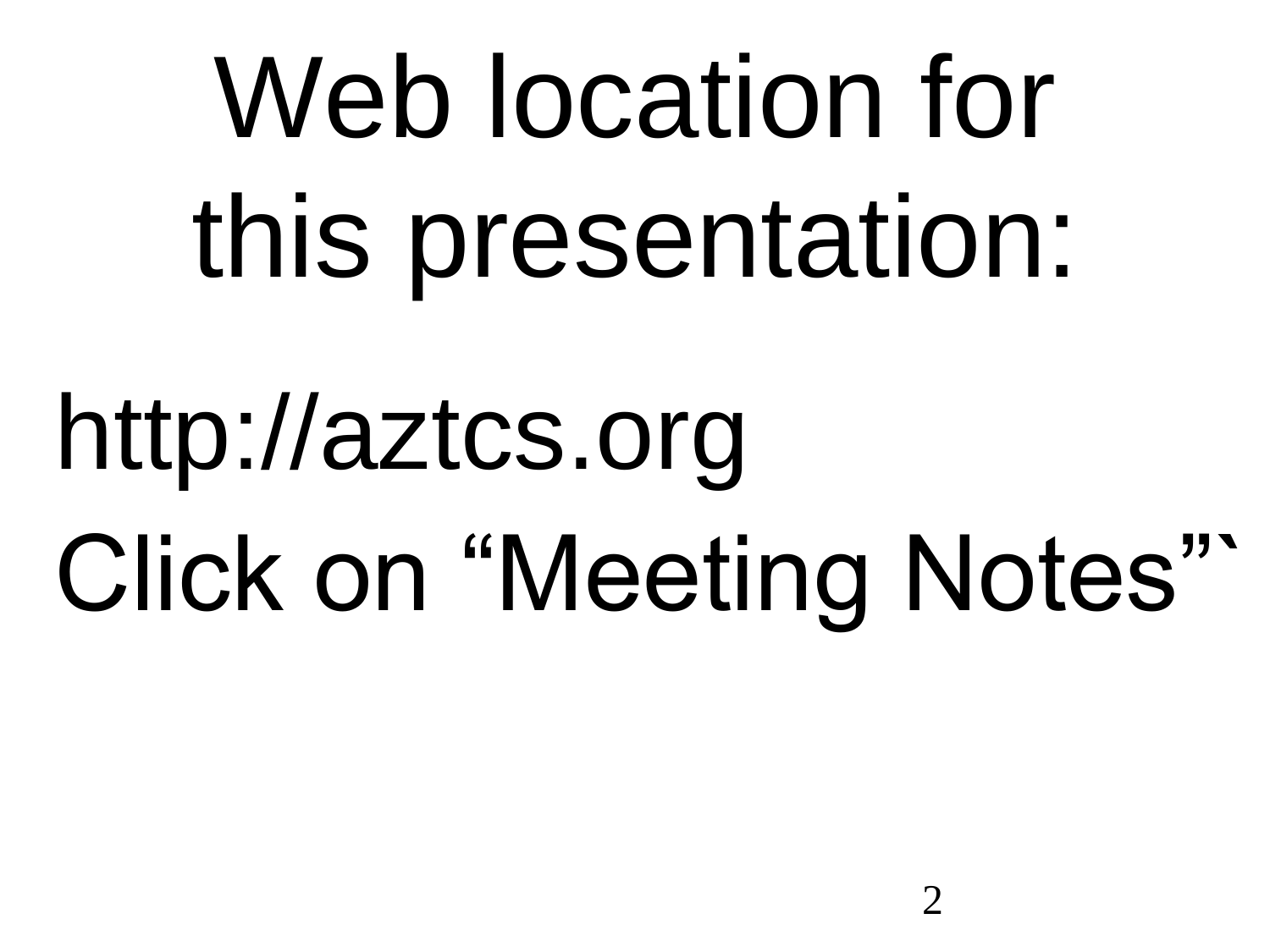# SUMMARY

You can set up printers for enduser computers faster and with fewer problems if you use a few high-tech tricks, including "virtual machine" technology, temporary USB connections, and Local Area Network (LAN) communications.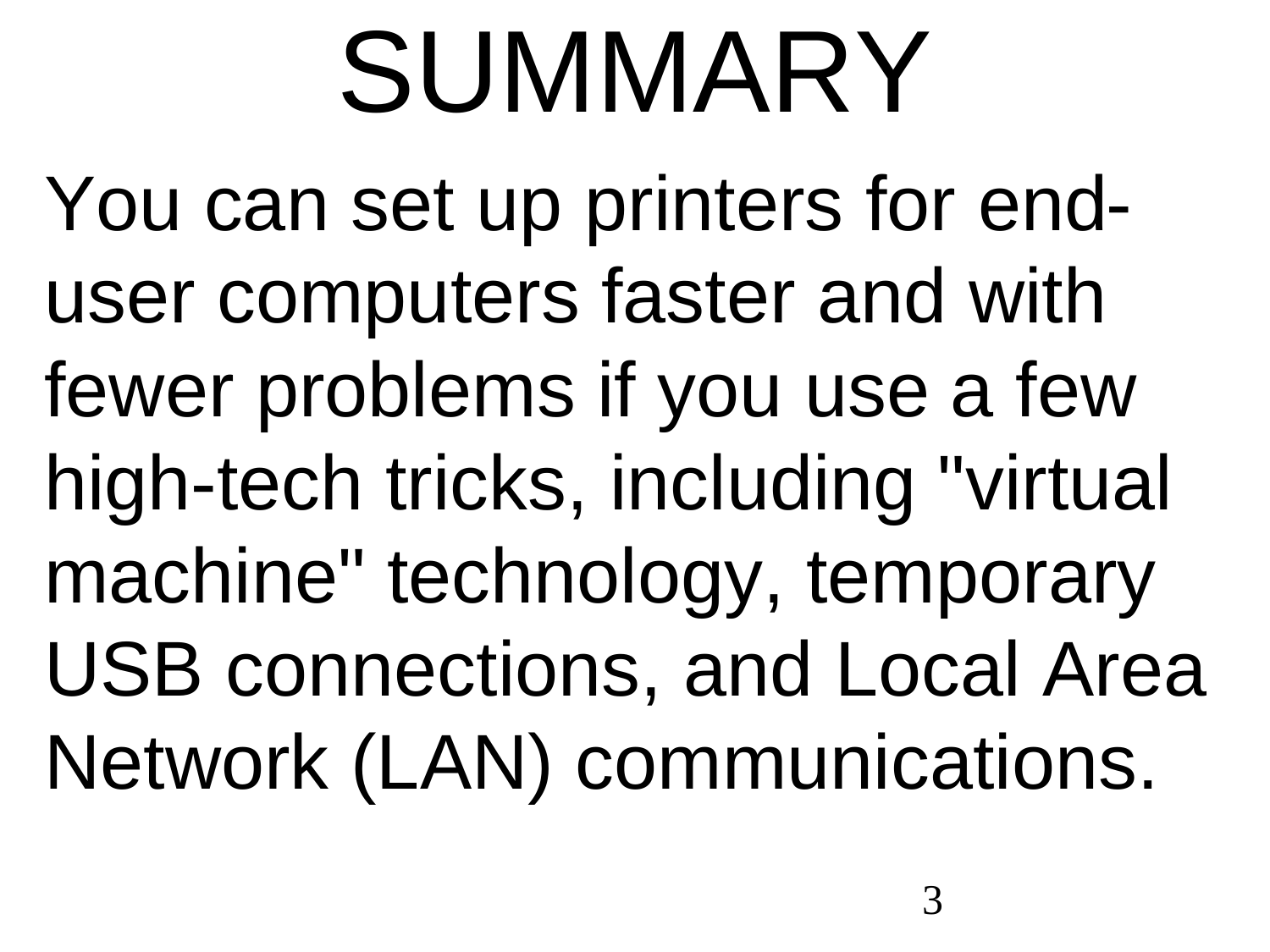**BASIC STRATEGIES** • **Strategy 1:** Use "virtual machine" computers to avoid permanent computer slow-downs caused by the printer management software that is bundled with most printers.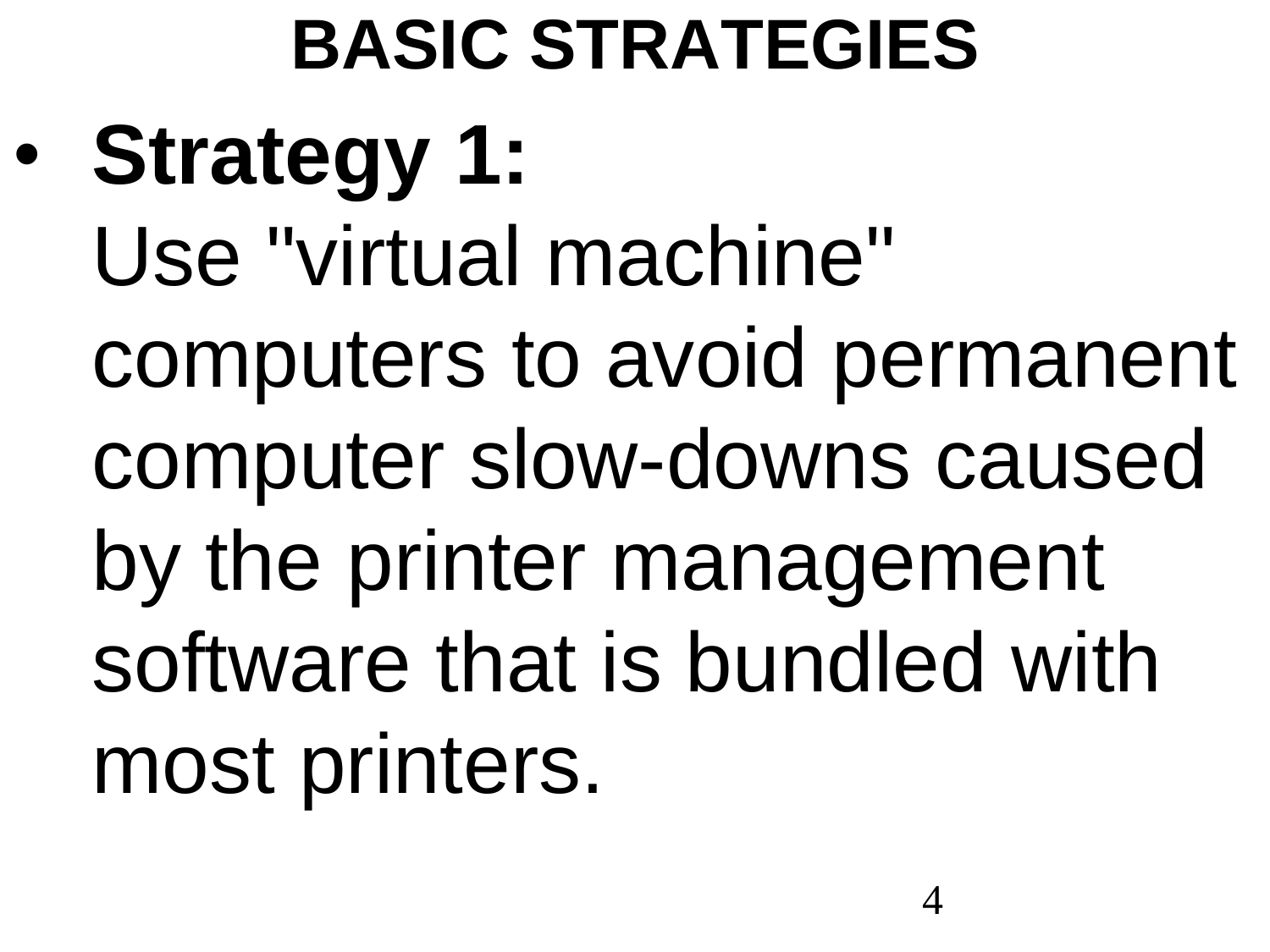## **BASIC STRATEGIES (continued)** • **Strategy 2:**

Use (temporary) USB cables and plug-and-play automation to "kick start" printer driver installation if your real or virtual computer does not automatically "see" a printer that is "shared" or "network connected".

•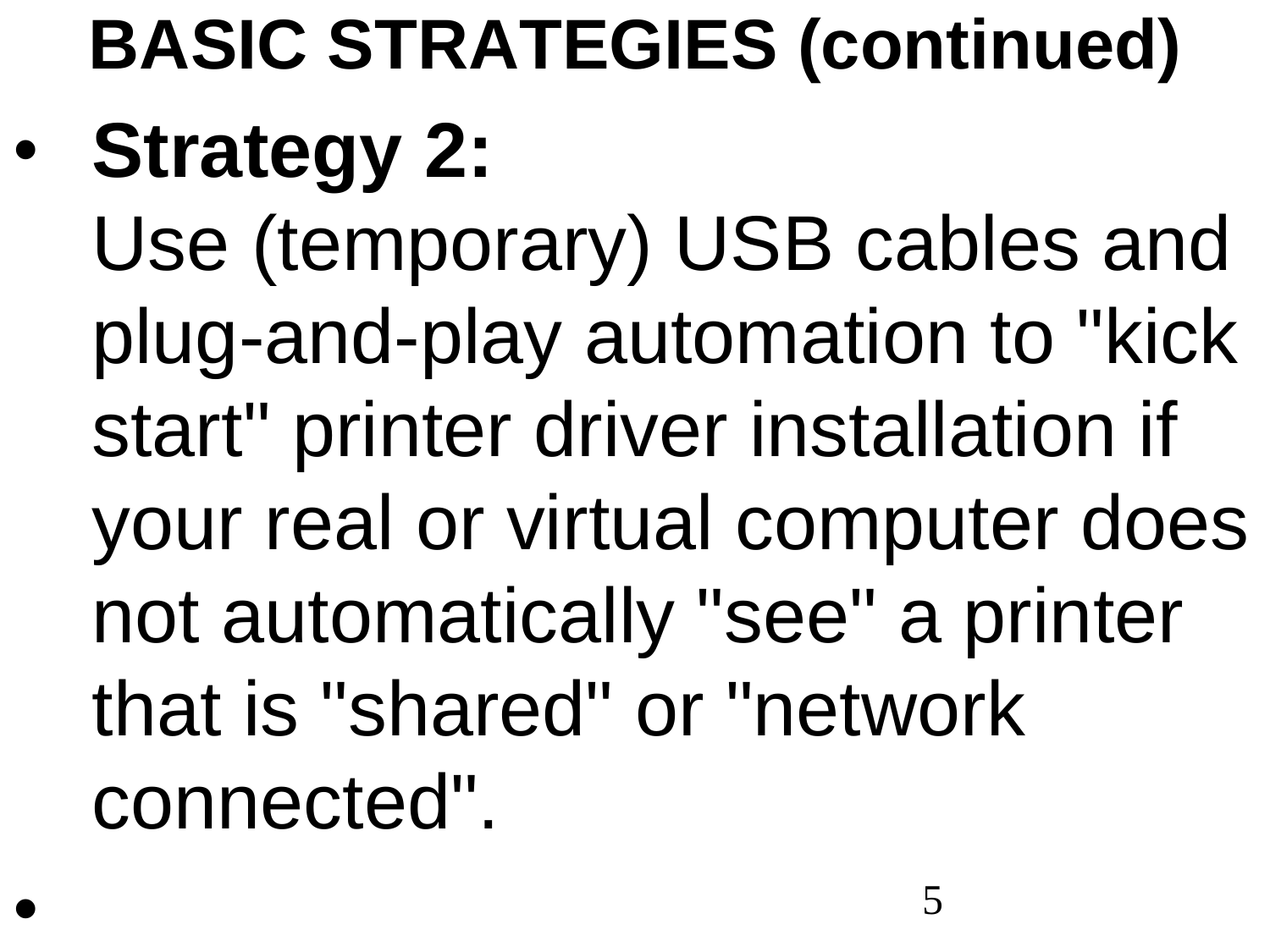6 **BASIC STRATEGIES (continued)** • **Strategy 3:** In a totally-"Windows" environment where the printer is "shared" from a "Windows" computer, you can install the printer into additional end-user "Windows" computers by using the "Network" section of "Windows Explorer".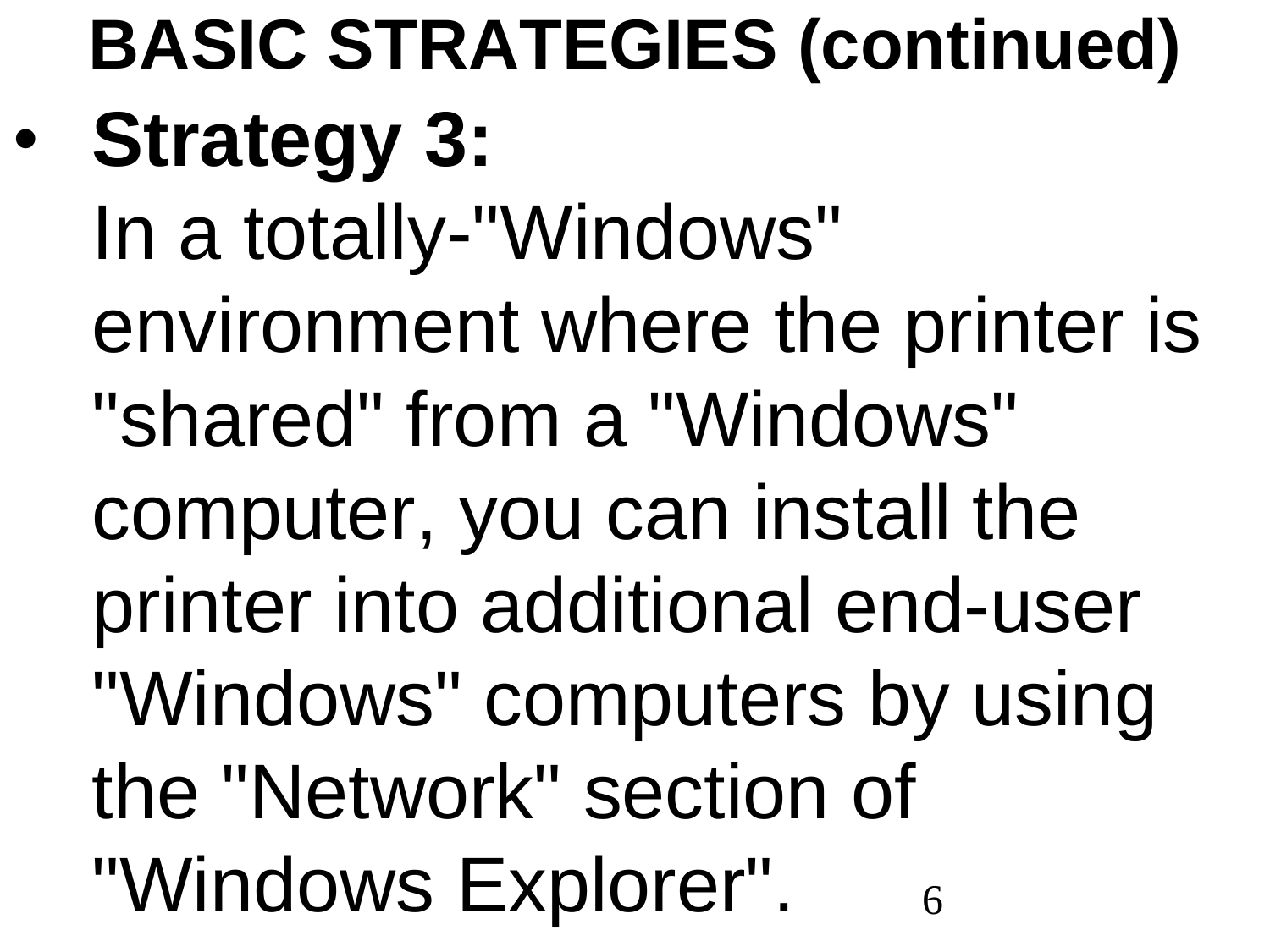## **BASIC STRATEGIES (continued)** • **Strategy 4:** For any operating system environment, after you install a "shared" or "network-attached" printer successfully, you can use the "create a port" or "new port"

feature to "install" the printer into additional computers.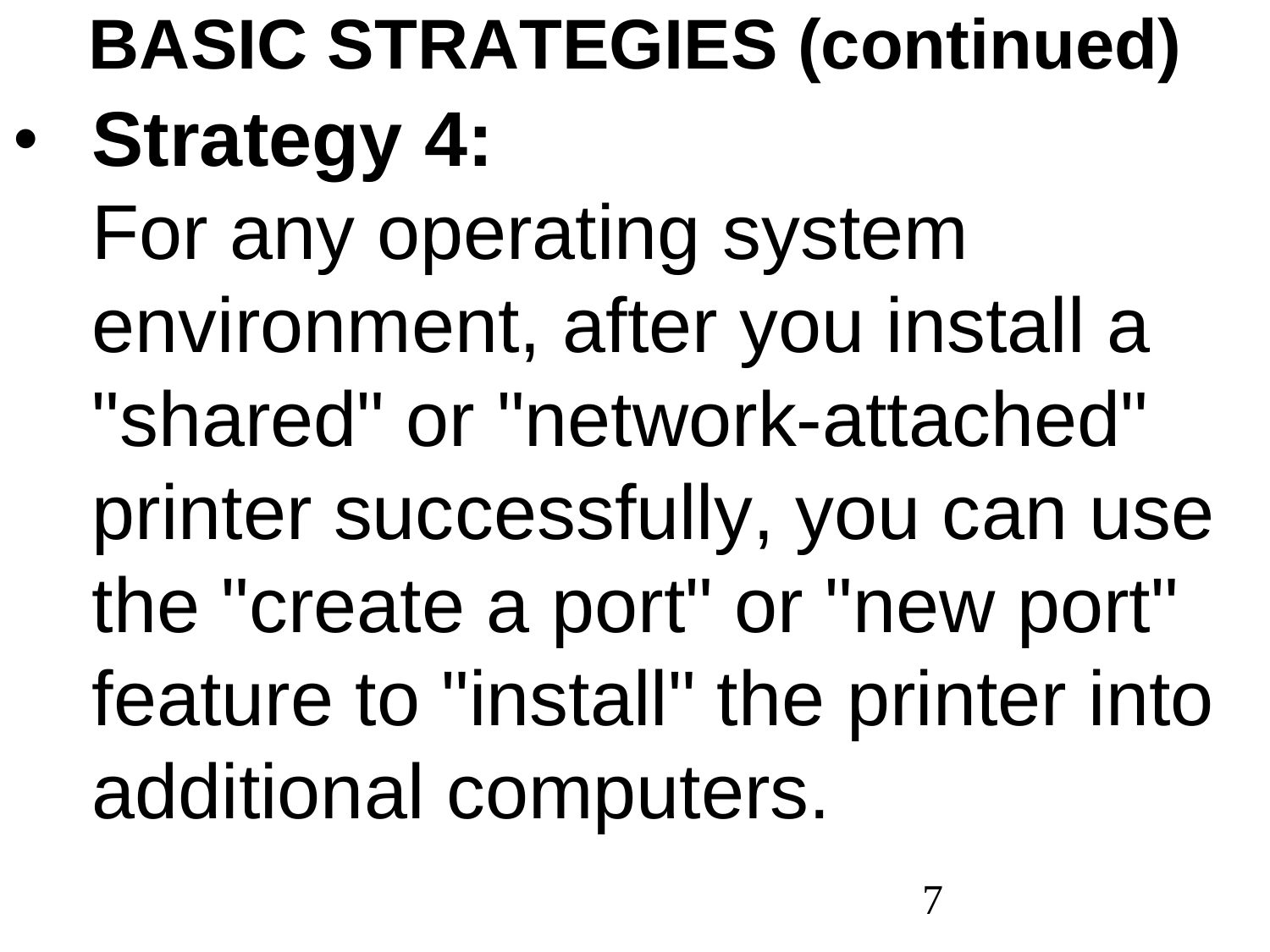8 **"STRATEGY 1" EXPLANATION**  • **Strategy 1:** Use "virtual machine" computers to avoid permanent computer slow-downs caused by printer management software that is bundled with most printers. **Explanation of "Strategy 1":** The installation procedures for most printers include putting in proprietary software programs/drivers to monitor the status of the printer.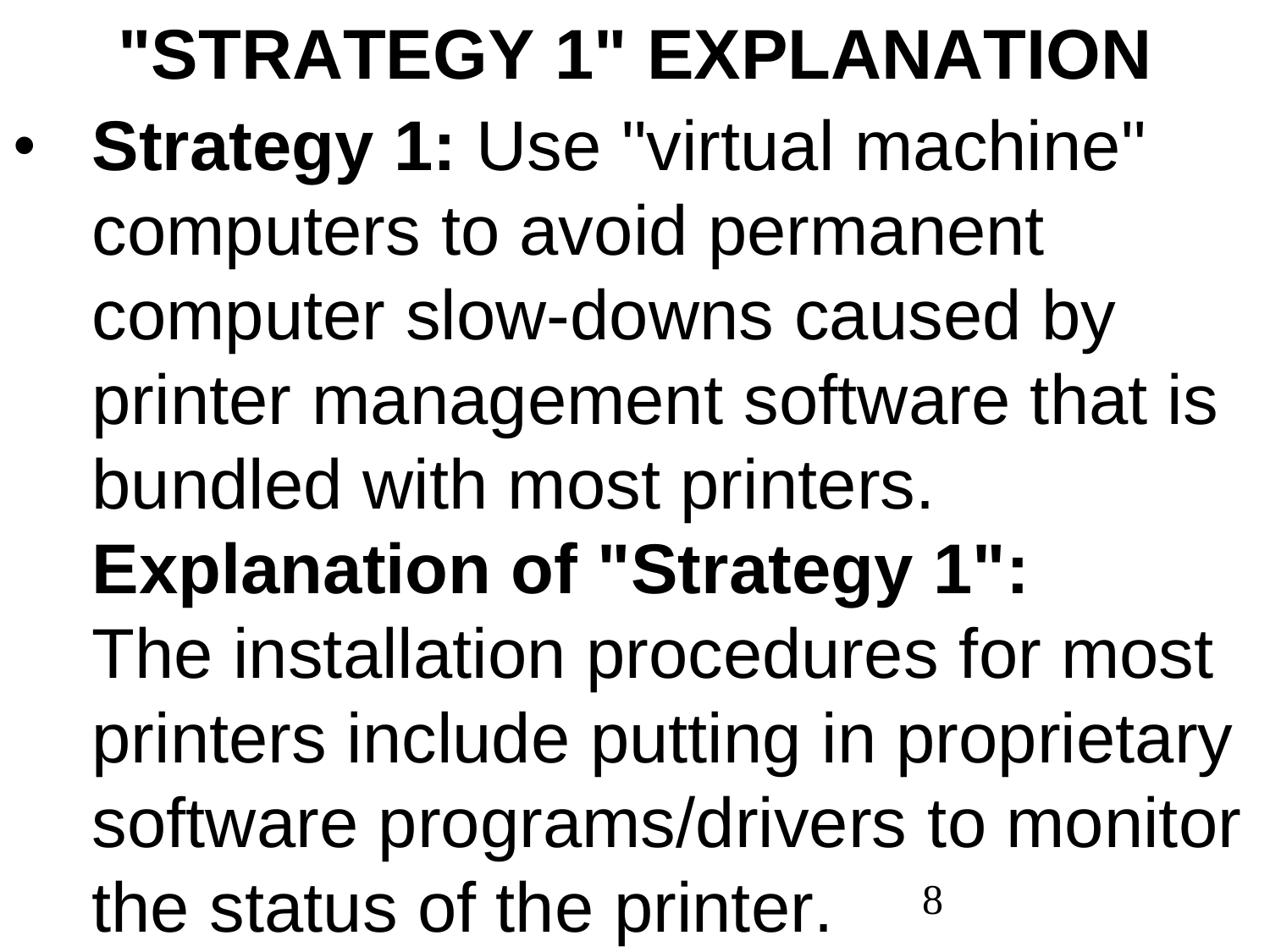directly on end-user computers: Since the "printer software" that is bundled with most printers permanently slows down the end-user computers that you install it into, it is much better for you to do the initial installation of your printer inside a virtual machine to avoid the permanent deleterious effects of performing the printer manufacturer's recommended installation procedure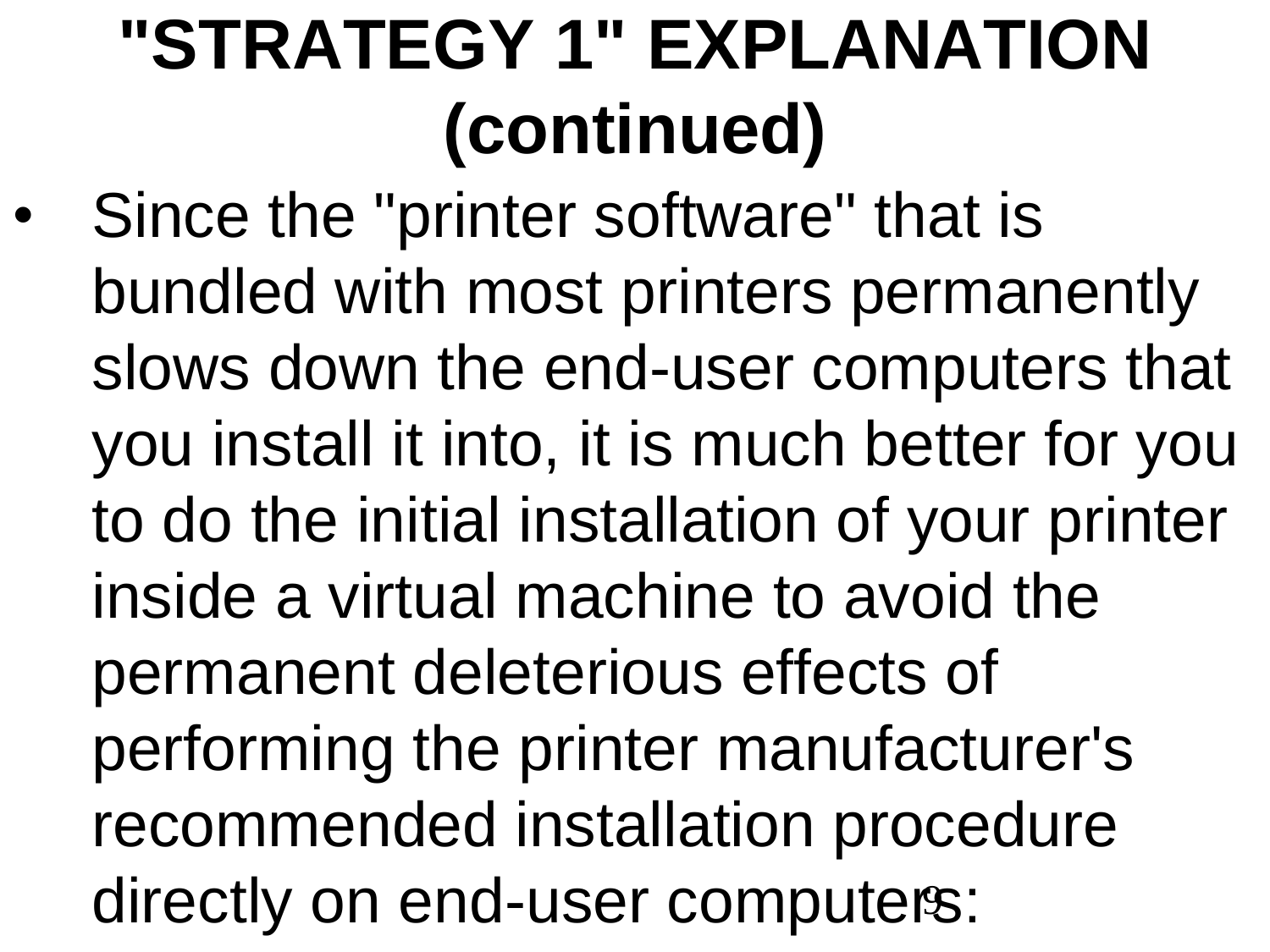#### **STEPS FOR STRATEGY 1:**

- Step 1: Install one of the following printer-friendly "virtual machine programs" into a computer:
	- o Oracle VM VirtualBox (free, for Windows, Macs, or Linux computers)
	- o VMware Player (free, for Windows)
	- o VMware Workstation (not free, for Windows )
	- o Parallels (for Macs, not free)
	- 10 o VMware Fusion (for Macs, not free)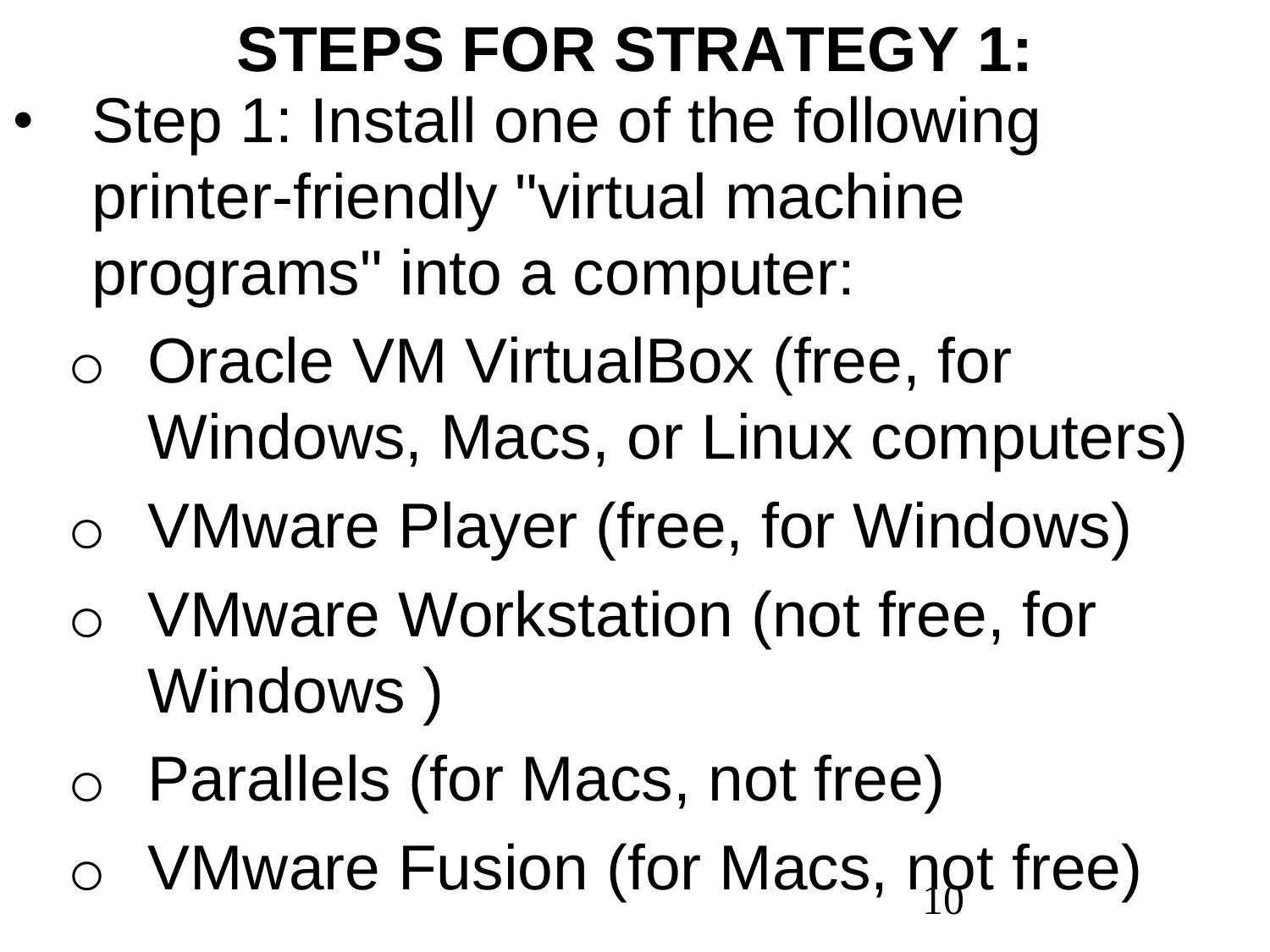## **STEPS FOR STRATEGY 1 (continued):**

[ks/virtualnetworks-windows.pdf](http://aztcs.org/meeting_notes/winhardsig/virtualmachines/virtualnetworks/virtualnetworks-windows.pdf) • Step 2: If your printer will be network-attached or "shared" from a client computer or server, configure your virtual machine so that it connects to your real "local area network"(LAN) by means of the "bridged" virtual network. See [http://aztcs.org/meeting\\_notes/winh](http://aztcs.org/meeting_notes/winhardsig/virtualmachines/virtualnetworks/virtualnetworks-windows.pdf) [ardsig/virtualmachines/virtualnetwor](http://aztcs.org/meeting_notes/winhardsig/virtualmachines/virtualnetworks/virtualnetworks-windows.pdf)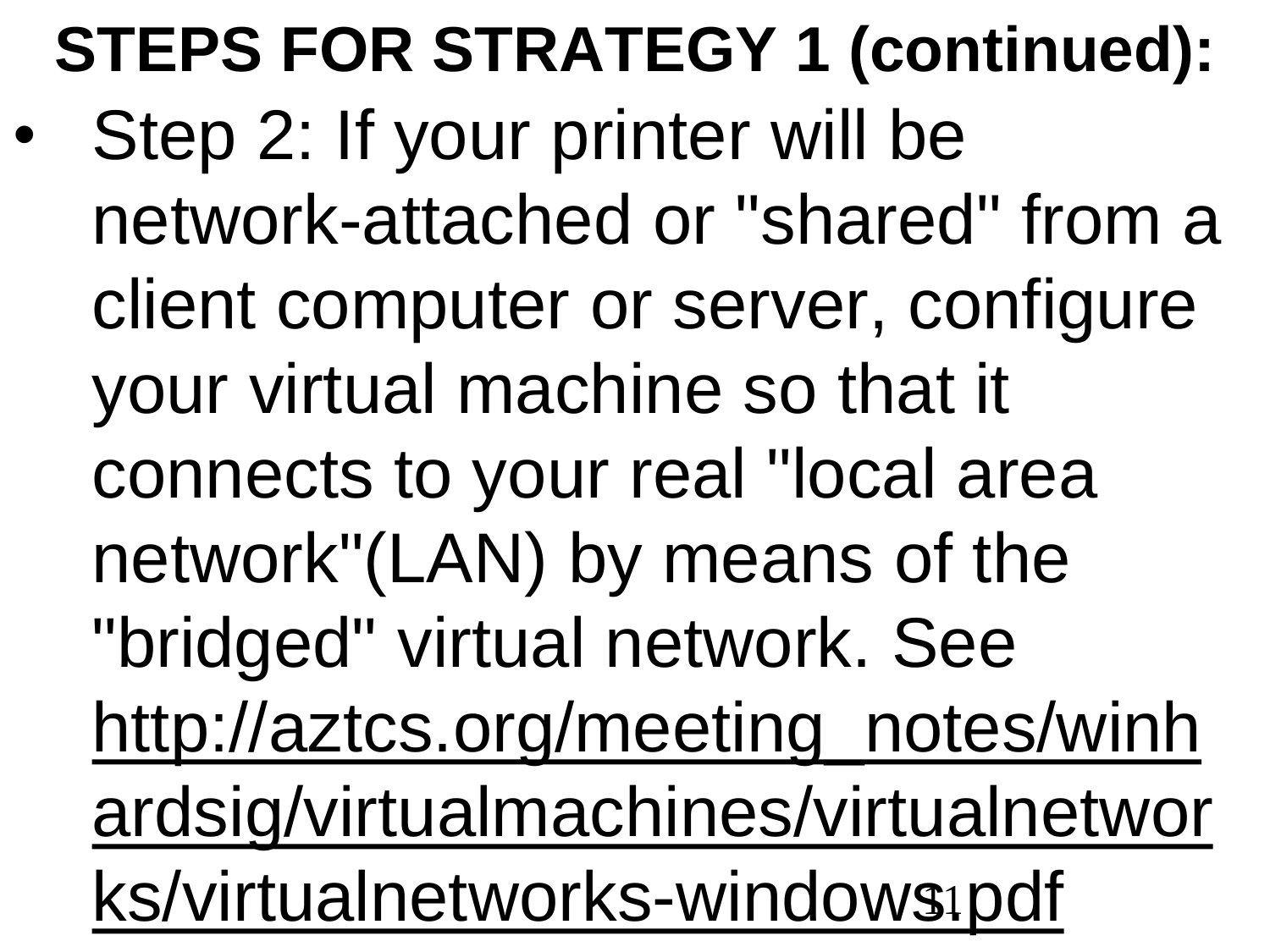## **STEPS FOR STRATEGY 1 (continued):**

- Step 3: Start up the virtual machine.
- Step 4: If the printer was bundled with an "installation CD", attach it to the virtual machine.
- Step 5: Using the manufacturer's installation instructions that were bundled with the printer, install the printer.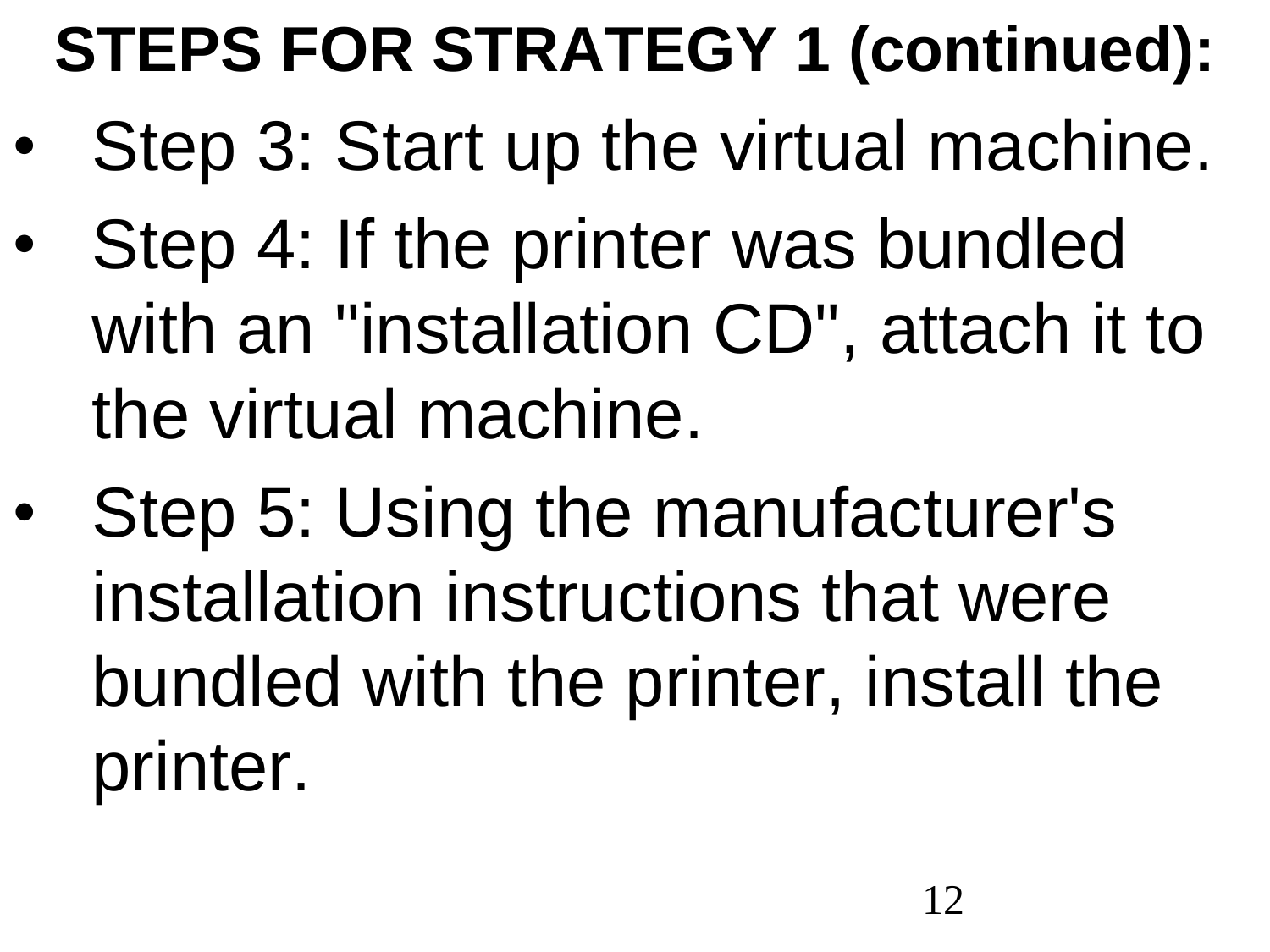## **STEPS FOR STRATEGY 1 (continued):**

13 Step 6: If the manufacturer's instructions tell you to connect the printer using a USB cable, do not use a "USB 3" cable to connect the printer to the virtual machine, since no virtual machine programs can "see" "USB 3" devices: Instead if your real physical (host) computer has "USB 3" ports "dumb them down" by connecting the printer using a "USB 2" cable or an "USB 2 extension cable".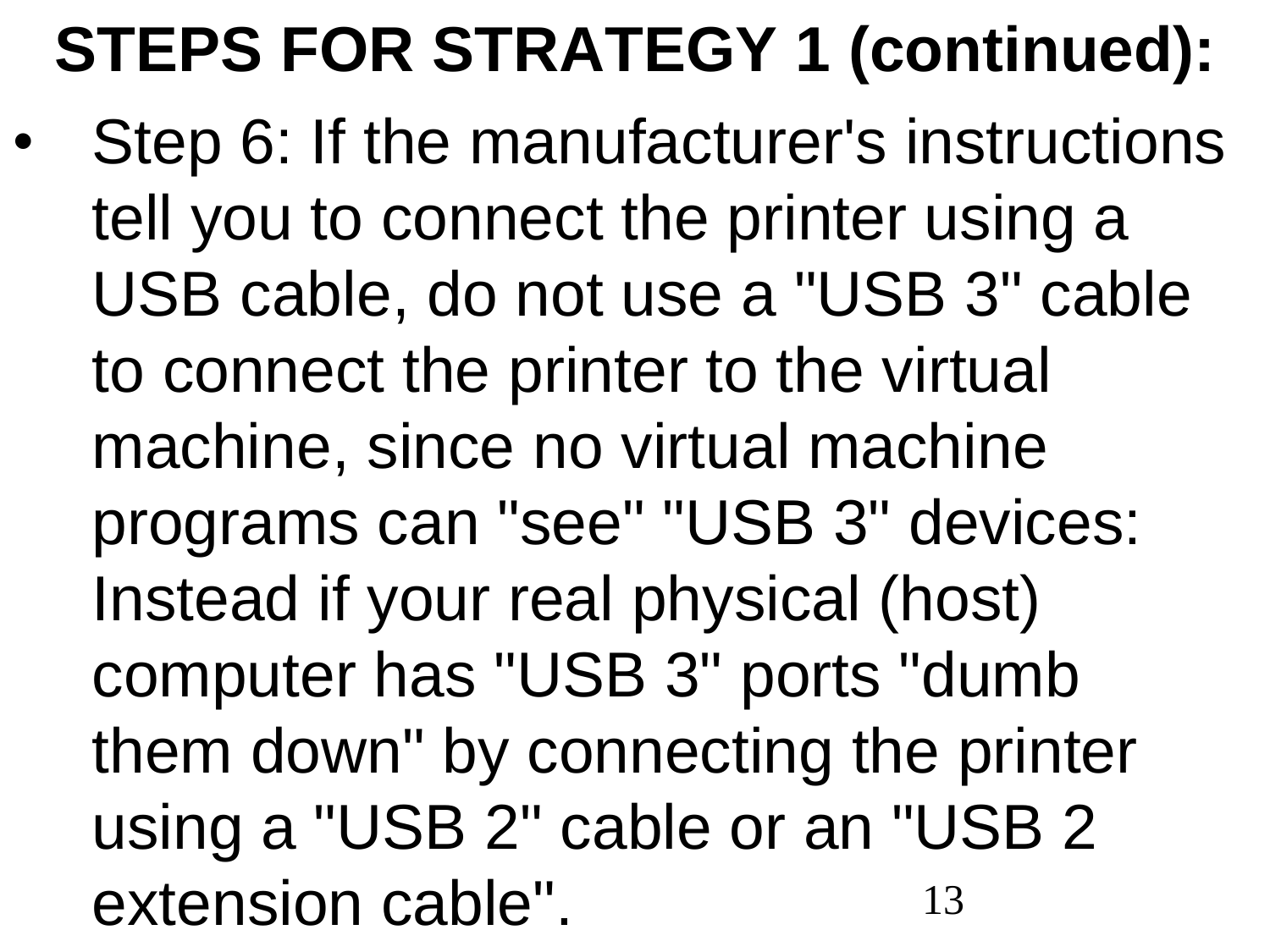## **"STRATEGY 2" EXPLANATION**  • **Strategy 2:**

Use (temporary) "USB 2" cable and plug-and-play automation to "kick start" printer driver installation if your real or virtual computer does not automatically "see" a printer that is "shared" or "network attached".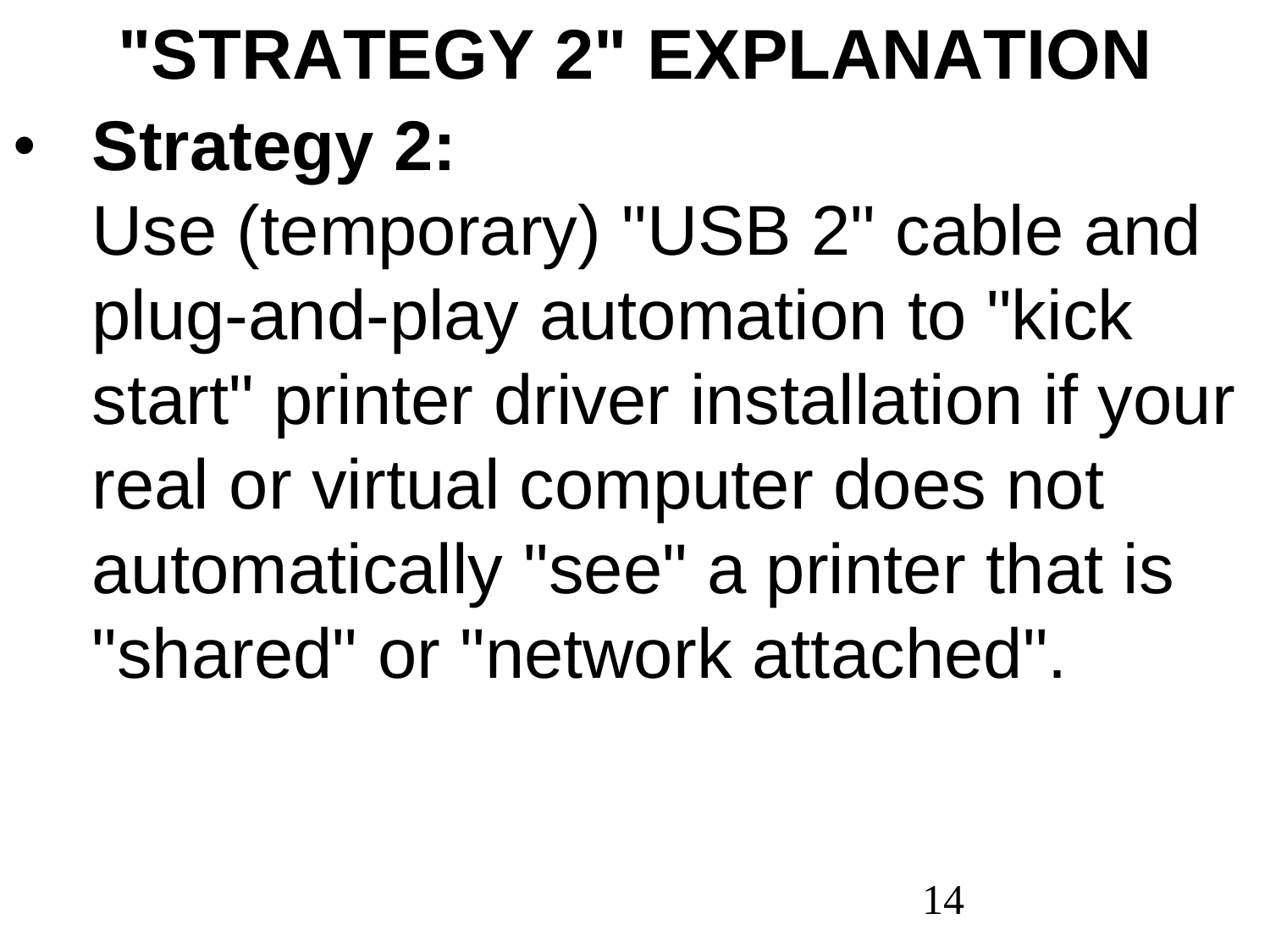15 • **Explanation of "Strategy 2":** If you printer is wired or wirelessly network attached to your network and the computer that you are running the installation procedure does not "see" or "recognize" the printer when it is supposed to, use a "USB 2" cable to temporarily connect the printer to the end-user computer during the printer installation procedure.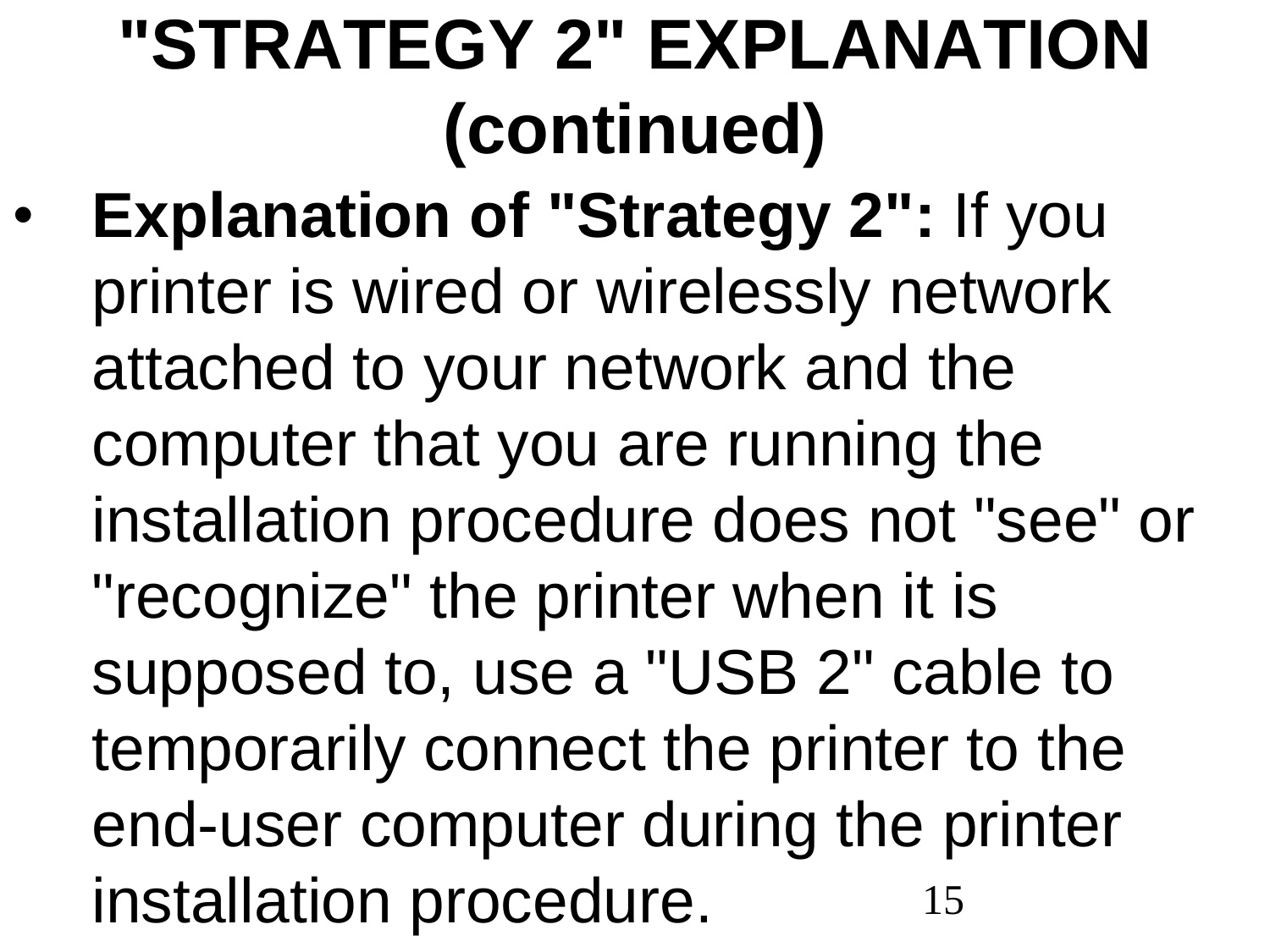• The installation documentation for many printers do not tell you to use a USB cable, but we have discovered that the use of a USB 2 cable often "kickstarts" the process of installing drivers into the end-user computer.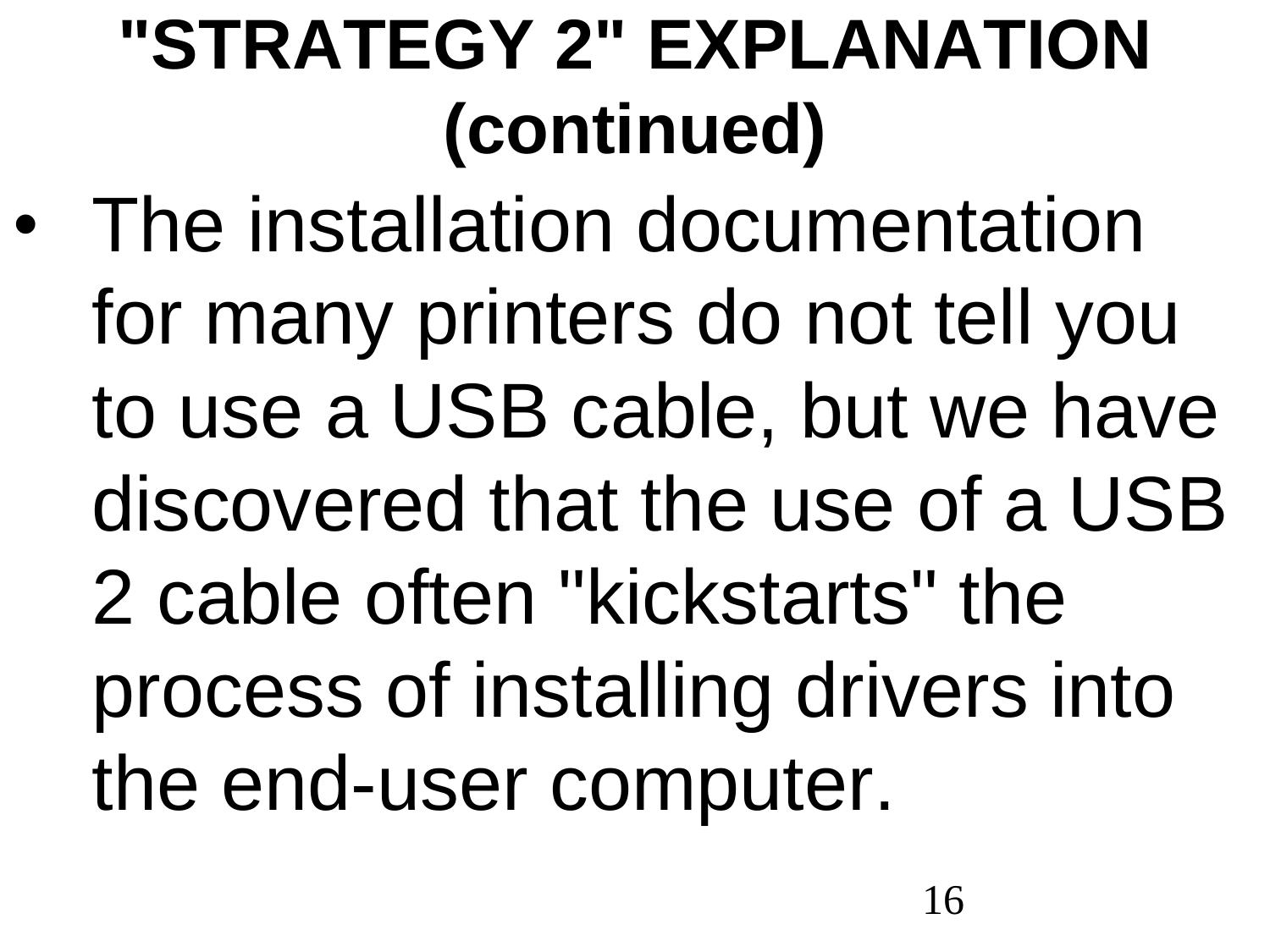• This sometimes means that you might have to temporarily move the printer from it's current location to where the computer is located, so that you cause use a "USB 2" cable to connect the printer temporarily to the computer.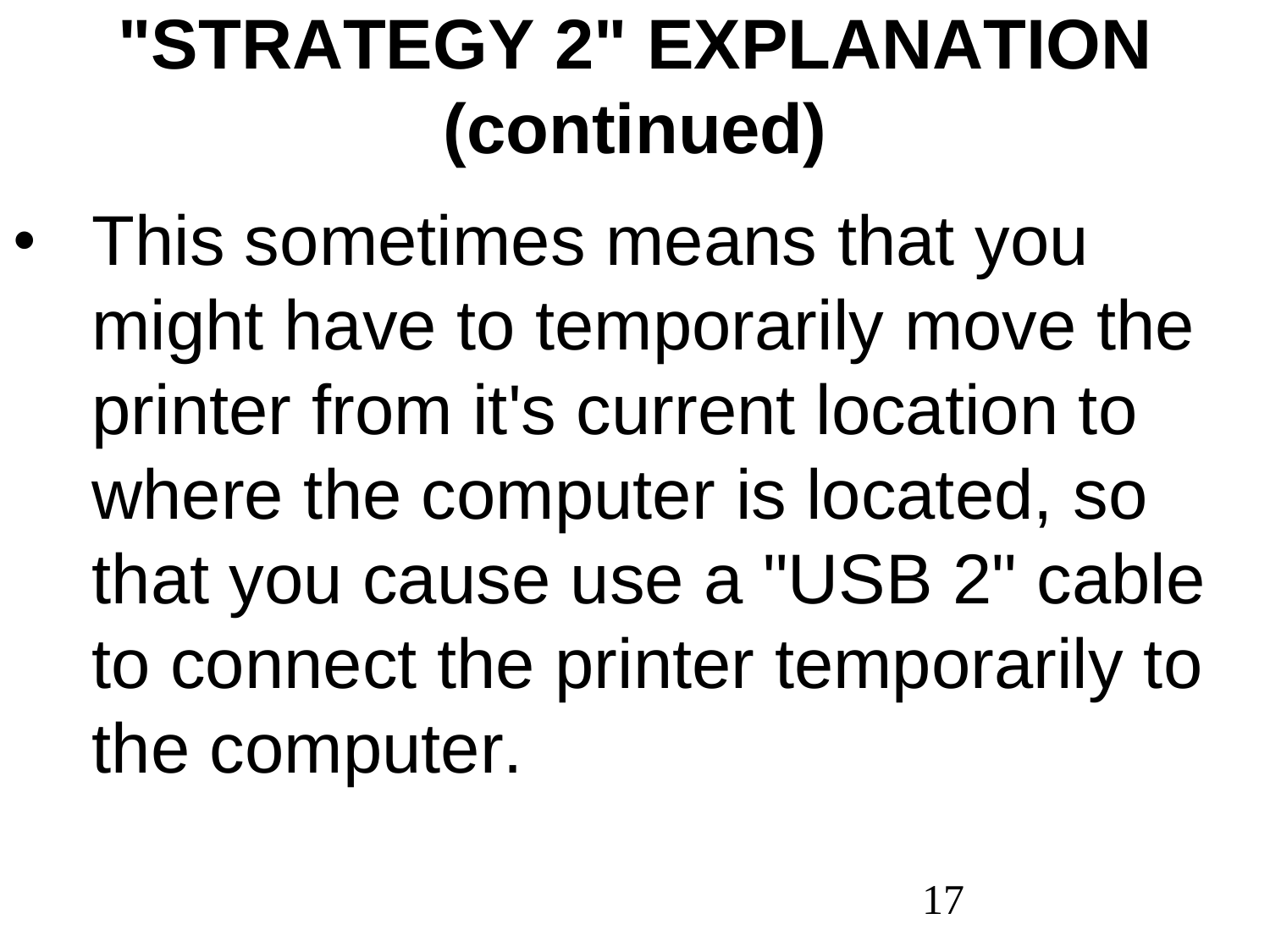Since the use of a USB 2 cable is a temporary measure, you will eventually have to disconnect the USB 2 cable and do some additional tweaking, in order to get a networkattached printer to communicate with end-user computers over a local area network.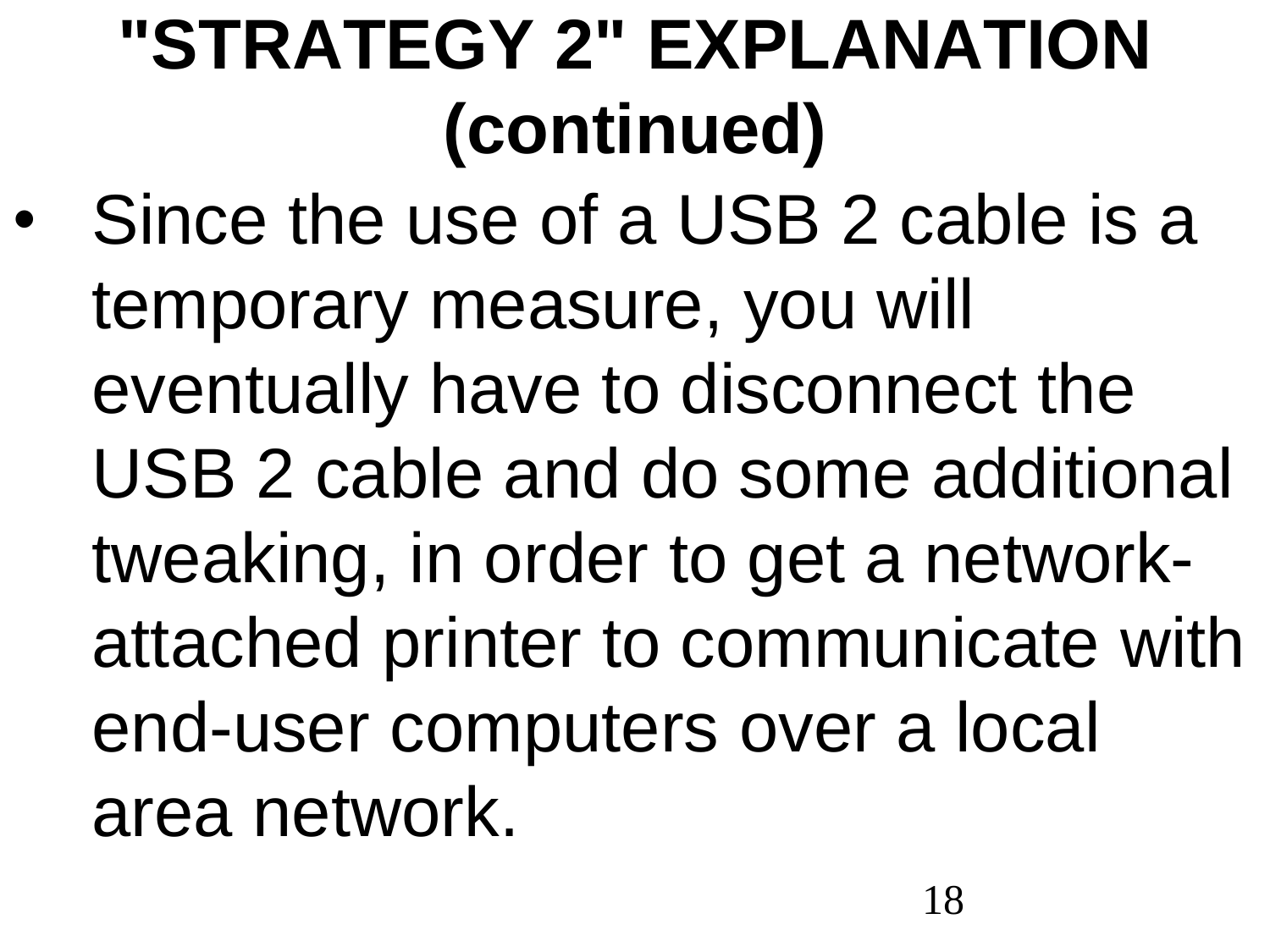## **"STRATEGY 3" EXPLANATION**

## • **Strategy 3:**

In a totally-"Windows" environment where the printer is "shared" from a "Windows" computer, you can install the printer into additional end-user "Windows" computers by using the "Network" section of "Windows Explorer".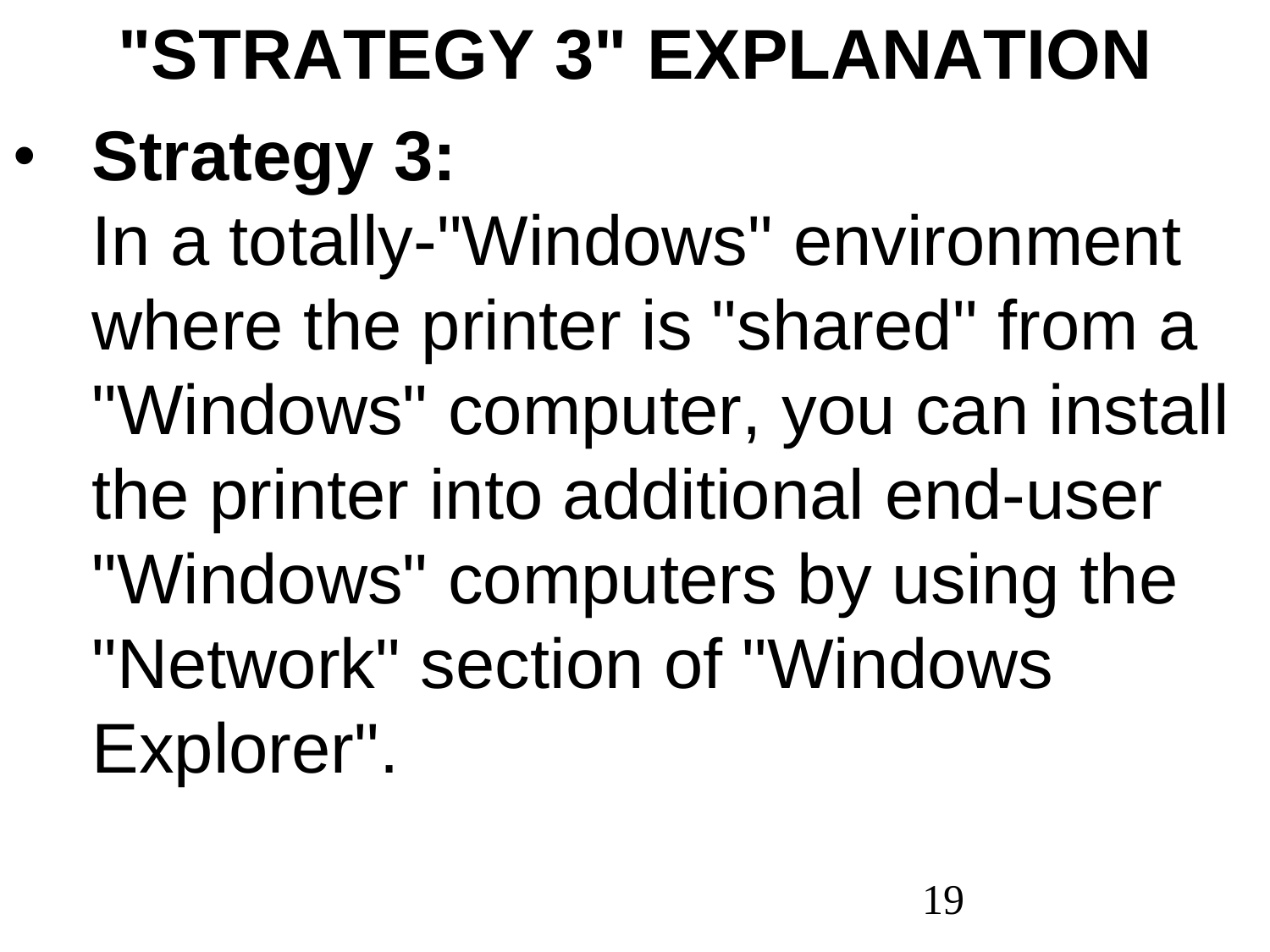- **Explanation of "Strategy 3":**
	- o "Strategy 3" only works for printers that are shared from a "Windows" computer (a Windows server or end-user desktop).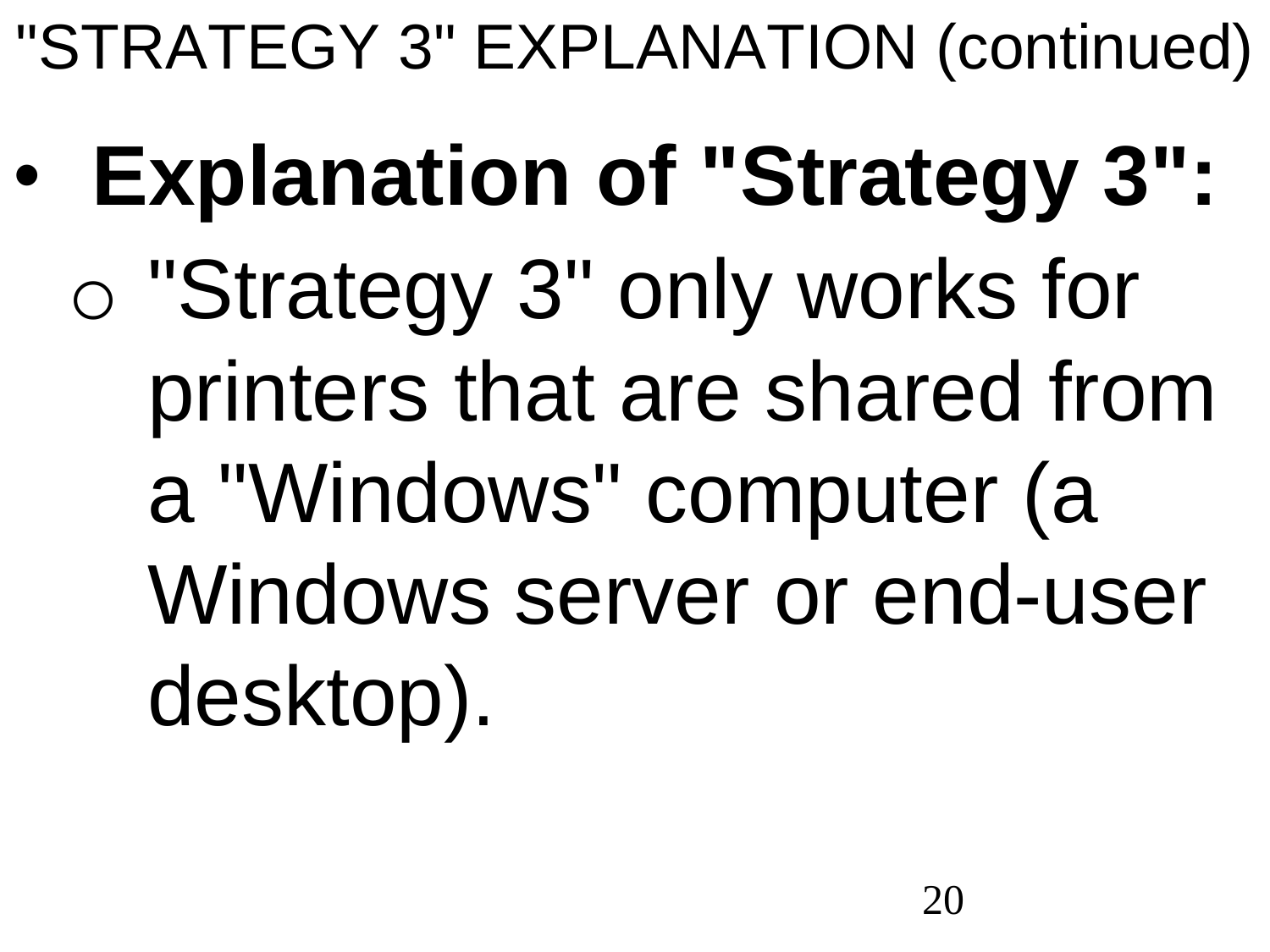- **Explanation of "Strategy 3" (continued):**
	- o "Strategy 3 does not work for printers that are "network attached" or printers that are connected to a "print server" device.
	- o Short description of the steps for "Strategy 3":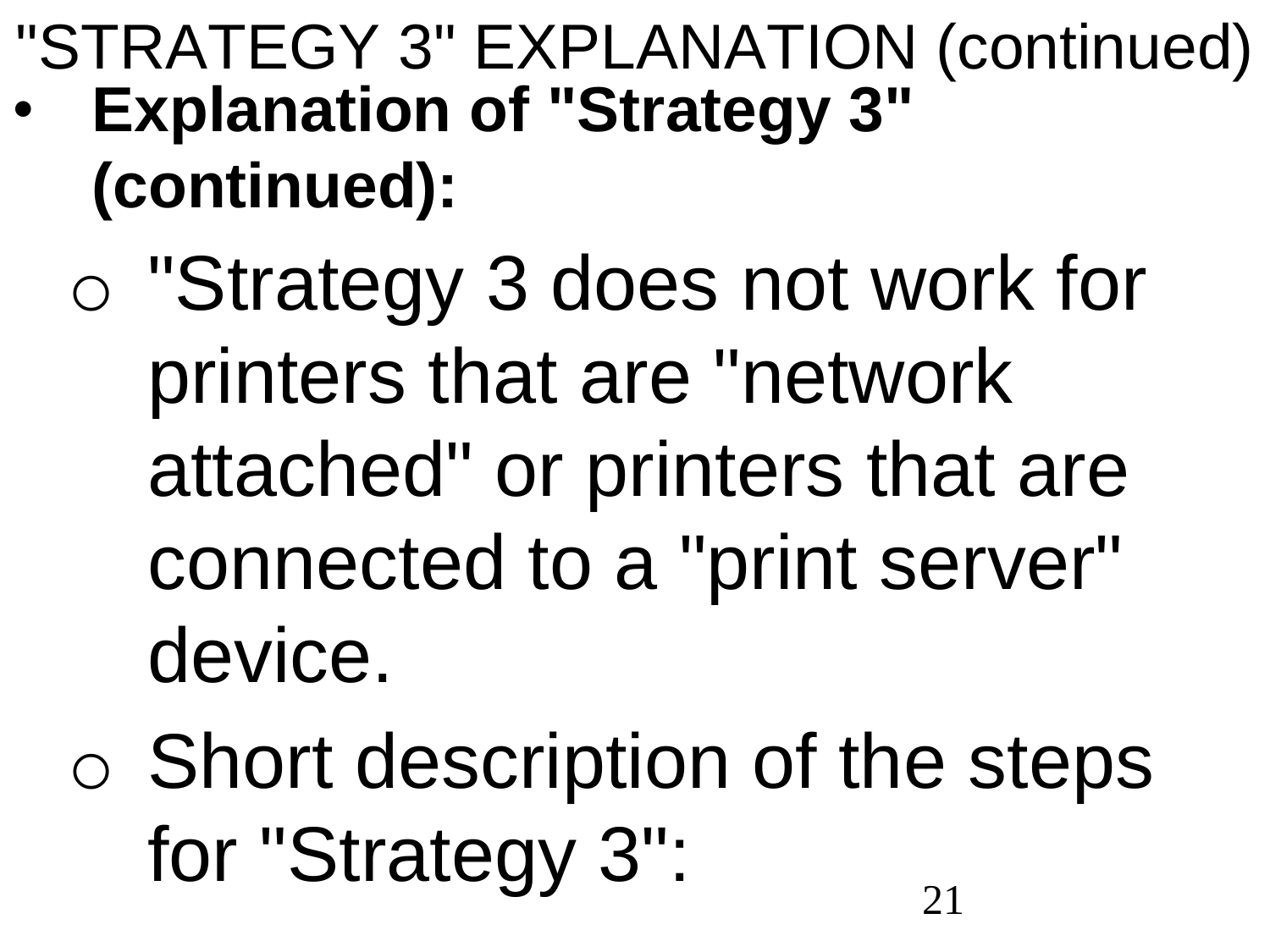- o Connect your printer to Windows computer "A" and install the printer, using the printer manufacturer's instructions. Locate the printer inside "Printers" or "Devices and Printers".
	- Use the RIGHT mouse button to click on the printer.
	- Click on "Printer Properties" or
	- "Properties".
	- 22 Click on the "Sharing" tab and share the printer.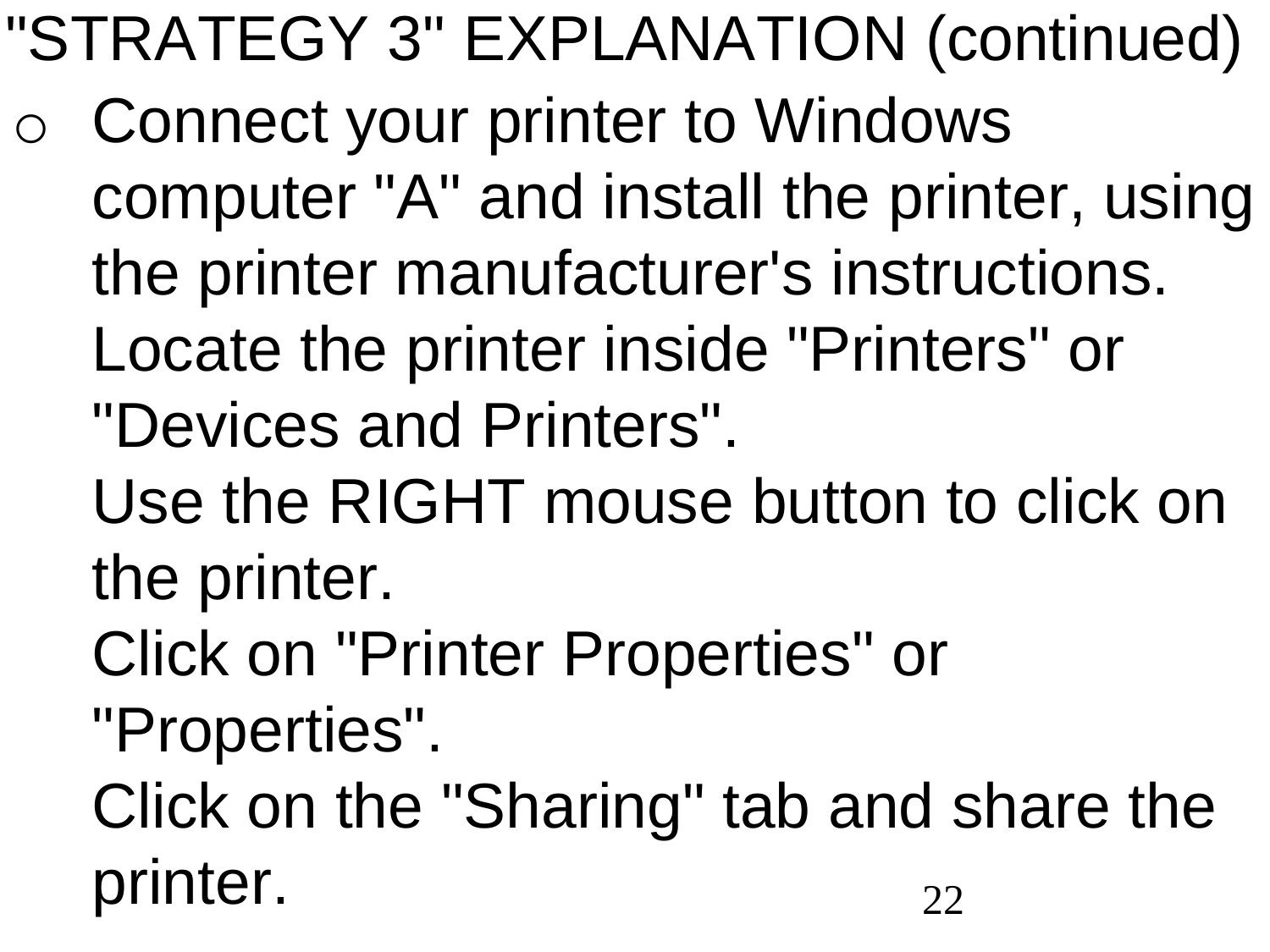- Go to Windows computer "B" and start up "Windows Explorer".
- Locate and open up "Network" or
- "Workgroup".
- Locate the computer that is sharing the printer and double-click on it.
- Use the RIGHT mouse button to click on the printer.
- Click on "Connect" in the pop-up context menu.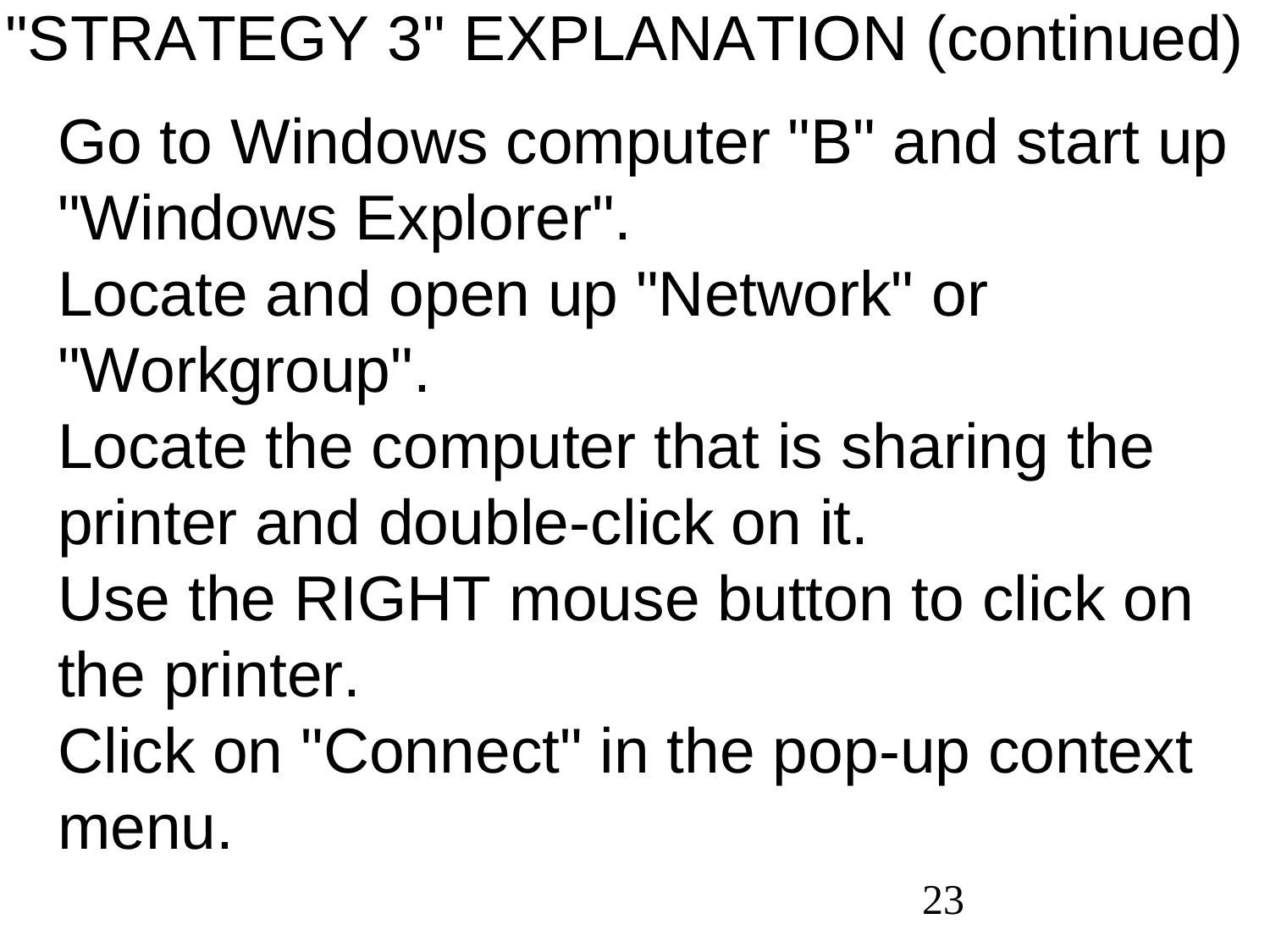$74$ Step 1: Connect your printer to Windows "Computer A" and install the printer, using the printer manufacturer's instructions. Use the "Quick Install Guide" or "Installation CD" that is packaged with the printer. If you cannot locate this document, download it from the Web site of the printer's manufacturer.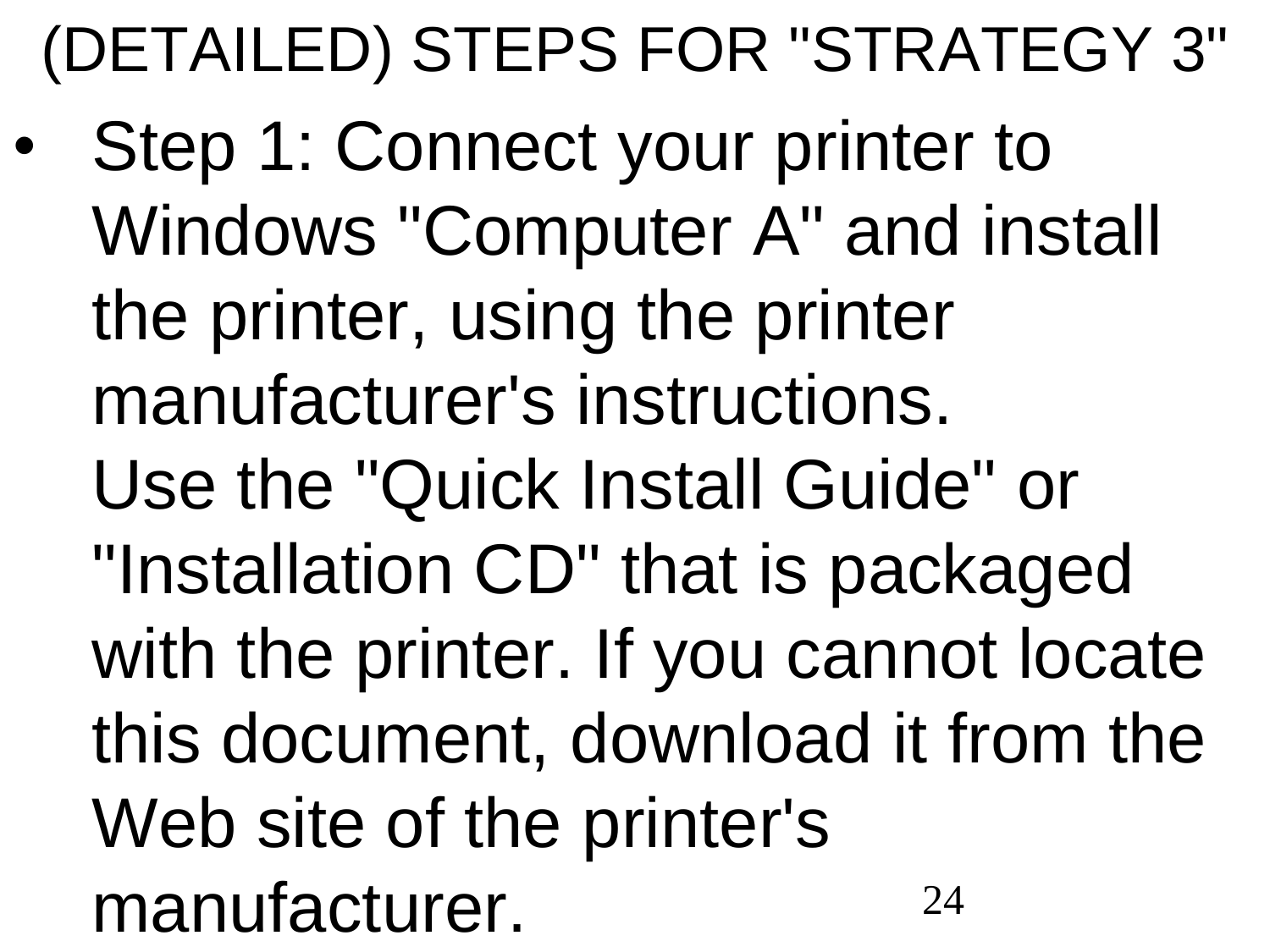• Step 2: From inside "Computer A", go into the Windows "Control Panel" and double-click on "Printers" (in "Windows XP" or "Windows Vista") or "Devices and Printers" (in "Windows 7 or "Windows 8"):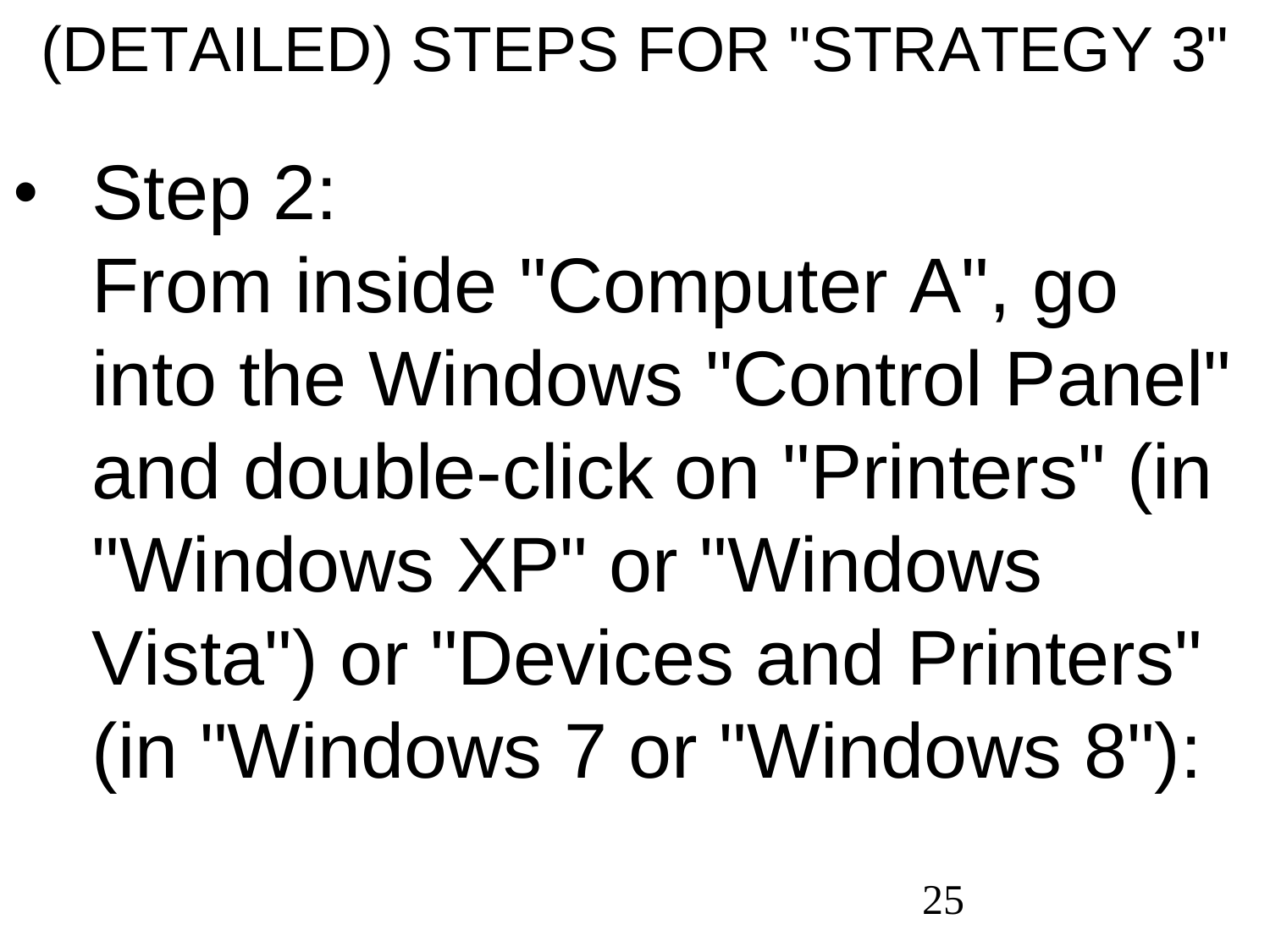• Step 3: Locate the printer: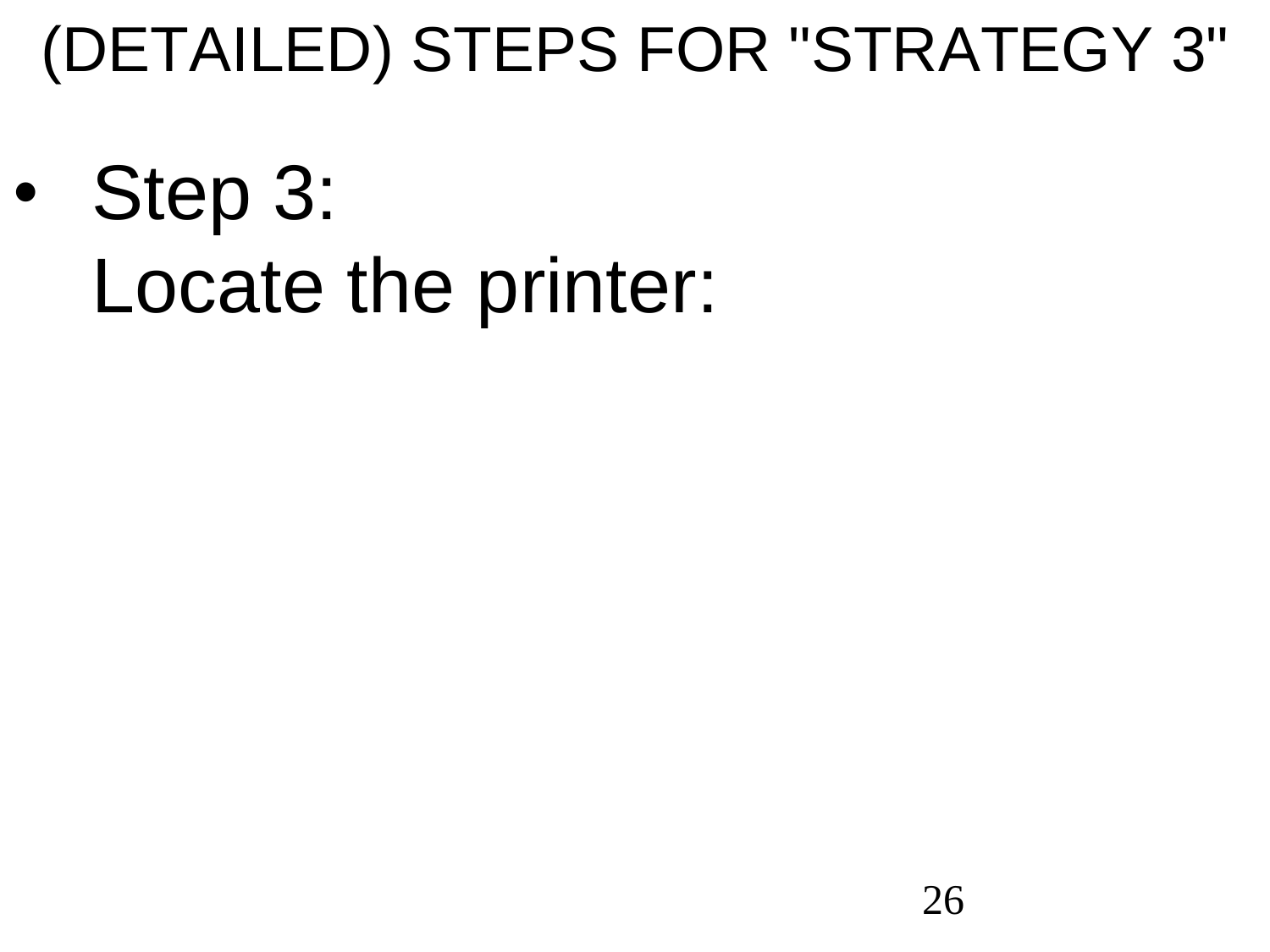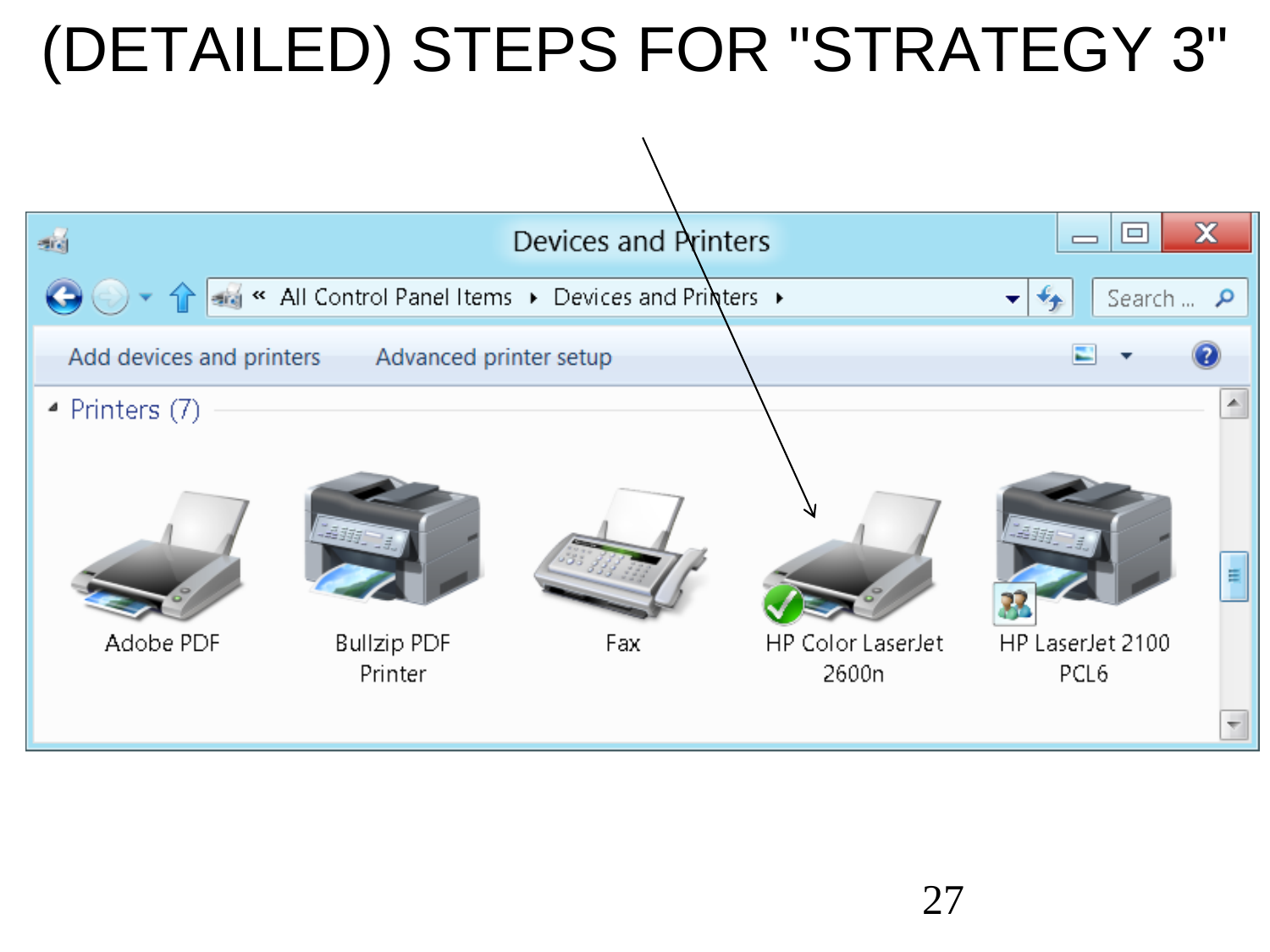- Step 4: Use the RIGHT mouse button to click on the printer.
- Step 5:

A pop-up context menu will be displayed: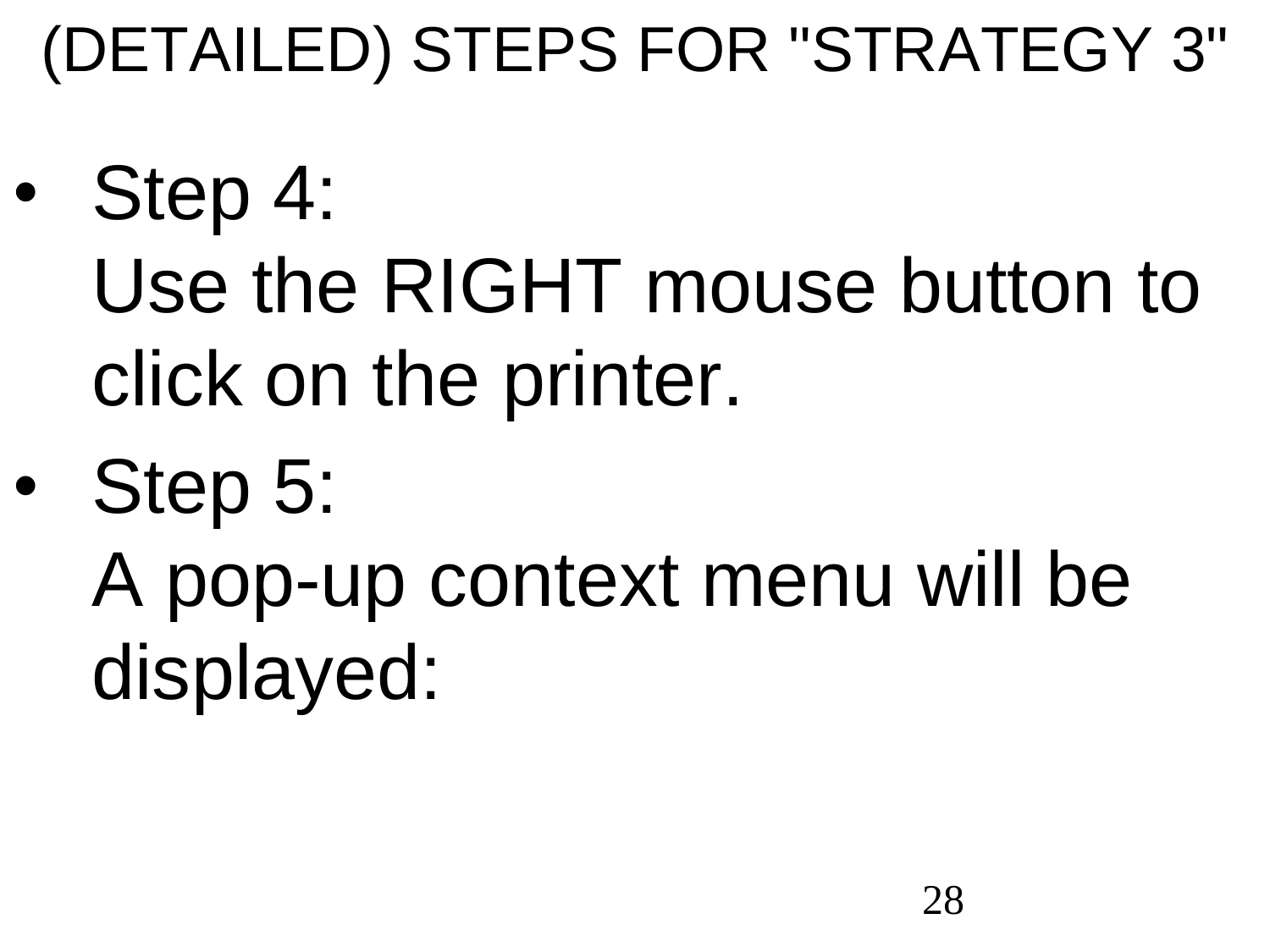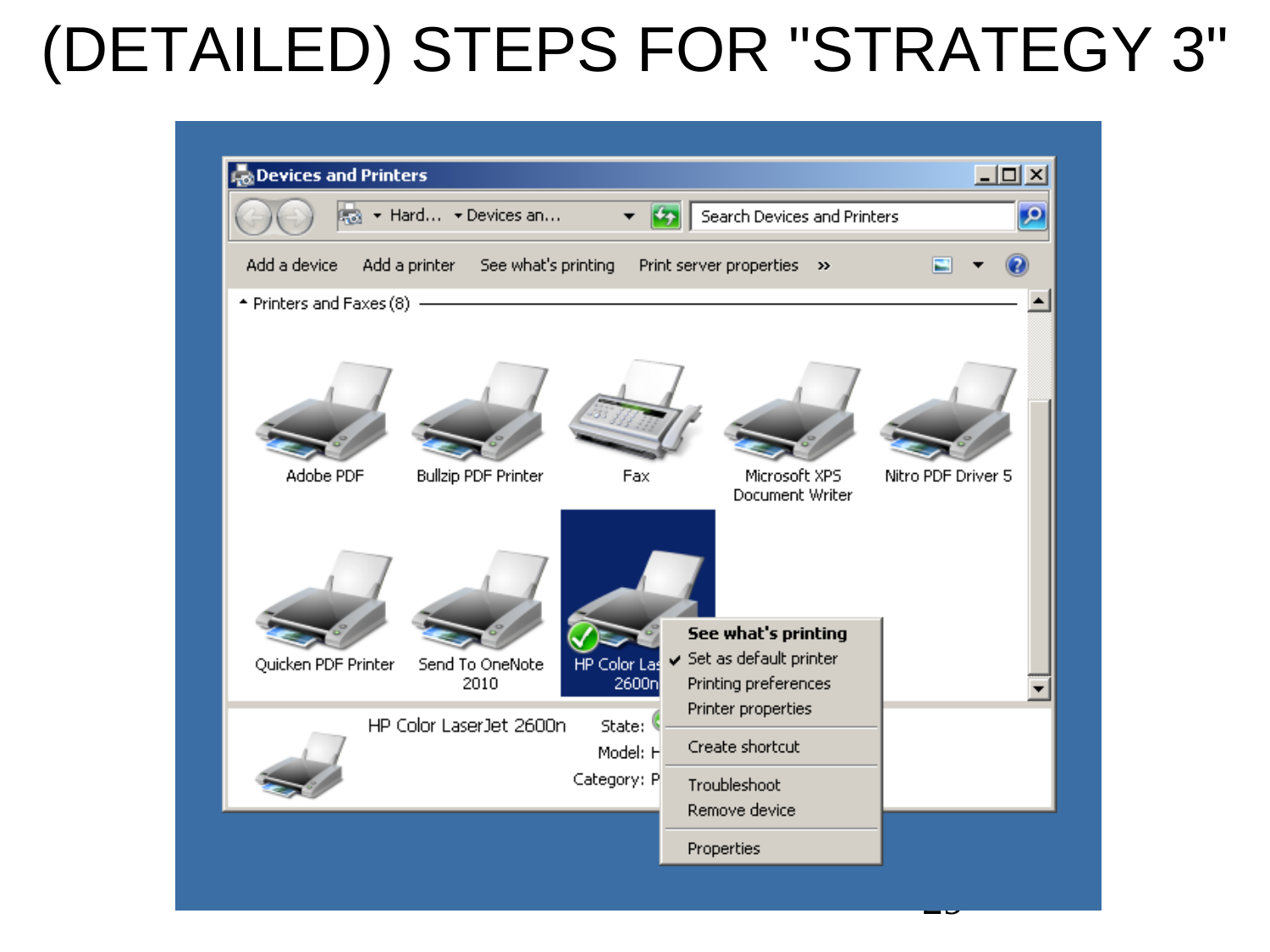• Step 6: Click on "Printer Properties" ("Windows 7" or "Windows 8") or "Properties ("Window XP" or "Windows Vista").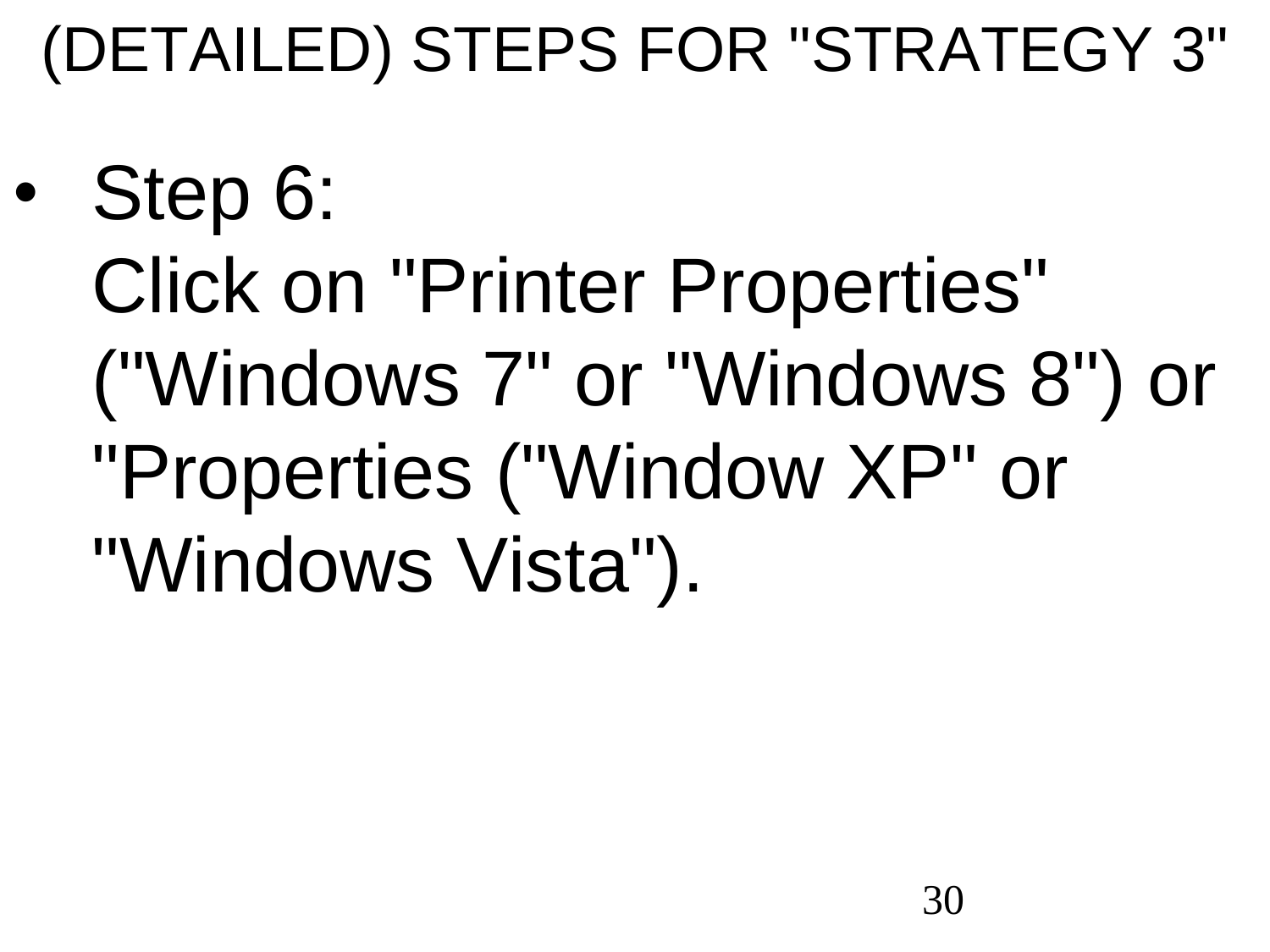• Step 7: Click on "Printer Properties" ("Windows 7" or "Windows 8") or "Properties ("Window XP" or "Windows Vista").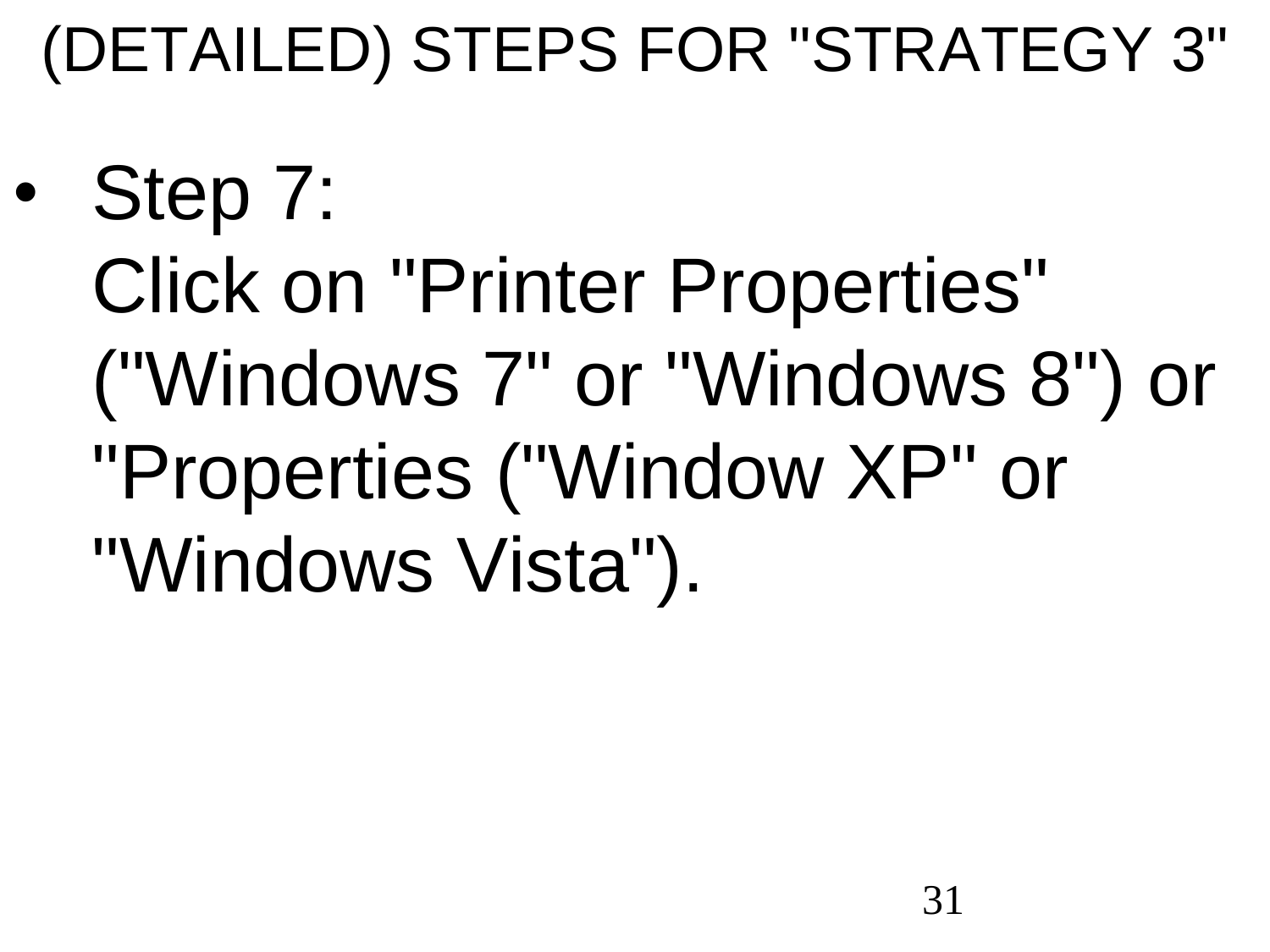- Step 8:
	- A "..Properties" dialog box will be displayed.
- Step 9:
	- Click on the "Sharing" tab of the
	- "..Properties" dialog box: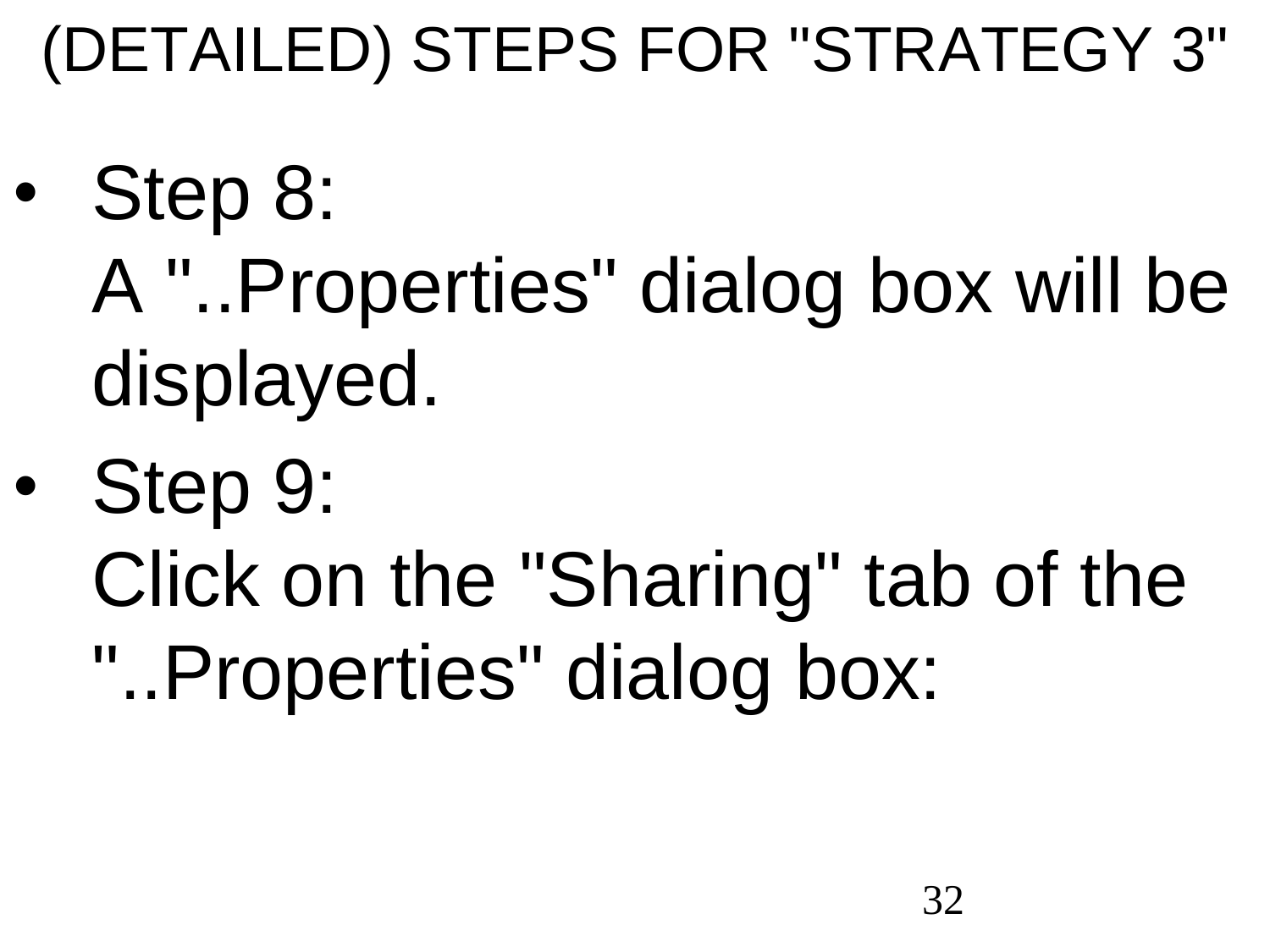| HP Color LaserJet 2600n Properties            |                                                                      | $\vert x \vert$ |
|-----------------------------------------------|----------------------------------------------------------------------|-----------------|
| General                                       | Sharing   Ports   Advanced   Color Management   Security   Configure |                 |
|                                               |                                                                      |                 |
|                                               | HP Color LaserJet 2600n                                              |                 |
|                                               |                                                                      |                 |
| Location:                                     |                                                                      |                 |
| Comment:                                      |                                                                      |                 |
|                                               |                                                                      |                 |
|                                               |                                                                      |                 |
| Model:                                        | HP Color LaserJet 2600n                                              |                 |
| Features <sup>®</sup>                         |                                                                      |                 |
| Color: Yes                                    | Paper available:                                                     |                 |
| Double-sided: Yes                             | Letter<br>车                                                          |                 |
| Staple: No                                    |                                                                      |                 |
| Speed: Unknown<br>Maximum resolution: 600 dpi |                                                                      |                 |
|                                               |                                                                      |                 |
|                                               | Preferences<br>Print Test Page                                       |                 |
|                                               |                                                                      |                 |
|                                               | 0K<br>Cancel<br>Help<br>Apply                                        |                 |
|                                               |                                                                      |                 |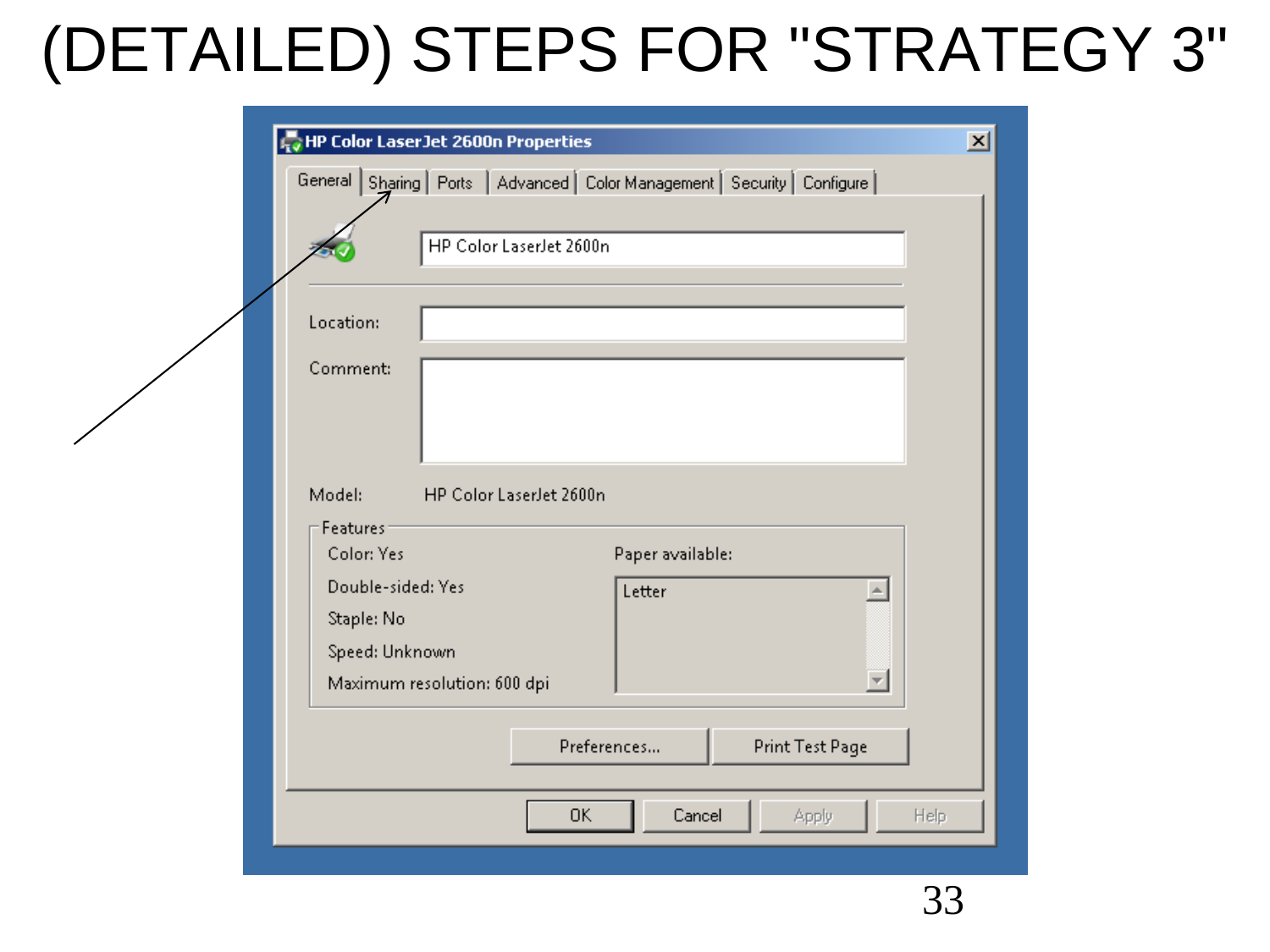• Step 10: Click on the checkbox to the left of "Share this printer".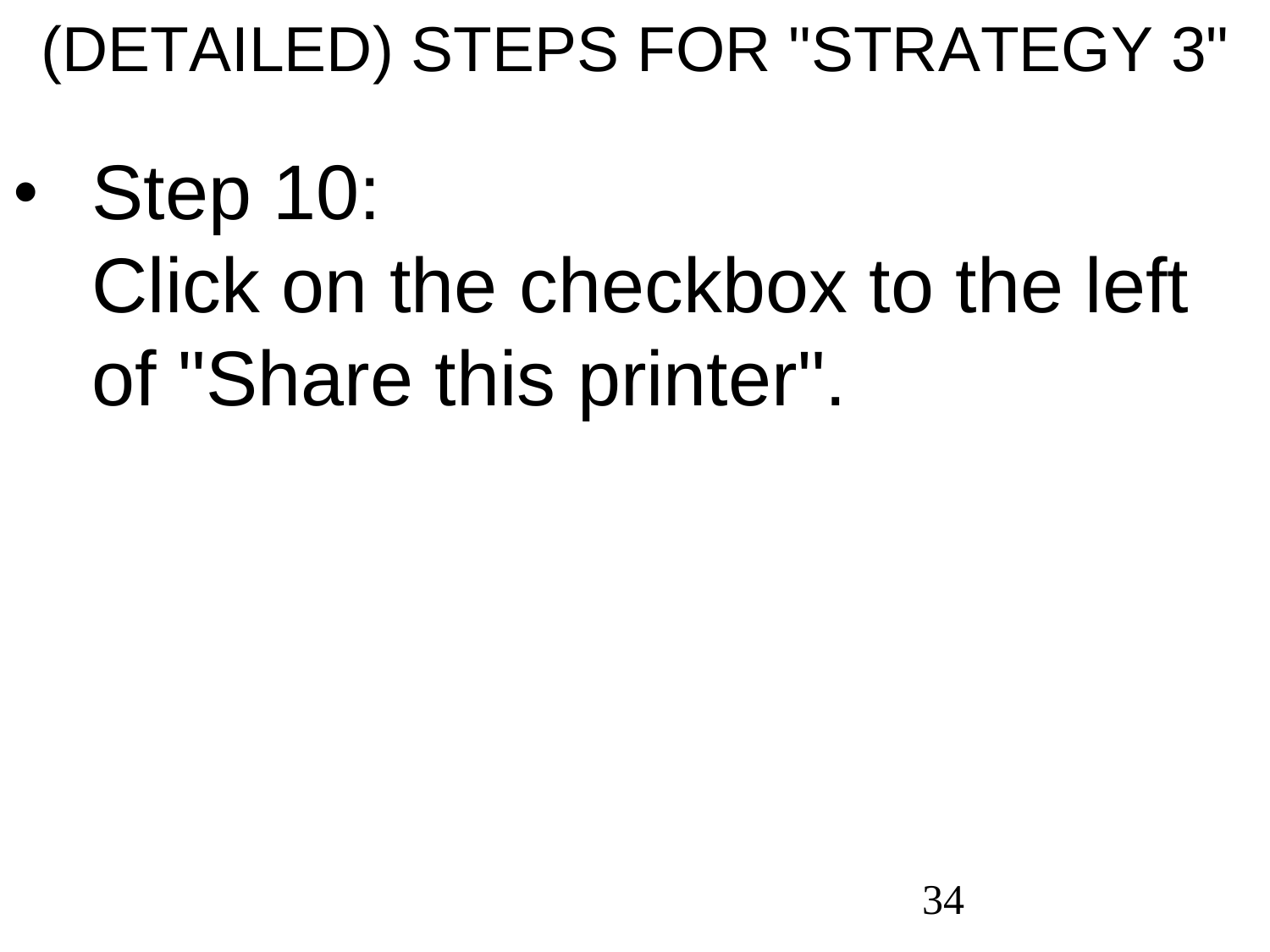| General | Sharing   Ports   Advanced   Color Management   Security   Configure                                                                                                                                              |
|---------|-------------------------------------------------------------------------------------------------------------------------------------------------------------------------------------------------------------------|
|         |                                                                                                                                                                                                                   |
|         | If you share this printer, only users on your network with a username<br>and password for this computer can print to it. The printer will not<br>be available when the computer sleeps. To change these settings, |
|         | use the Network and Sharing Center.                                                                                                                                                                               |
|         |                                                                                                                                                                                                                   |
|         | Share this printer                                                                                                                                                                                                |
|         | Share name:                                                                                                                                                                                                       |
|         | $\triangleright$ Render print jobs on client computers                                                                                                                                                            |
|         |                                                                                                                                                                                                                   |
|         |                                                                                                                                                                                                                   |
|         |                                                                                                                                                                                                                   |
|         | Drivers<br>If this printer is shared with users running different versions of                                                                                                                                     |
|         |                                                                                                                                                                                                                   |
|         | Windows, you may want to install additional drivers, so that the                                                                                                                                                  |
|         | users do not have to find the print driver when they connect to the<br>shared printer.                                                                                                                            |
|         | Additional Drivers                                                                                                                                                                                                |
|         |                                                                                                                                                                                                                   |
|         |                                                                                                                                                                                                                   |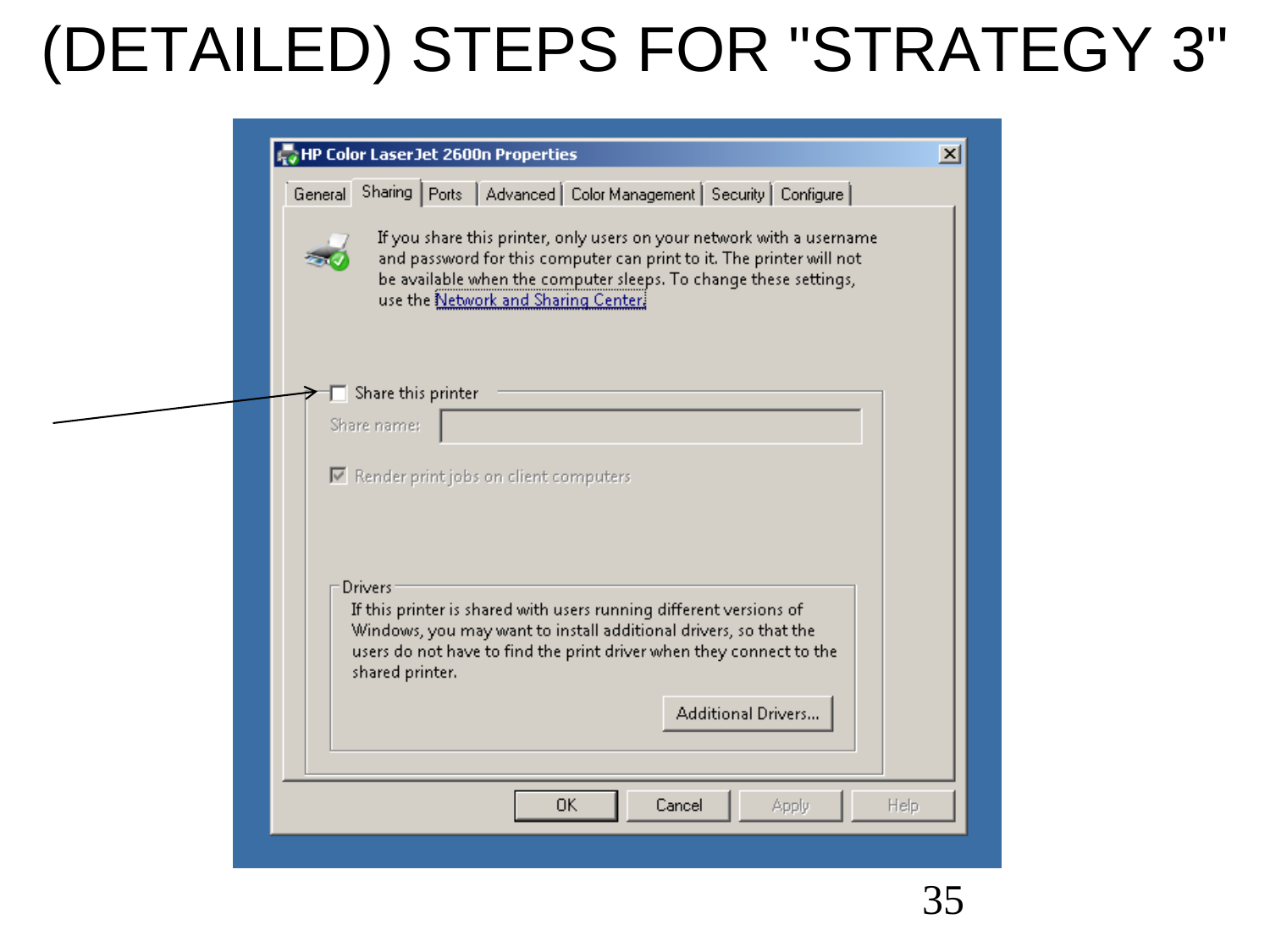- Step 11: The checkbox should now have an "X" in it.
- Step 12: Click on the "Apply" button: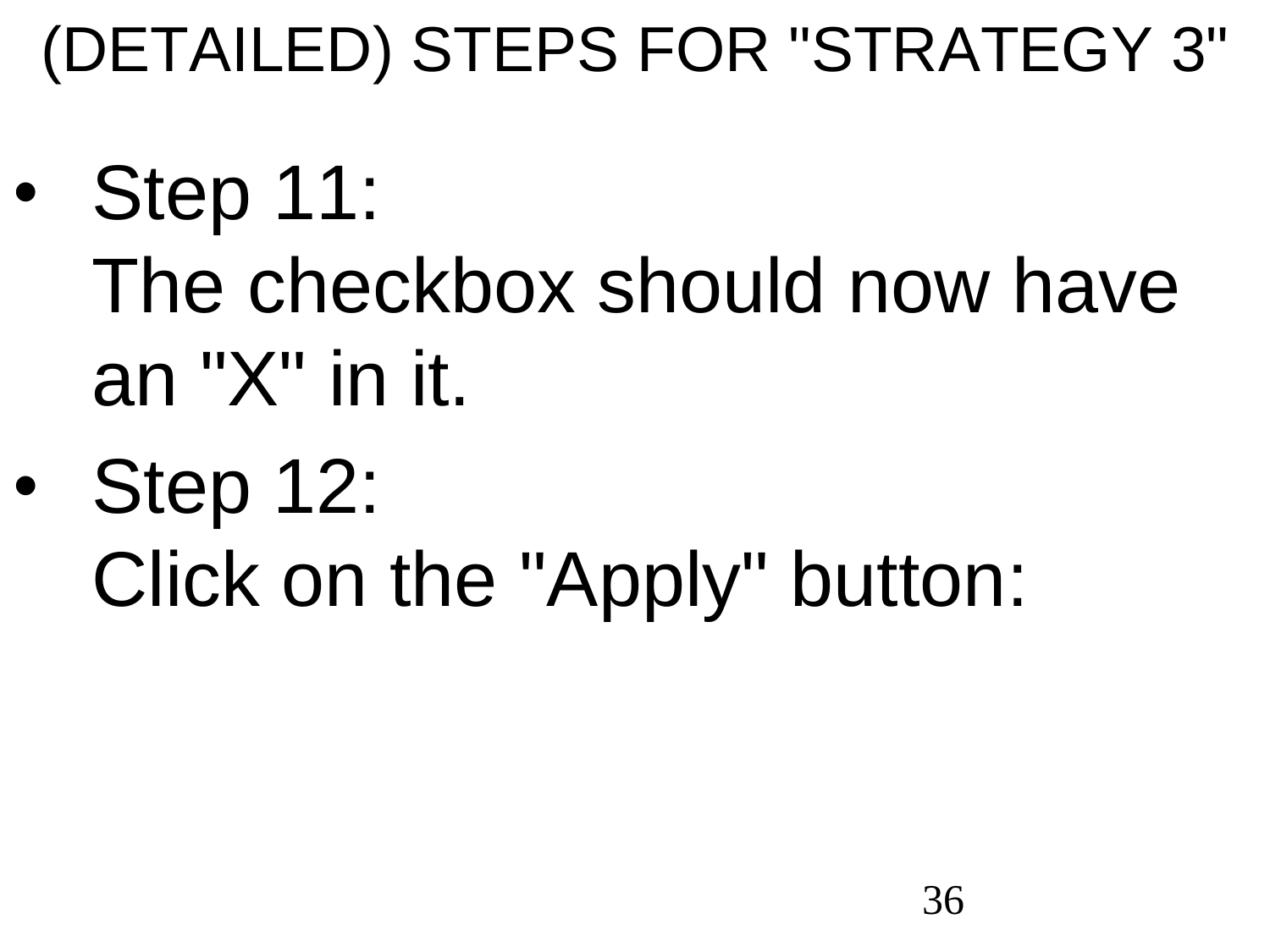| HP Color LaserJet 2600n Properties                                                                                                                                                                                                                       | $\vert x \vert$ |
|----------------------------------------------------------------------------------------------------------------------------------------------------------------------------------------------------------------------------------------------------------|-----------------|
| Sharing   Ports   Advanced   Color Management   Security   Configure  <br>General                                                                                                                                                                        |                 |
| If you share this printer, only users on your network with a username<br>and password for this computer can print to it. The printer will not<br>be available when the computer sleeps. To change these settings,<br>use the Network and Sharing Center. |                 |
| $\nabla$ Share this printer<br>HP Color LaserJet 2600n                                                                                                                                                                                                   |                 |
| Share name:                                                                                                                                                                                                                                              |                 |
| Render print jobs on client computers                                                                                                                                                                                                                    |                 |
| Drivers<br>If this printer is shared with users running different versions of<br>Windows, you maxwant to install additional drivers, so that the<br>users do not have to find the print driver when they connect to the<br>shared printer.               |                 |
| <b>Additional Drivers</b>                                                                                                                                                                                                                                |                 |
|                                                                                                                                                                                                                                                          |                 |
|                                                                                                                                                                                                                                                          |                 |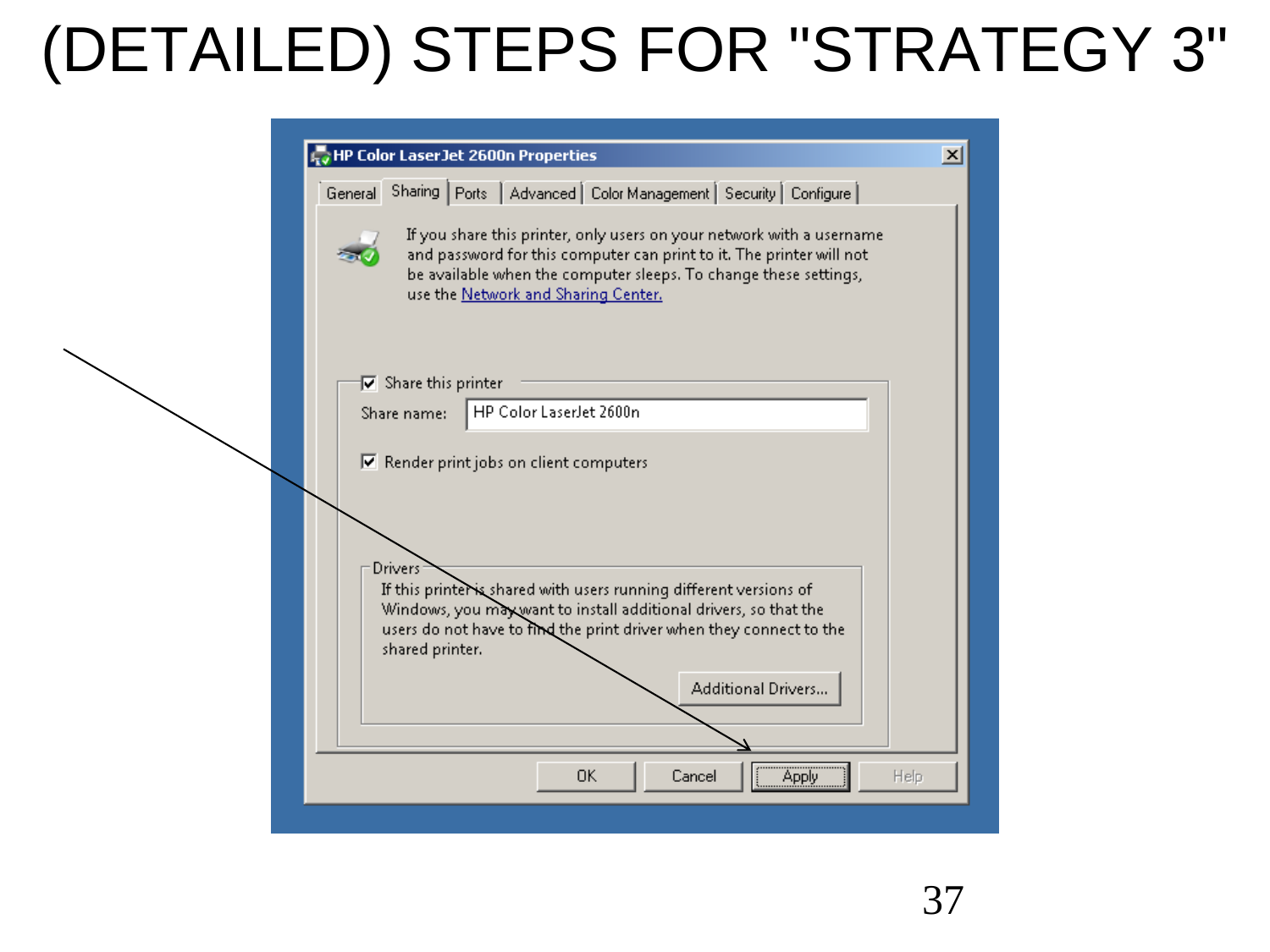- Step 13: Go to "Computer B" (any other "Windows" end-user computer).
- Step 14:
	- Start up "Windows Explorer".
- Step 15:
	- 38 Click on "Network" inside "Windows Explorer: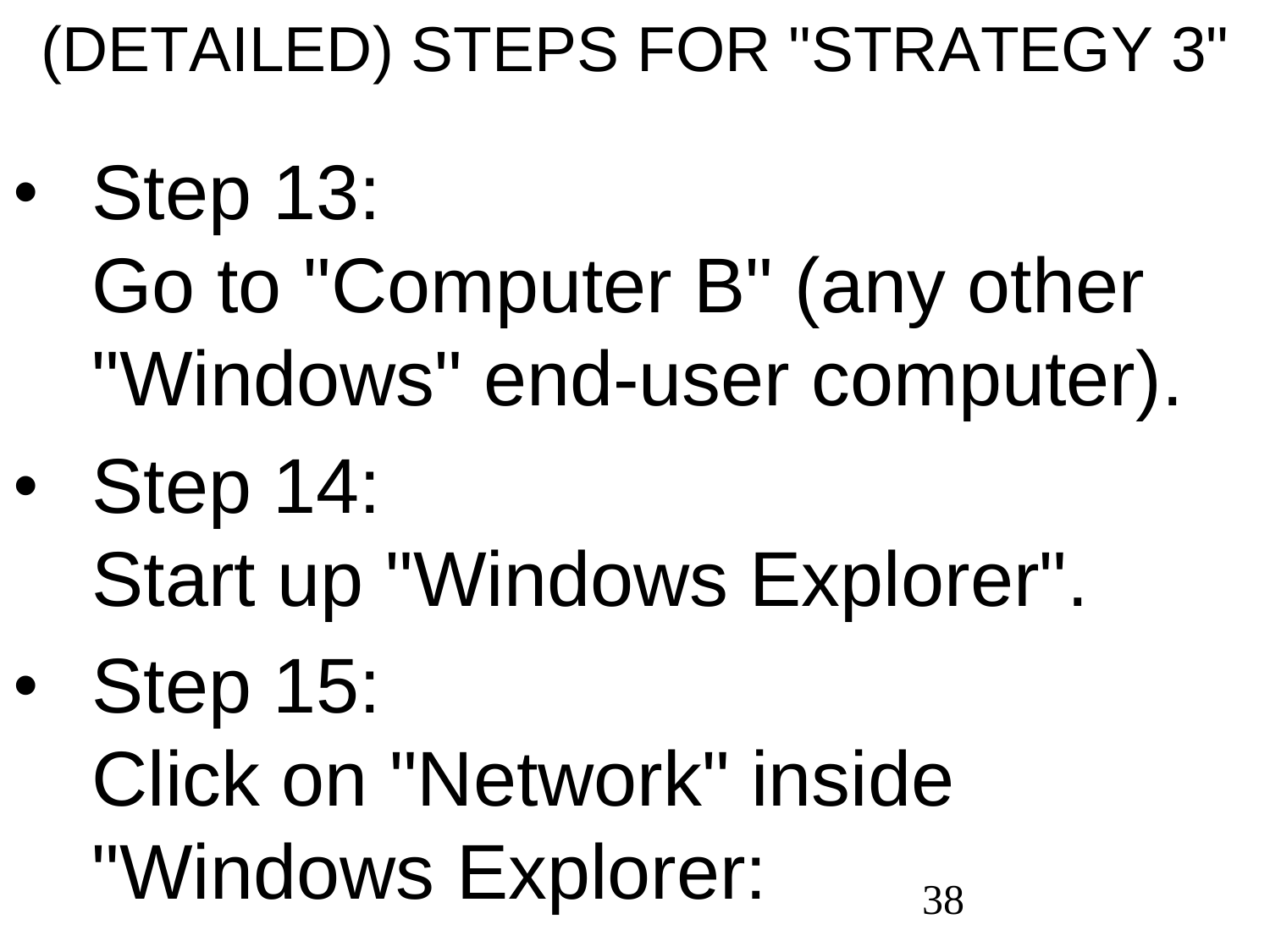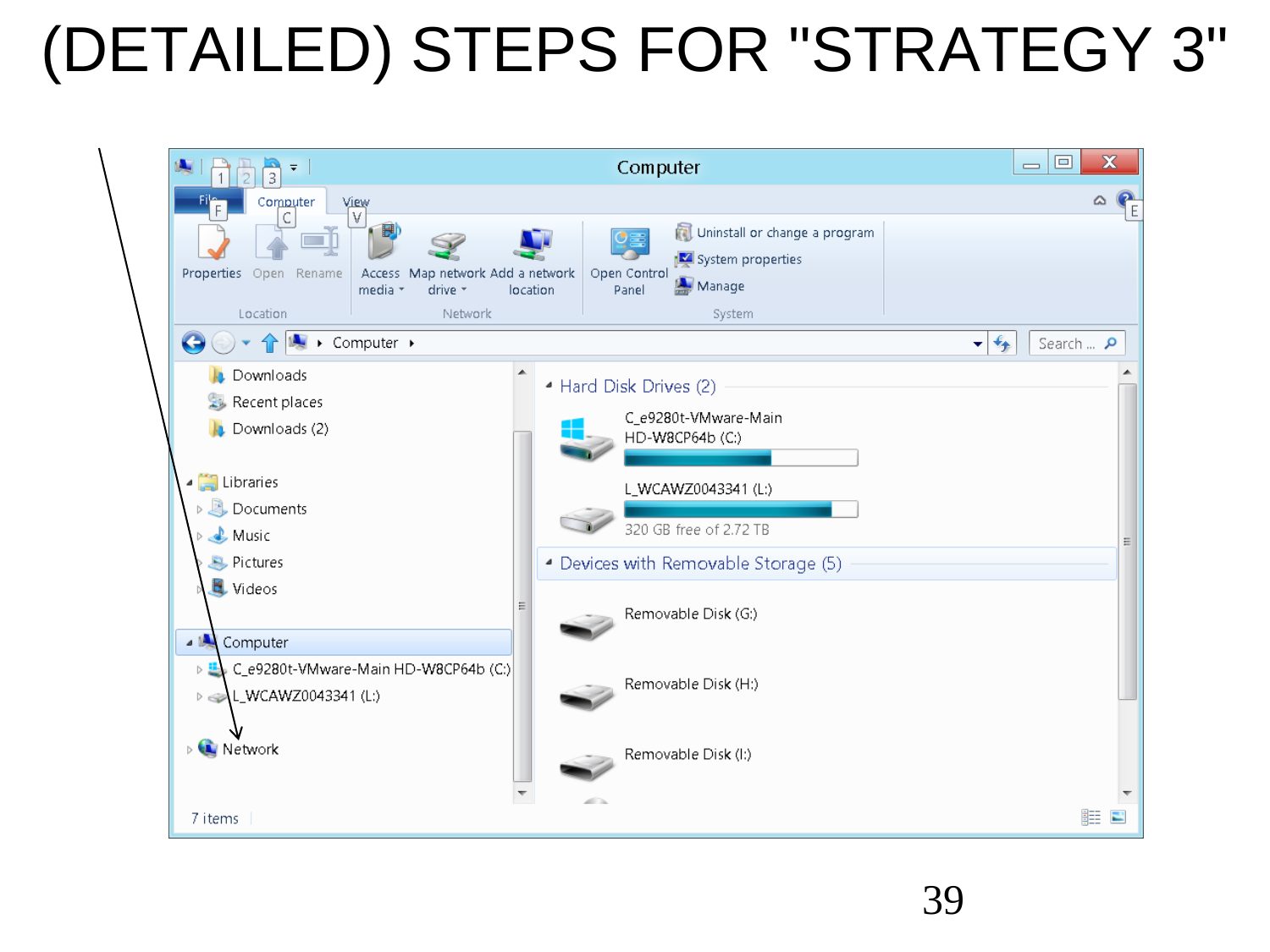• Step 16: Locate the icon for the computer that is sharing the printer and double-click on this icon: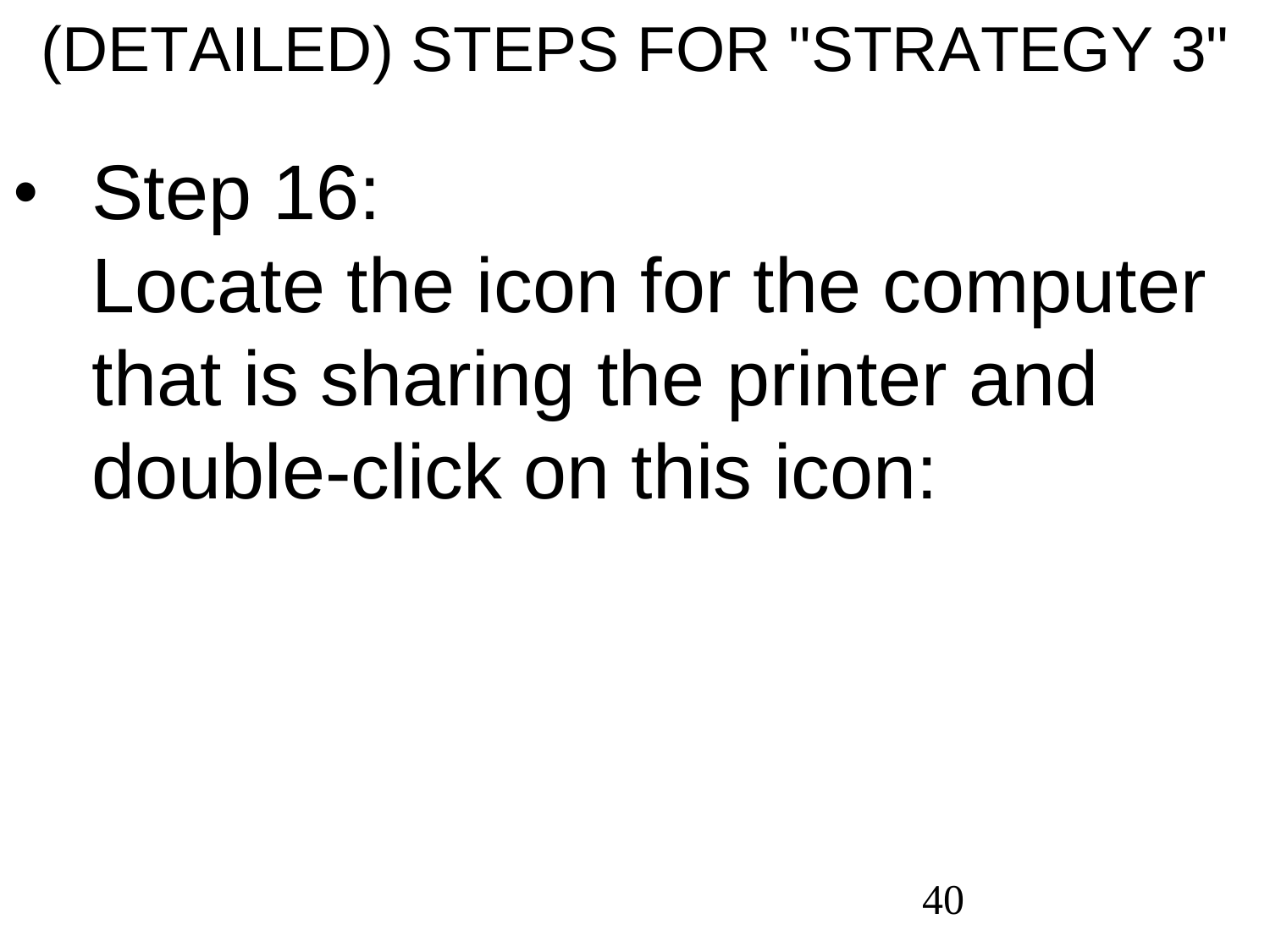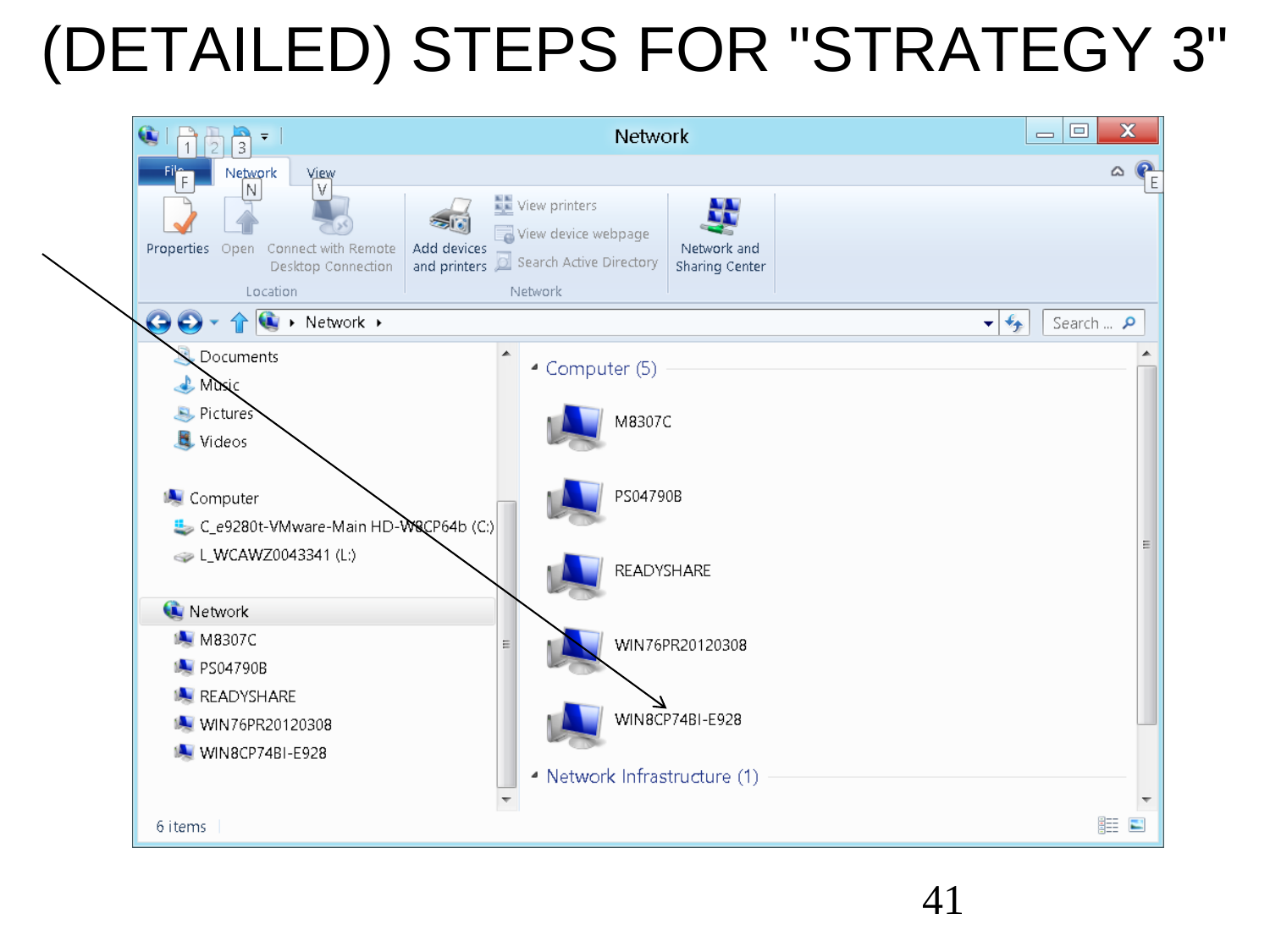- Step 17: Locate shared printer.
- Step 18: Use the RIGHT mouse button to click on the shared printer.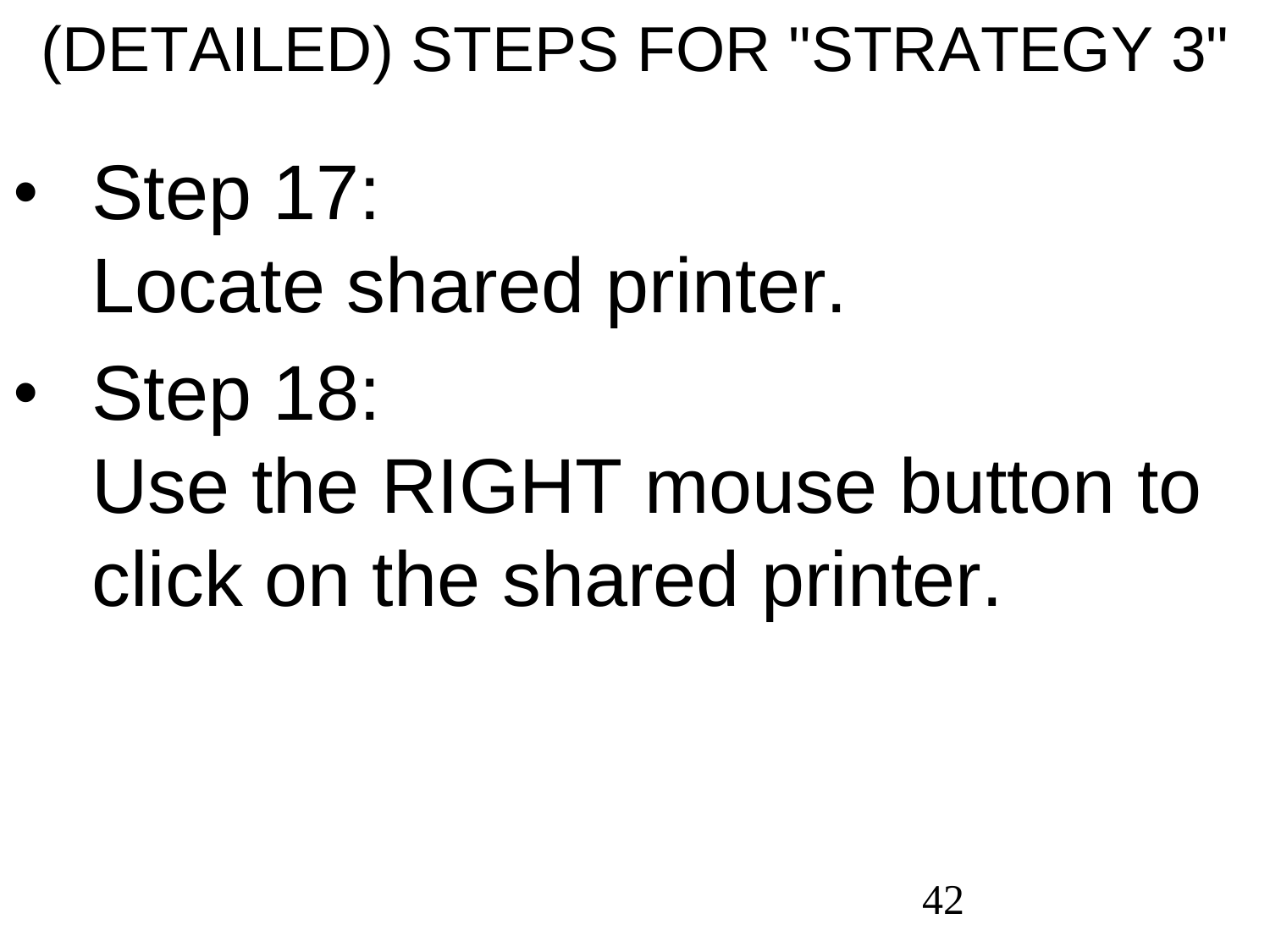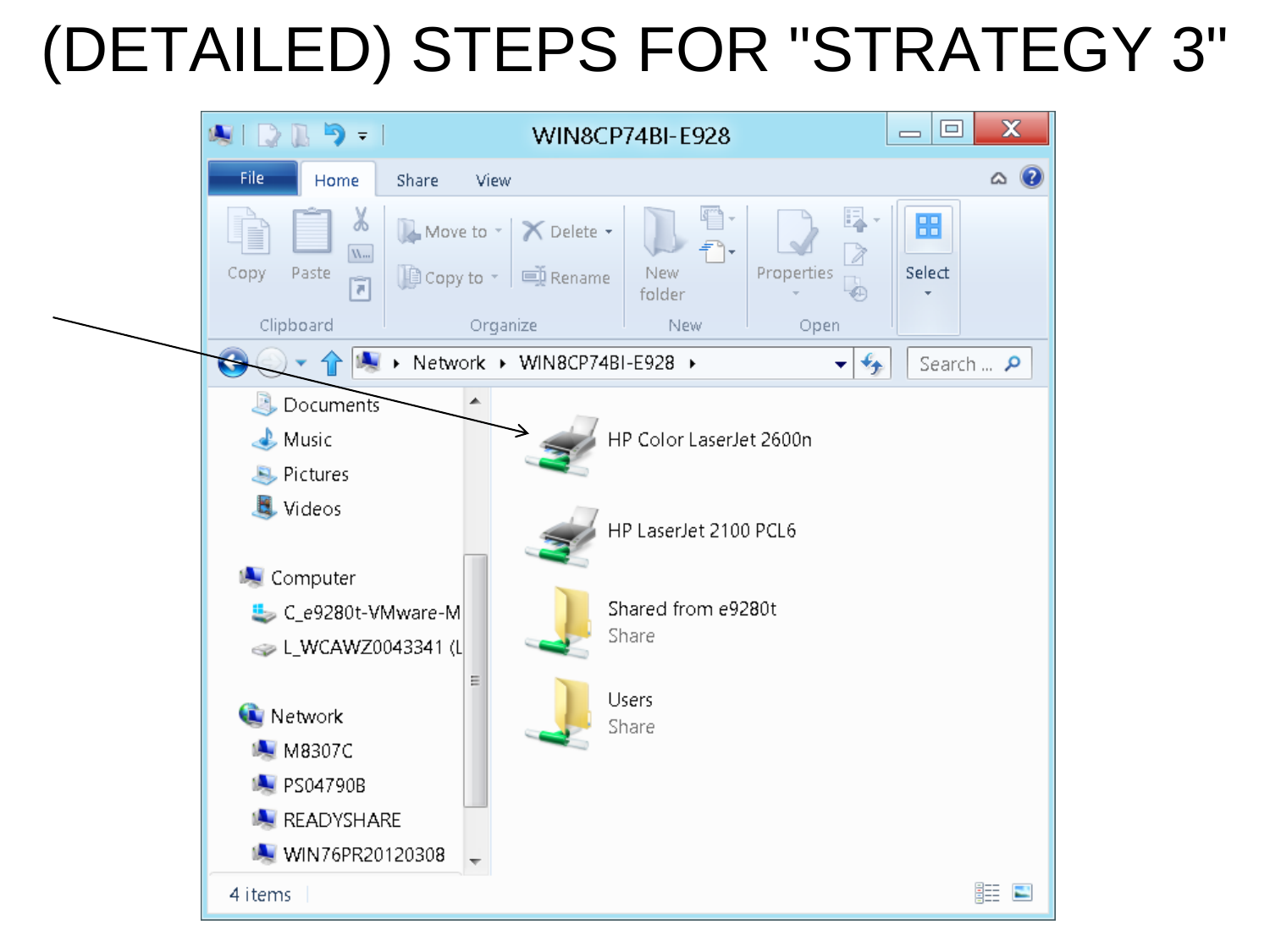- Step 19:
	- A pop-up context menu will be displayed.
- Step 20:
	- Double-click on "Connect" in the pop-up context menu: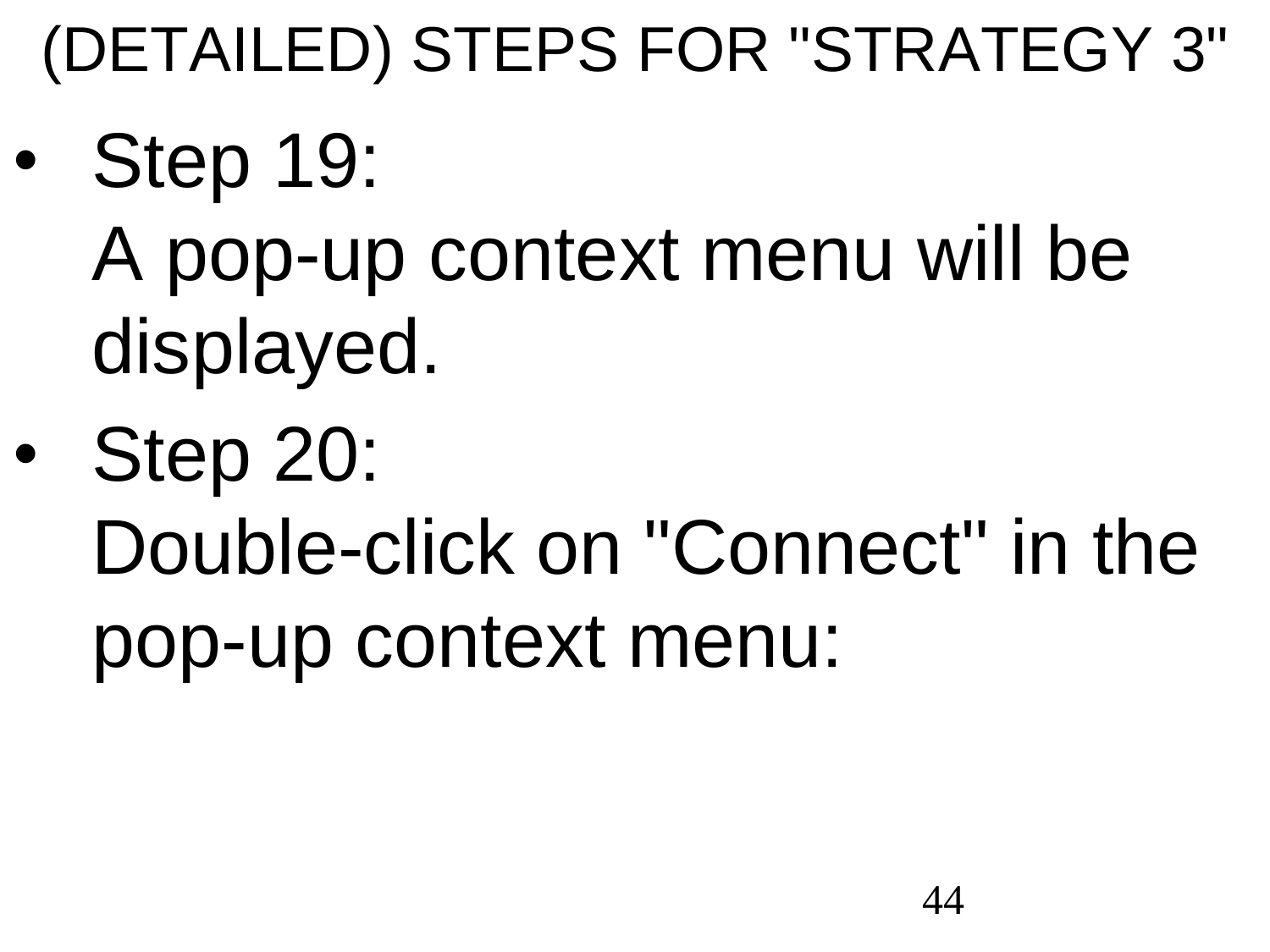

#### <u>HP Color Laser let 2600n.</u>

#### **Open**

Connect...

Create shortcut

Properties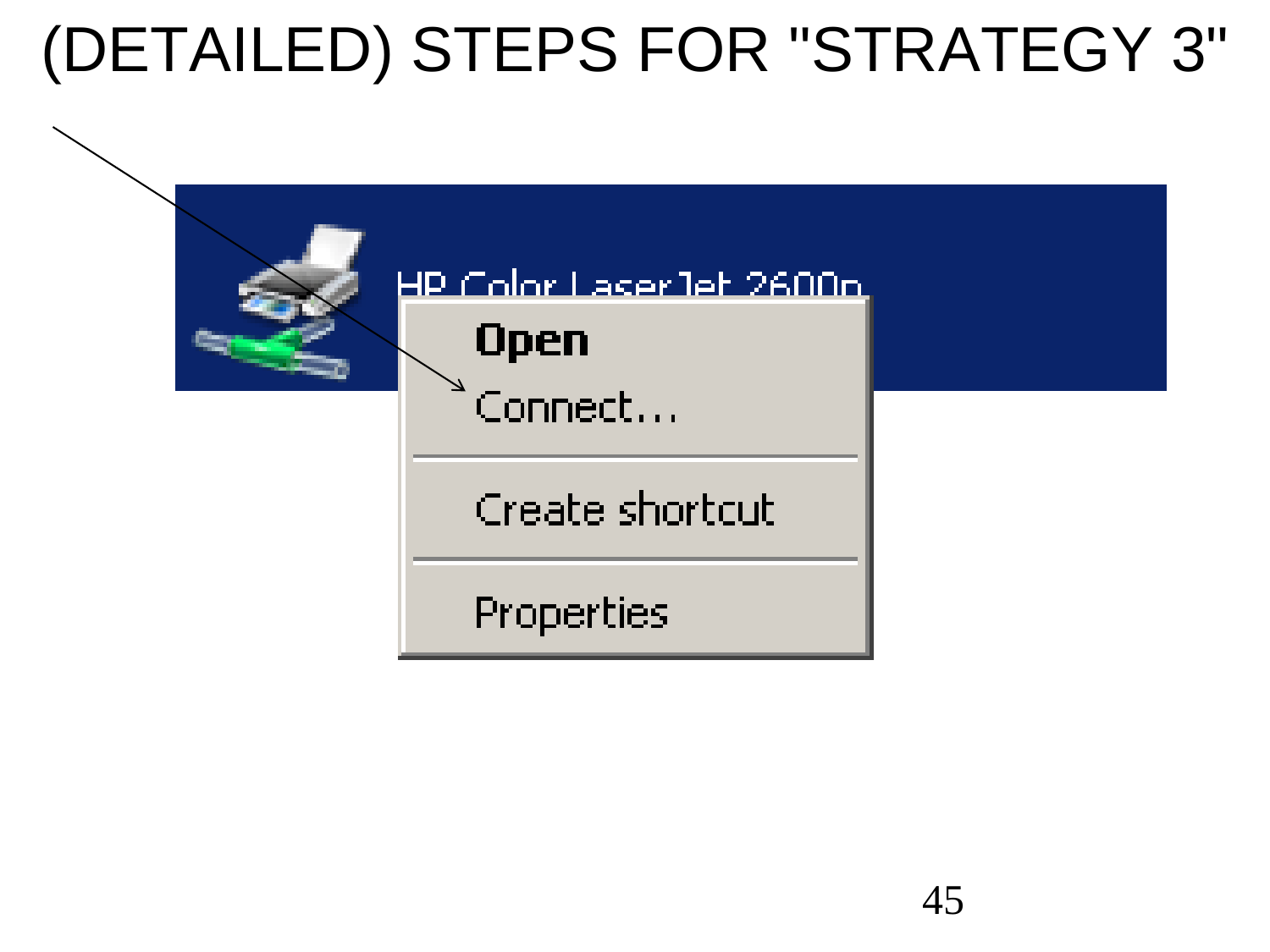- Step 21:
	- "Computer B" will now download printer drivers from "Computer A". This process can take anywhere from 1 second to 5 hours.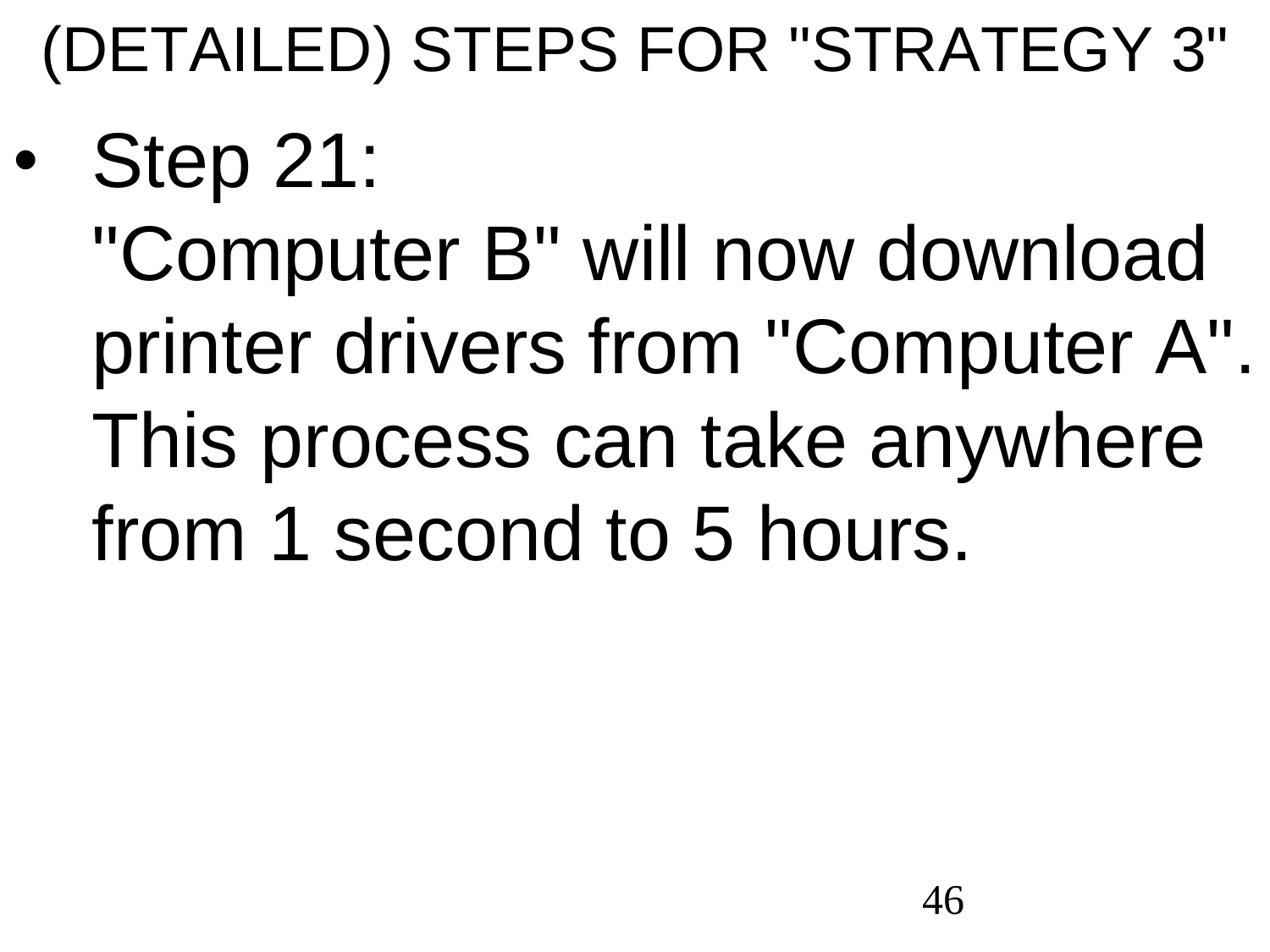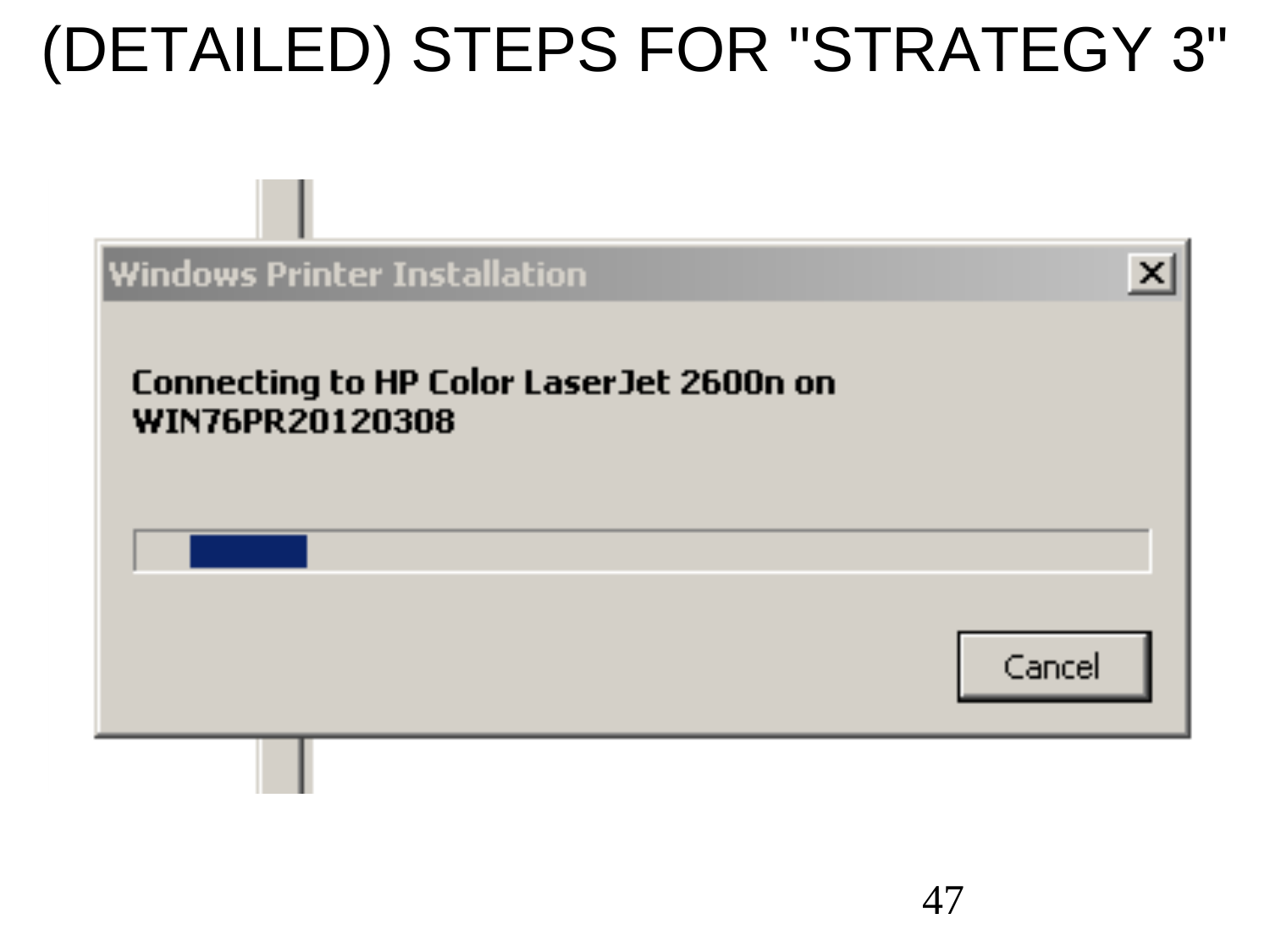- Step 22:
	- If a message box states that "Windows couldn't connect to the printer, click on it's "OK" button and click on the "Cancel" button of the "Windows Printer Installation Box". Then go to "Step 35".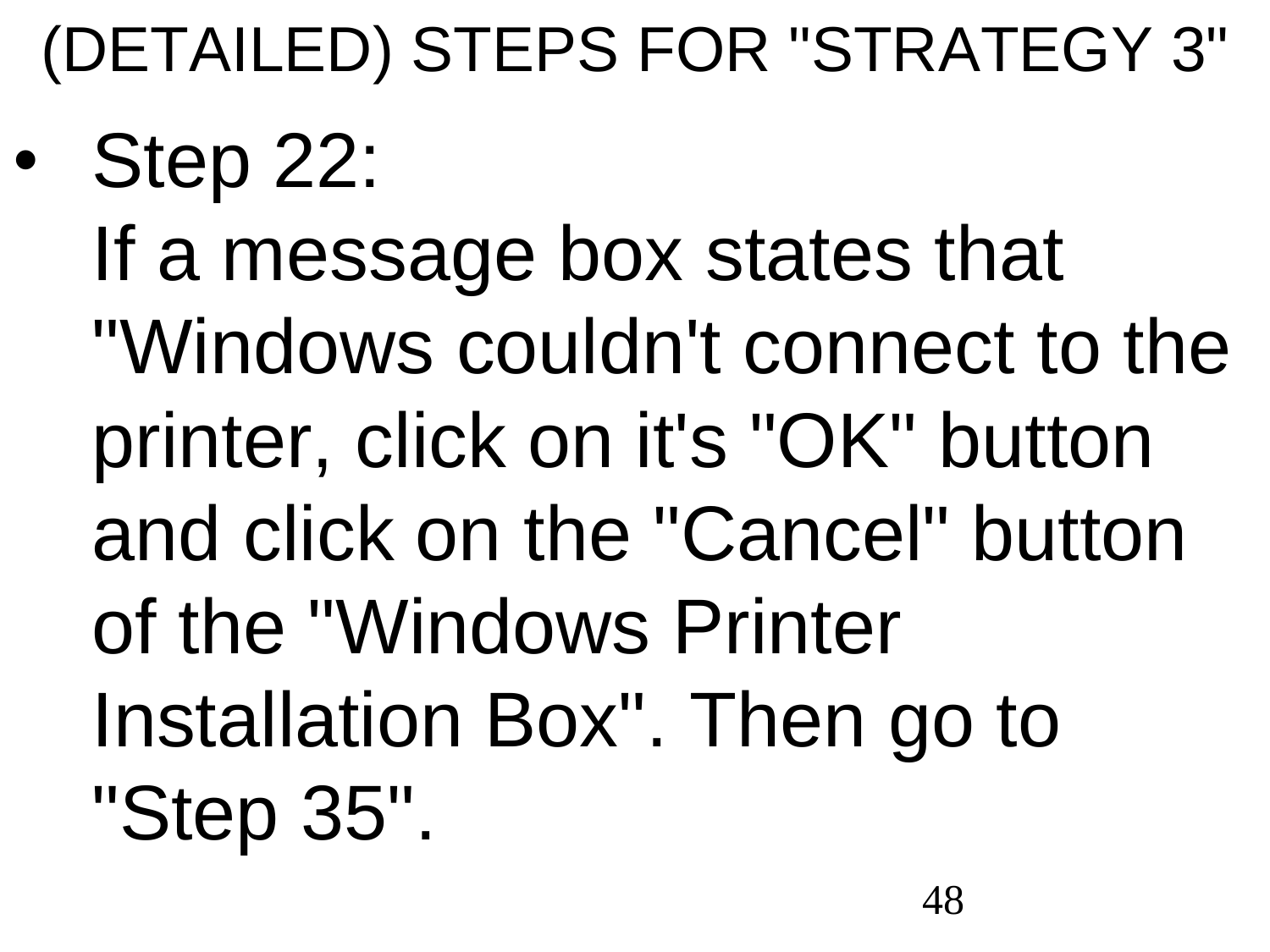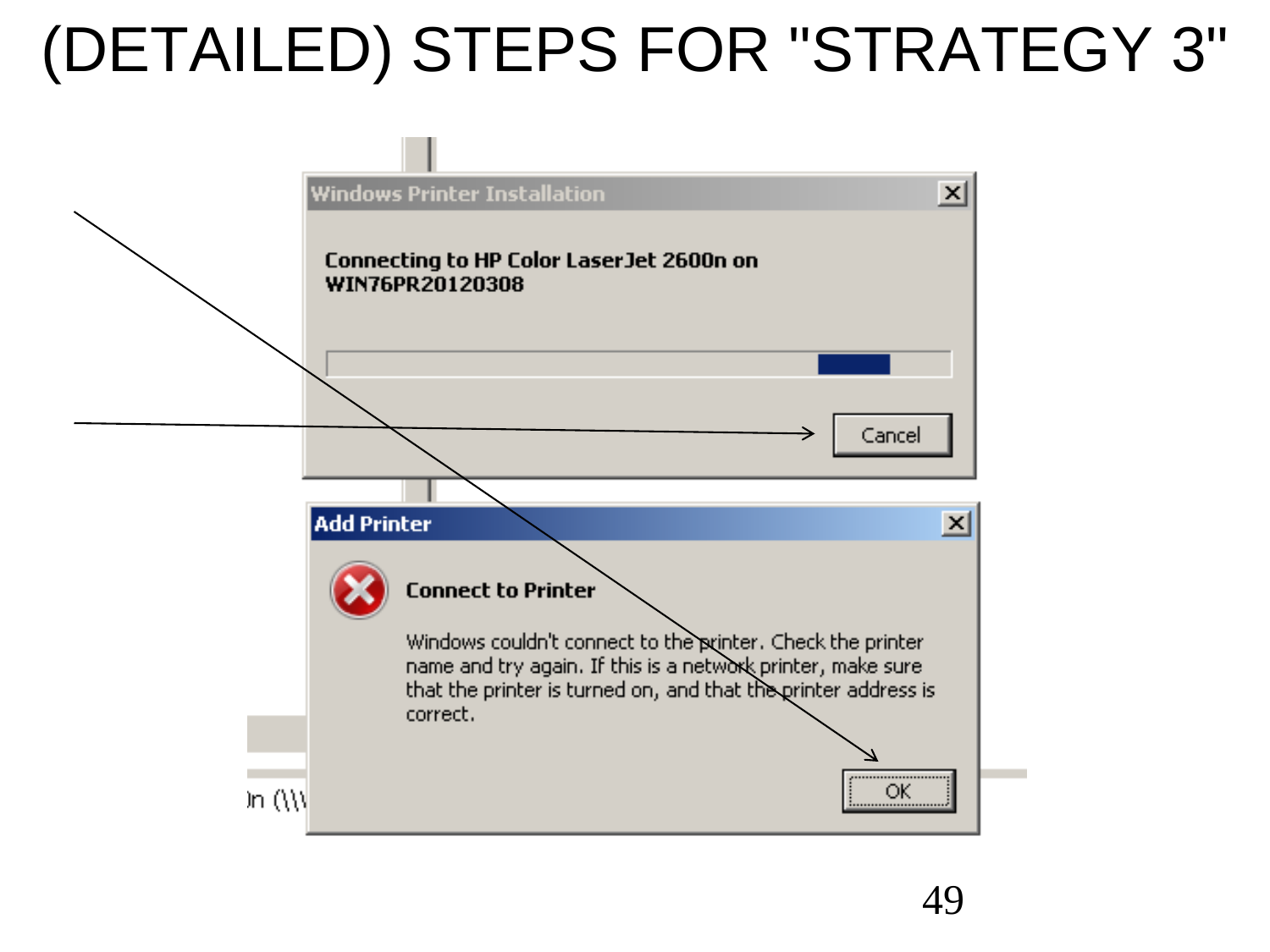**Step 23:** 

"Computer B" will now download printer drivers from "Computer A". This process can take anywhere from 1 second to 5 hours.

• Step 24:

50 Click on the "Install driver" button if you get a "Do you trust this printer" dialog box: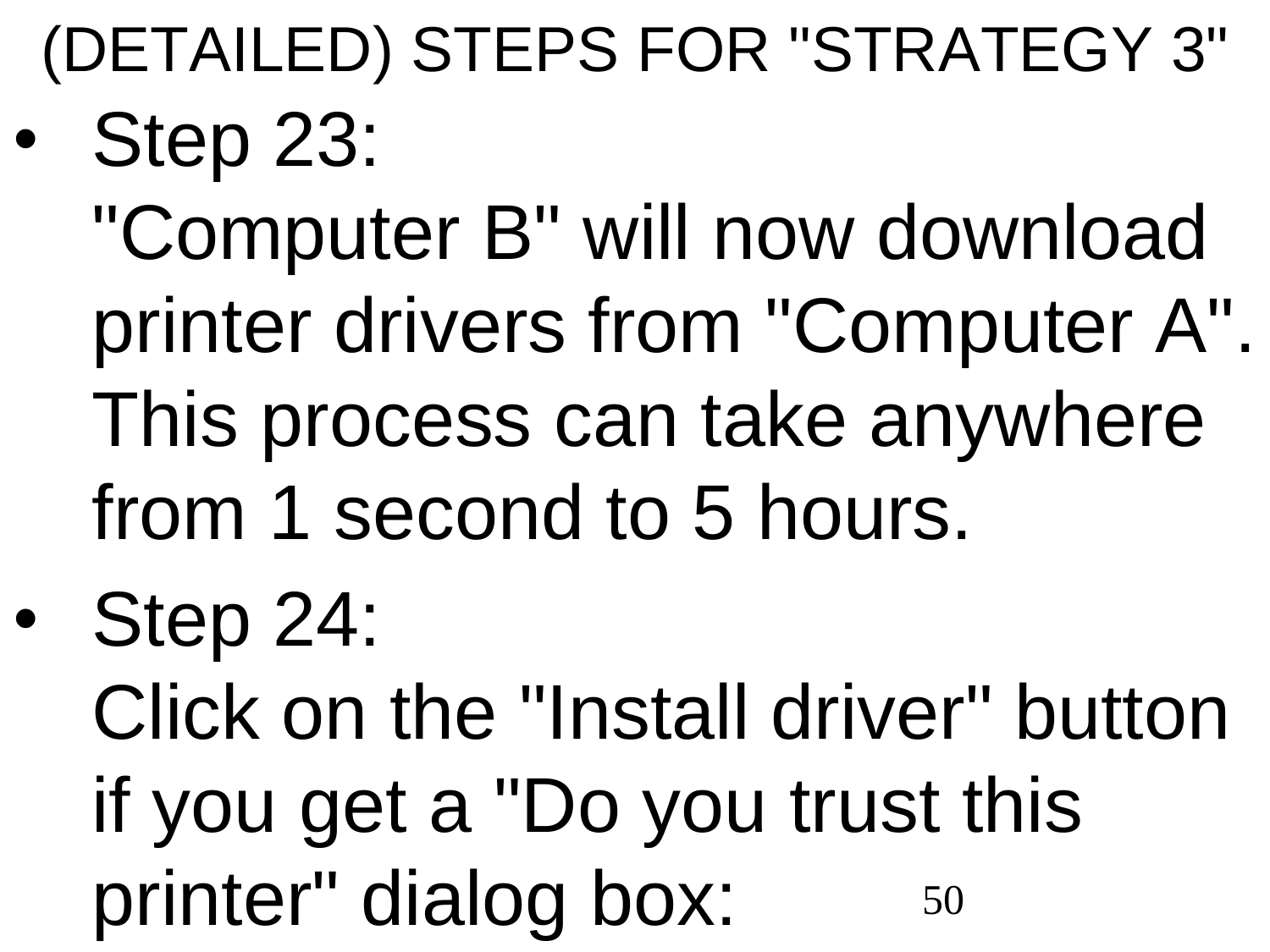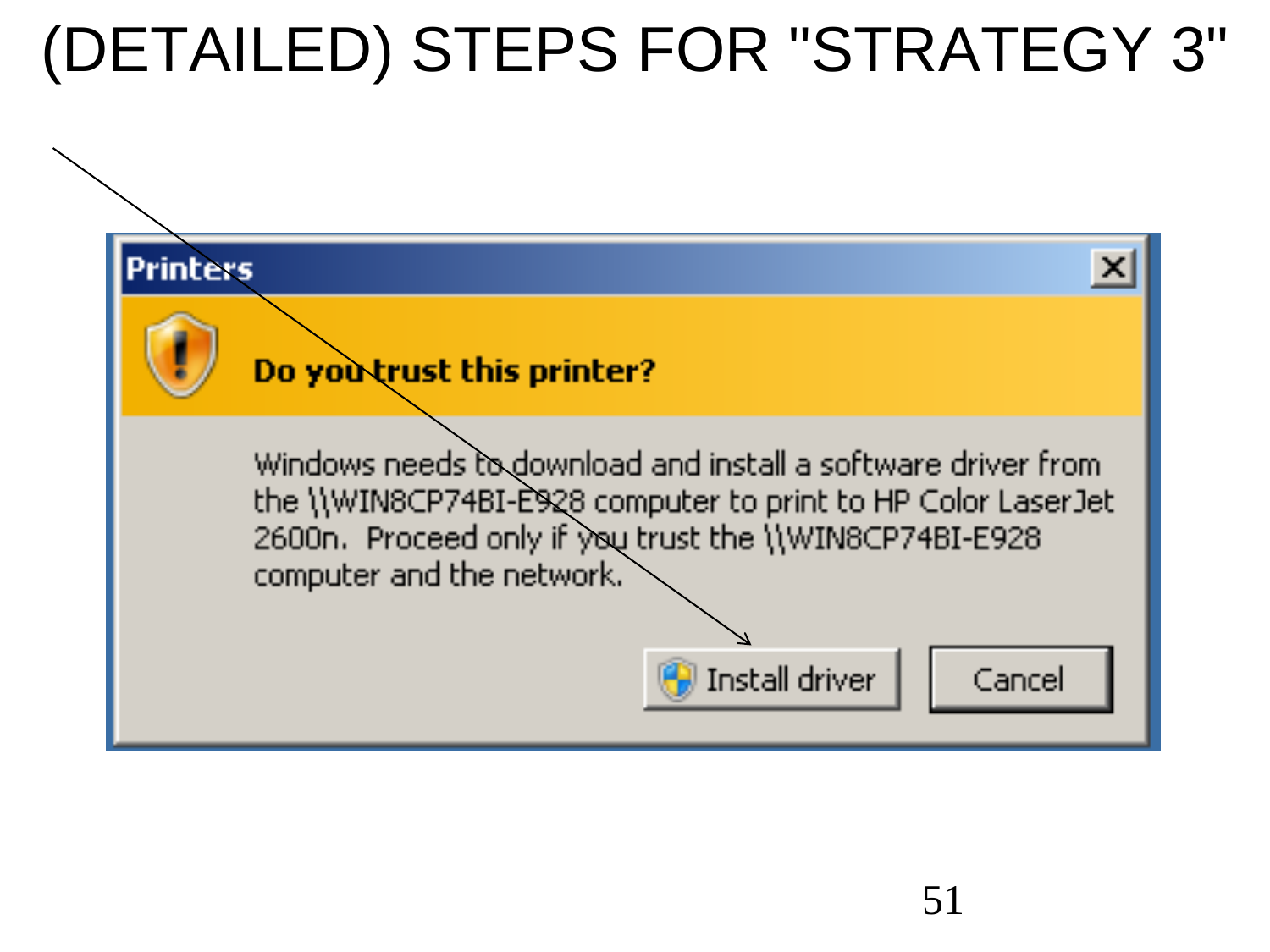• Step 25: When you see a box that tells you that you have successfully "installer" the printer (into "Computer B"), click on its "Next" button: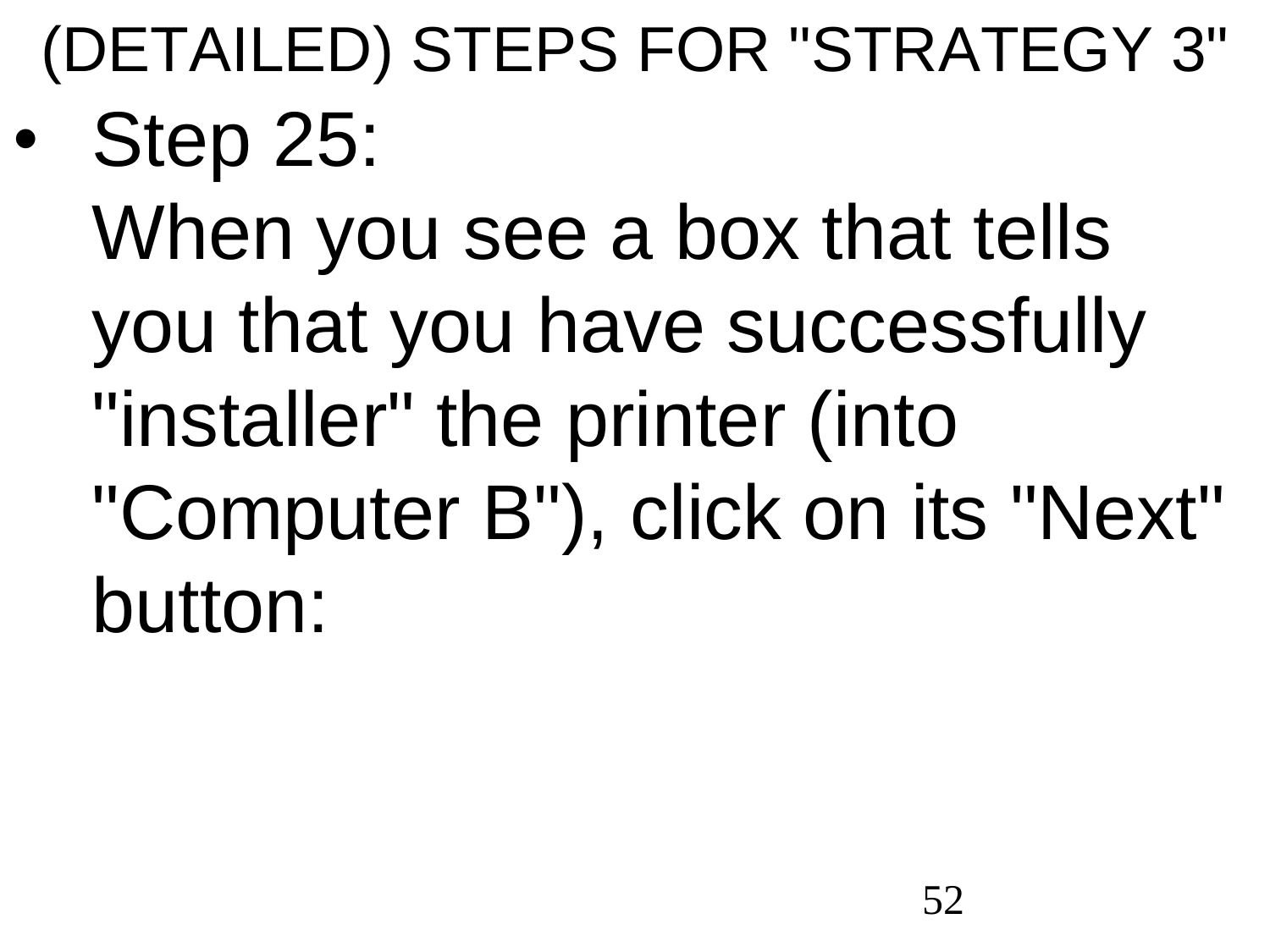| <b>Add Printer</b> |                                                                          |
|--------------------|--------------------------------------------------------------------------|
| <b>Add Printer</b> |                                                                          |
|                    | You've successfully added HP Color LaserJet 2600n on WIN8CP74BI-E928     |
| Printer name:      | HP Color LaserJet 2600n on WIN8CP74BI-E928                               |
|                    | This printer has been installed with the HP Color LaserJet 2600n driver. |
|                    |                                                                          |
|                    |                                                                          |
|                    |                                                                          |
|                    |                                                                          |
|                    |                                                                          |
|                    |                                                                          |
|                    |                                                                          |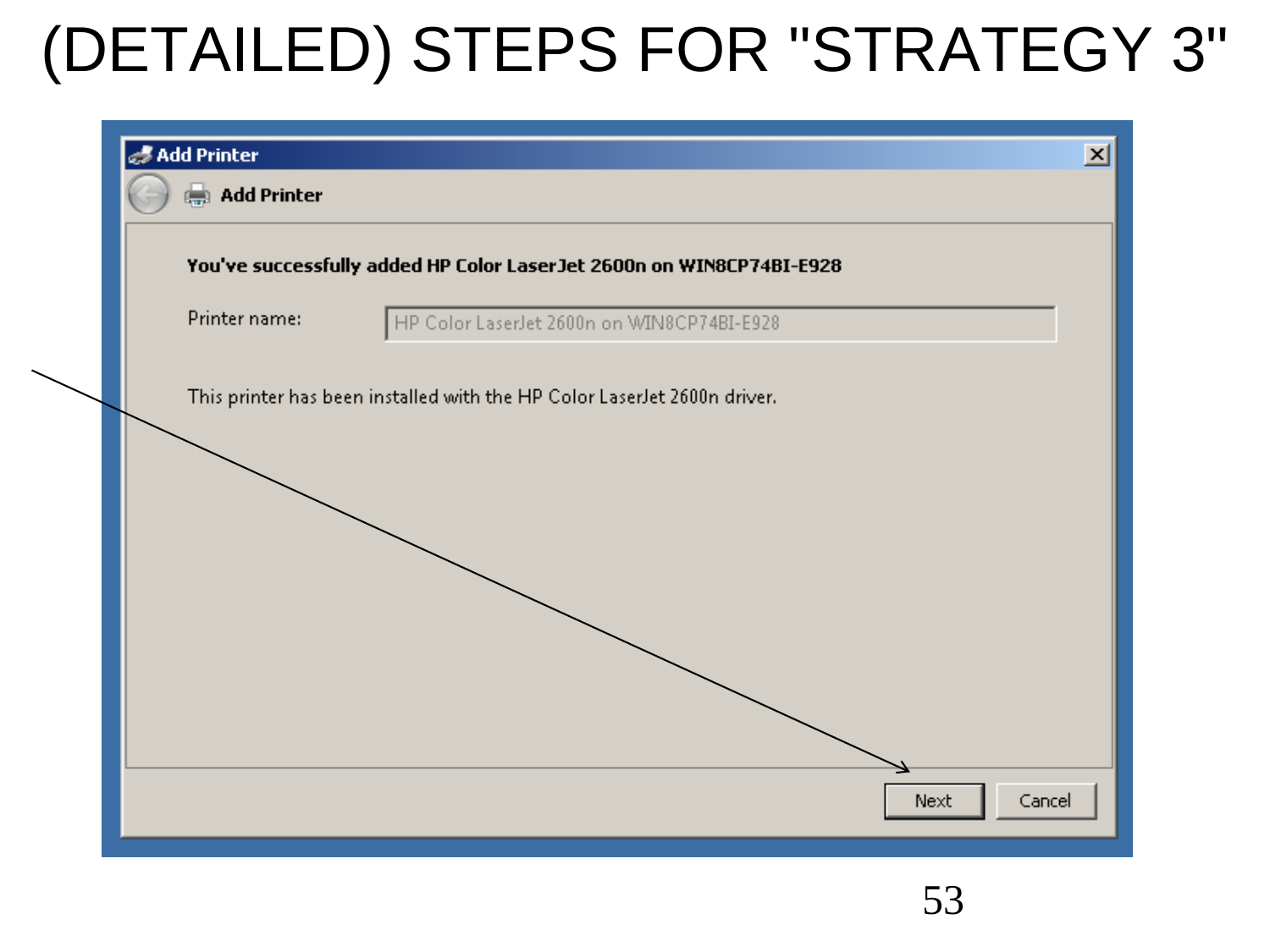- Step 26:
	- Click on the "Finish" button of the "Add Printer" box: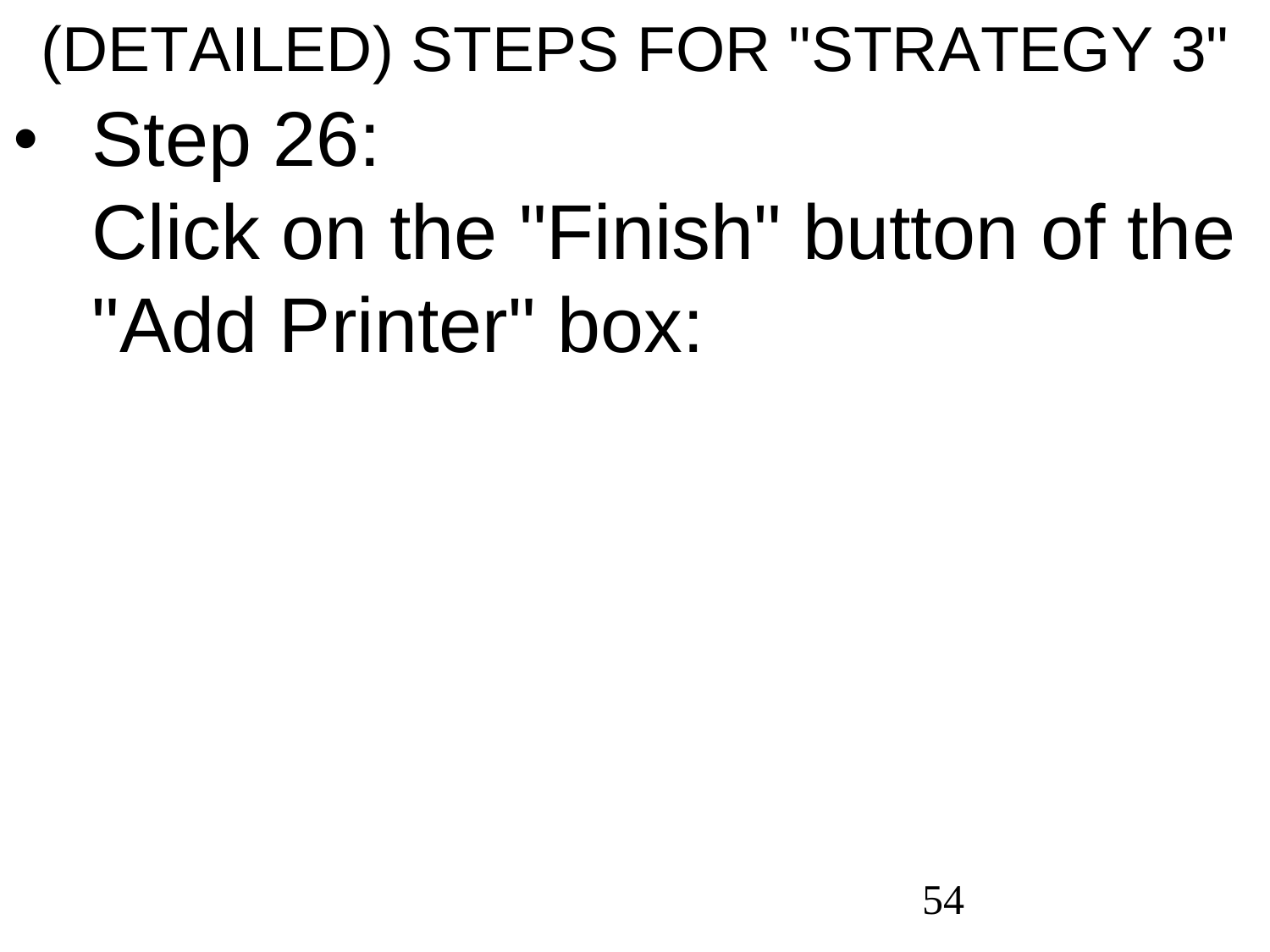| <b>Add Printer</b>                                                                                                         | $\vert x \vert$ |
|----------------------------------------------------------------------------------------------------------------------------|-----------------|
| <b>Replaced</b> Add Printer                                                                                                |                 |
| You've successfully added HP Color LaserJet 2600n on WIN8CP74BI-E928                                                       |                 |
| To check if your printer is working properly, or to see troubleshooting information for the printer, print a<br>test page. |                 |
| Print a test page                                                                                                          |                 |
|                                                                                                                            |                 |
|                                                                                                                            |                 |
|                                                                                                                            |                 |
|                                                                                                                            |                 |
|                                                                                                                            |                 |
| <b>Einish</b><br>Cancel                                                                                                    |                 |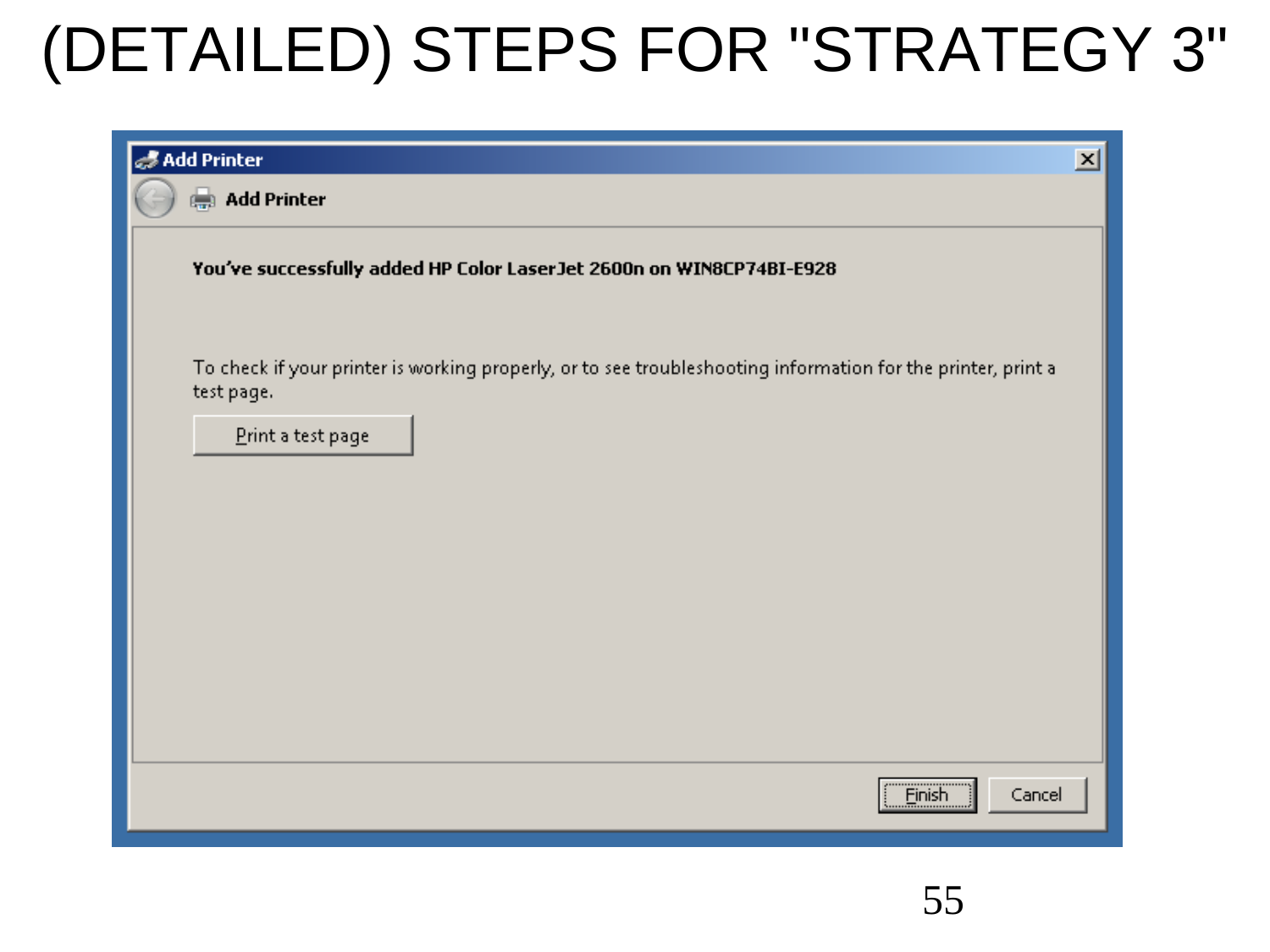• Step 27: From inside "Computer B", go into the Windows "Control Panel" and double-click on "Printers" (in "Windows XP" or "Windows Vista") or "Devices and Printers" (in "Windows 7 or "Windows 8"):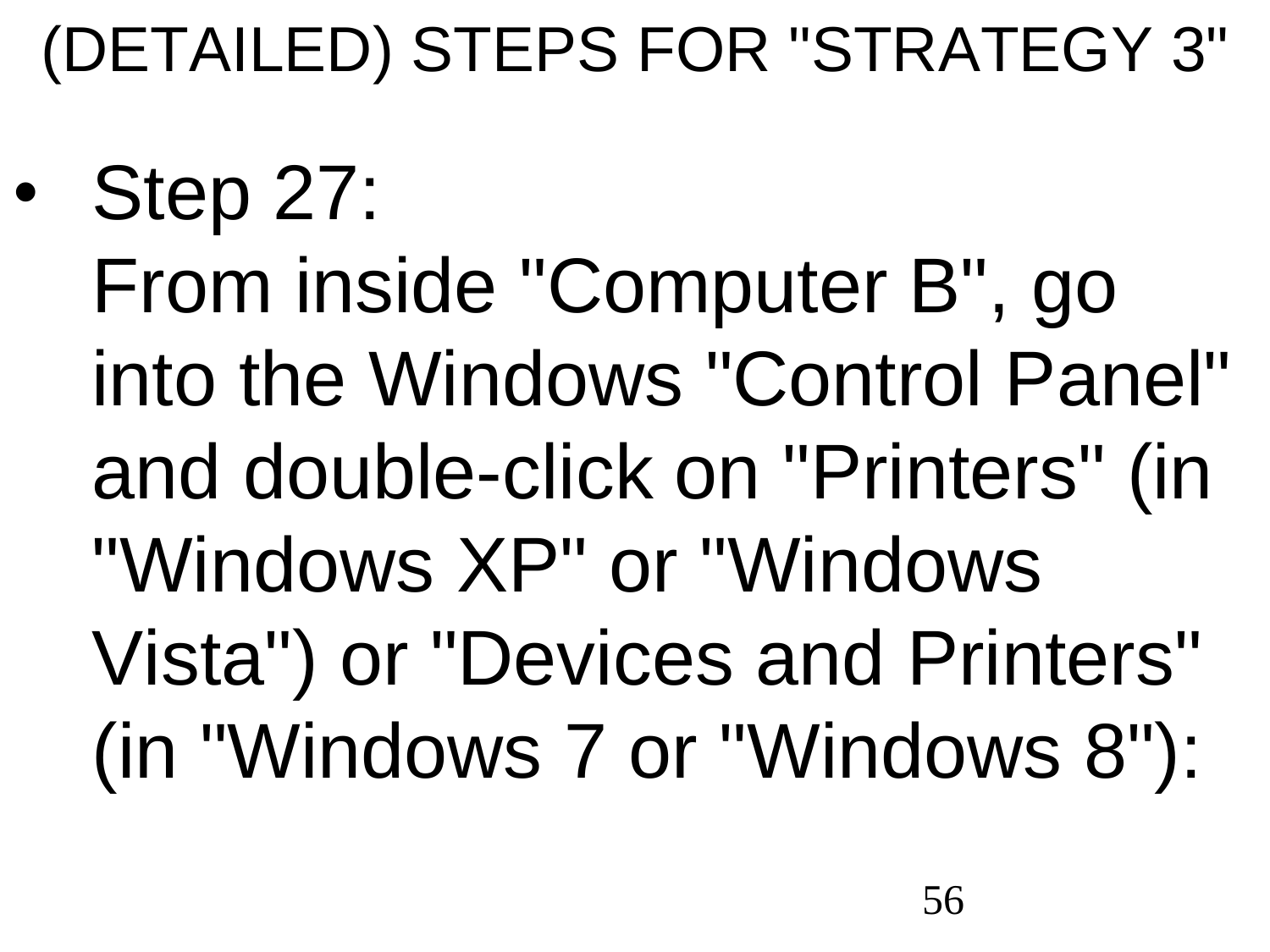• Step 28: Locate the newly-"installed" printer: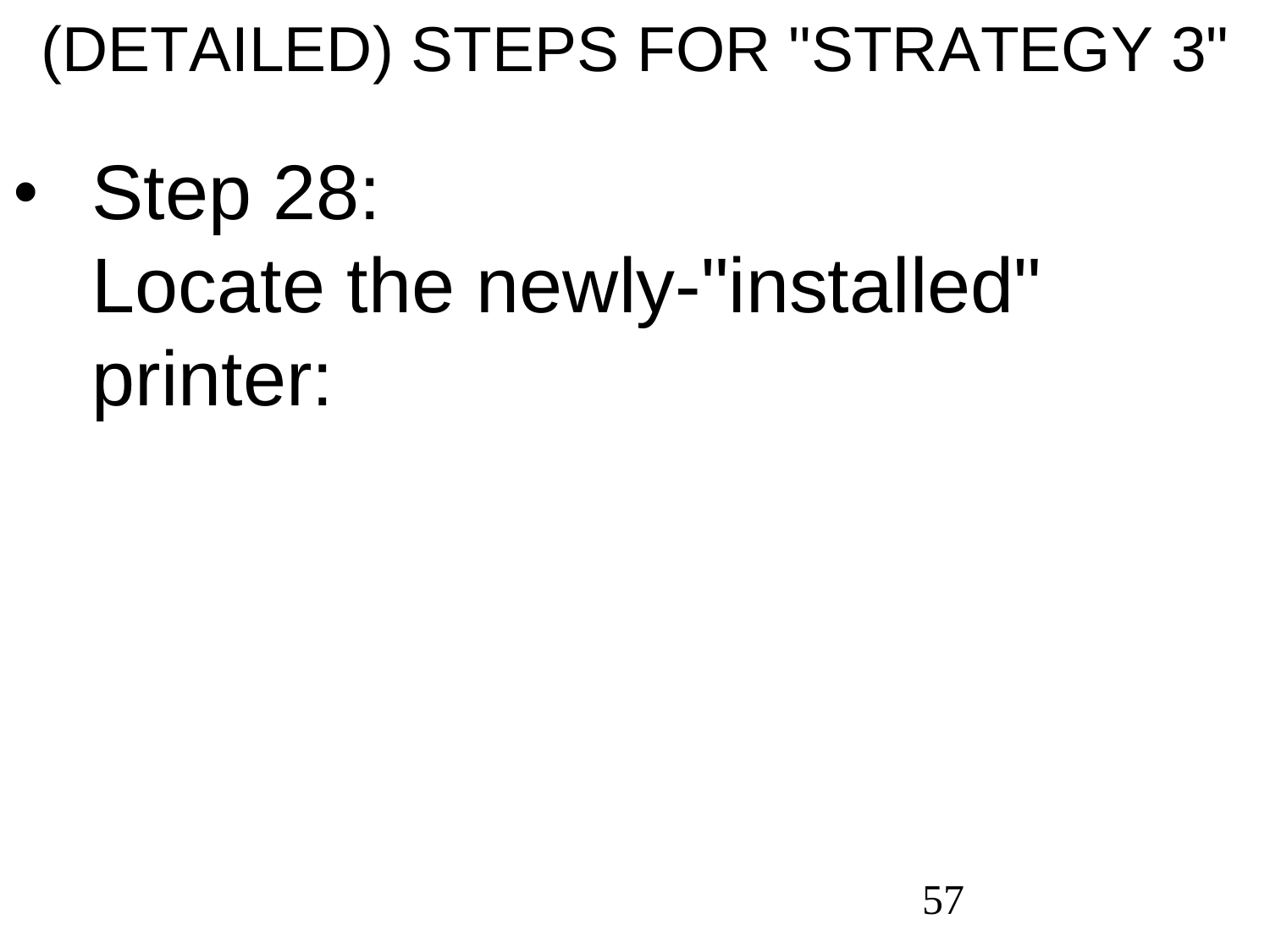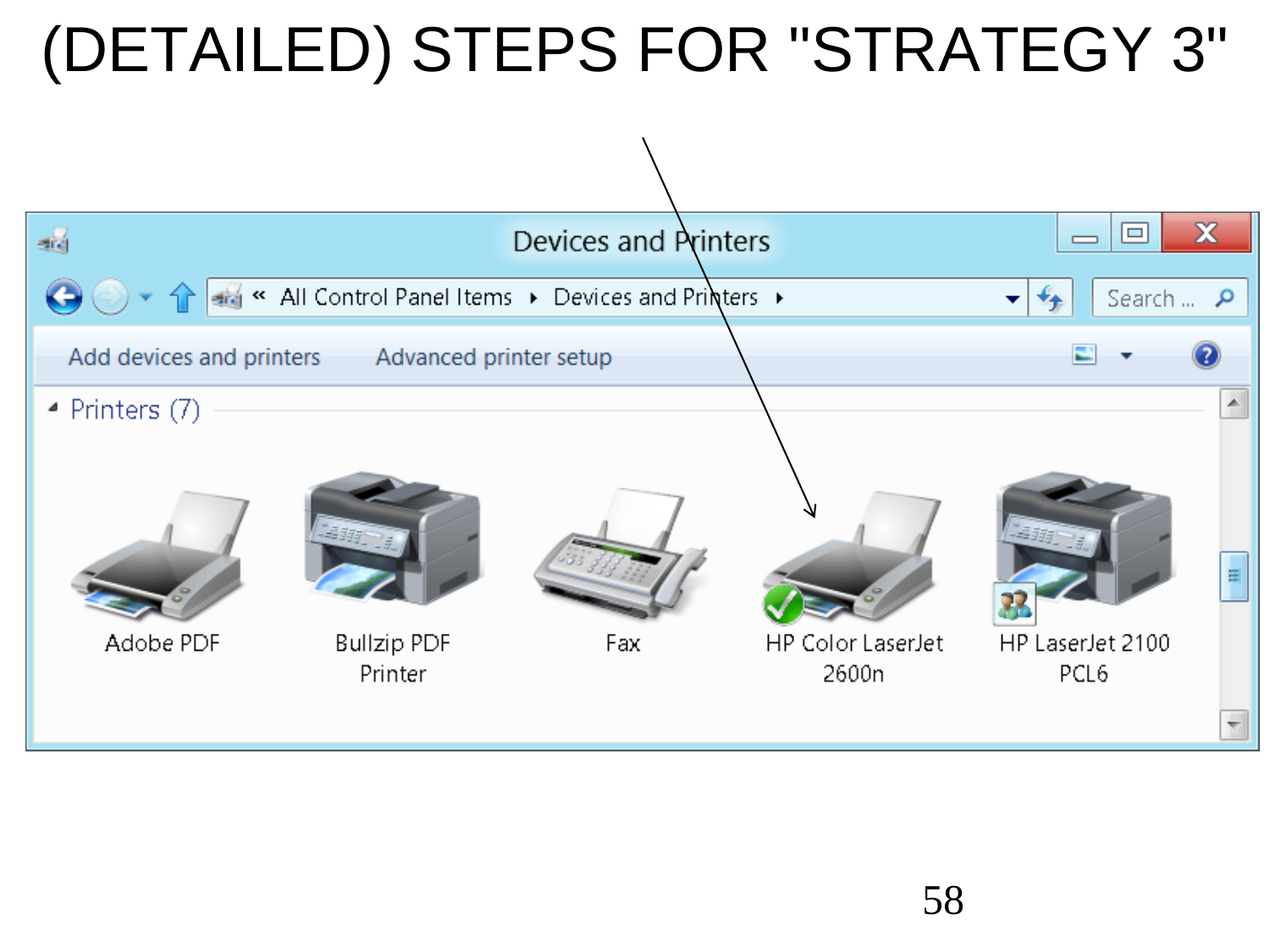- Step 29: Use the RIGHT mouse button to click on the printer.
- Step 30: A pop-up context menu will be displayed: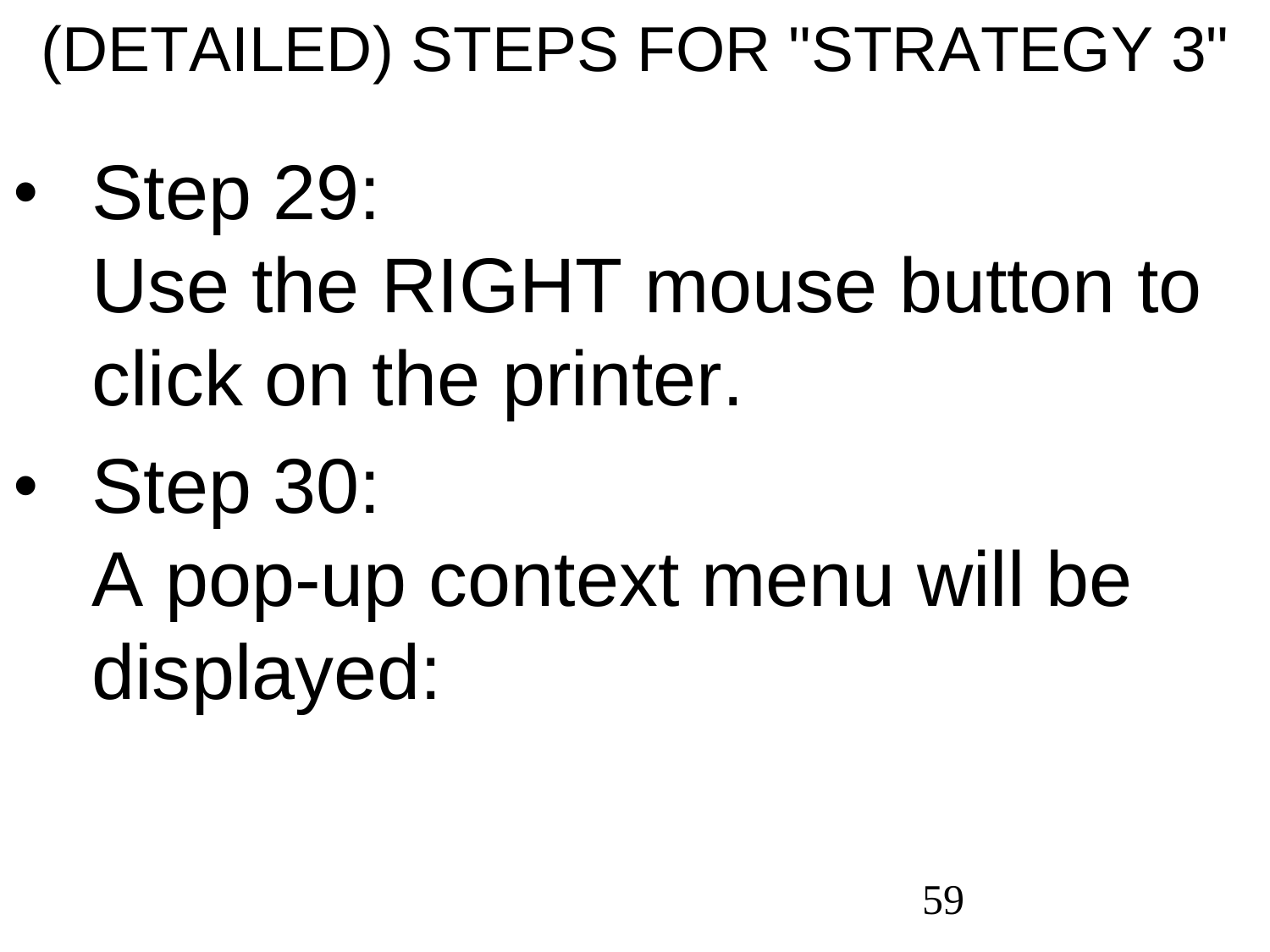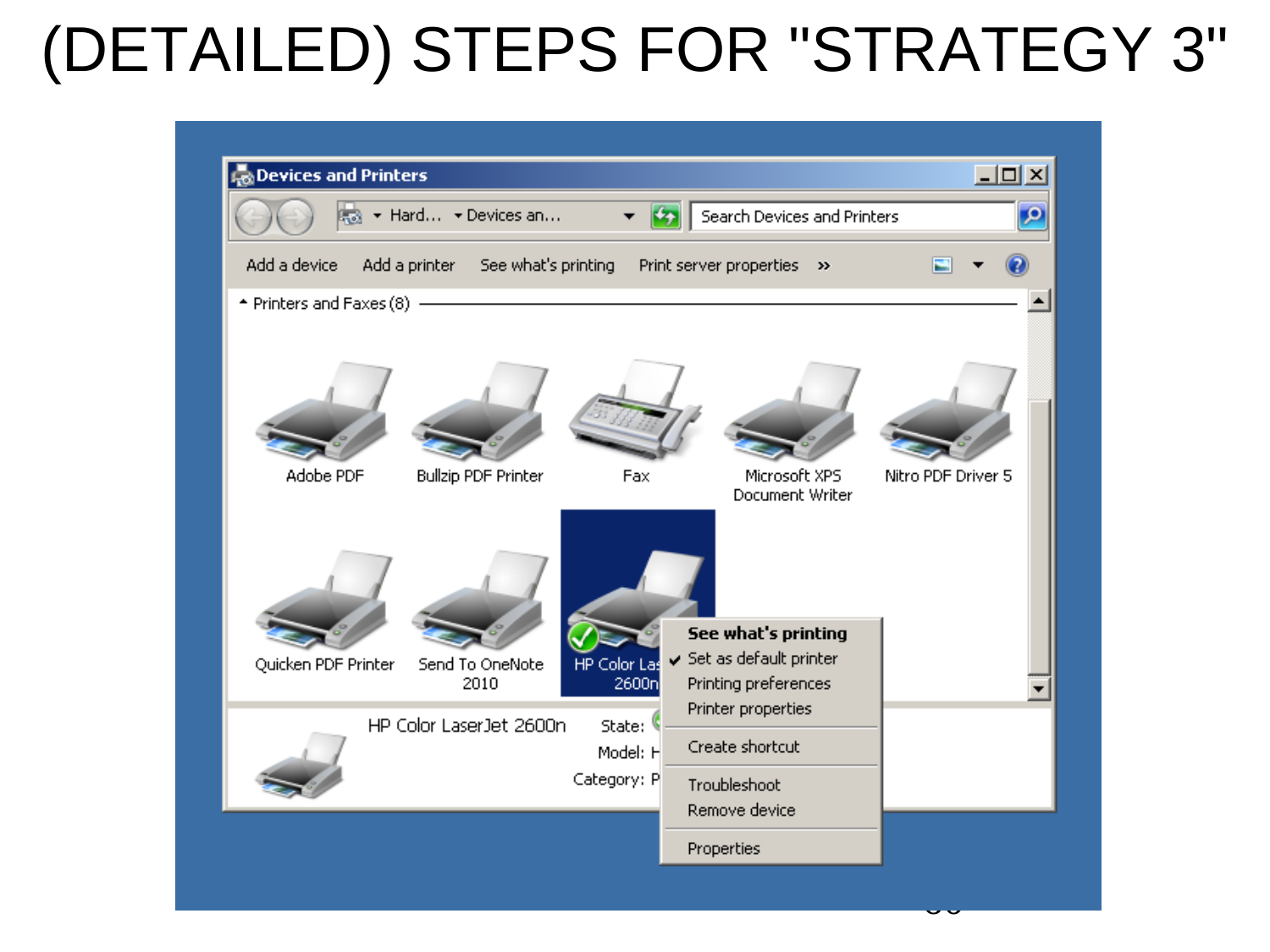• Step 31: Click on "Printer Properties" ("Windows 7" or "Windows 8") or "Properties ("Window XP" or "Windows Vista").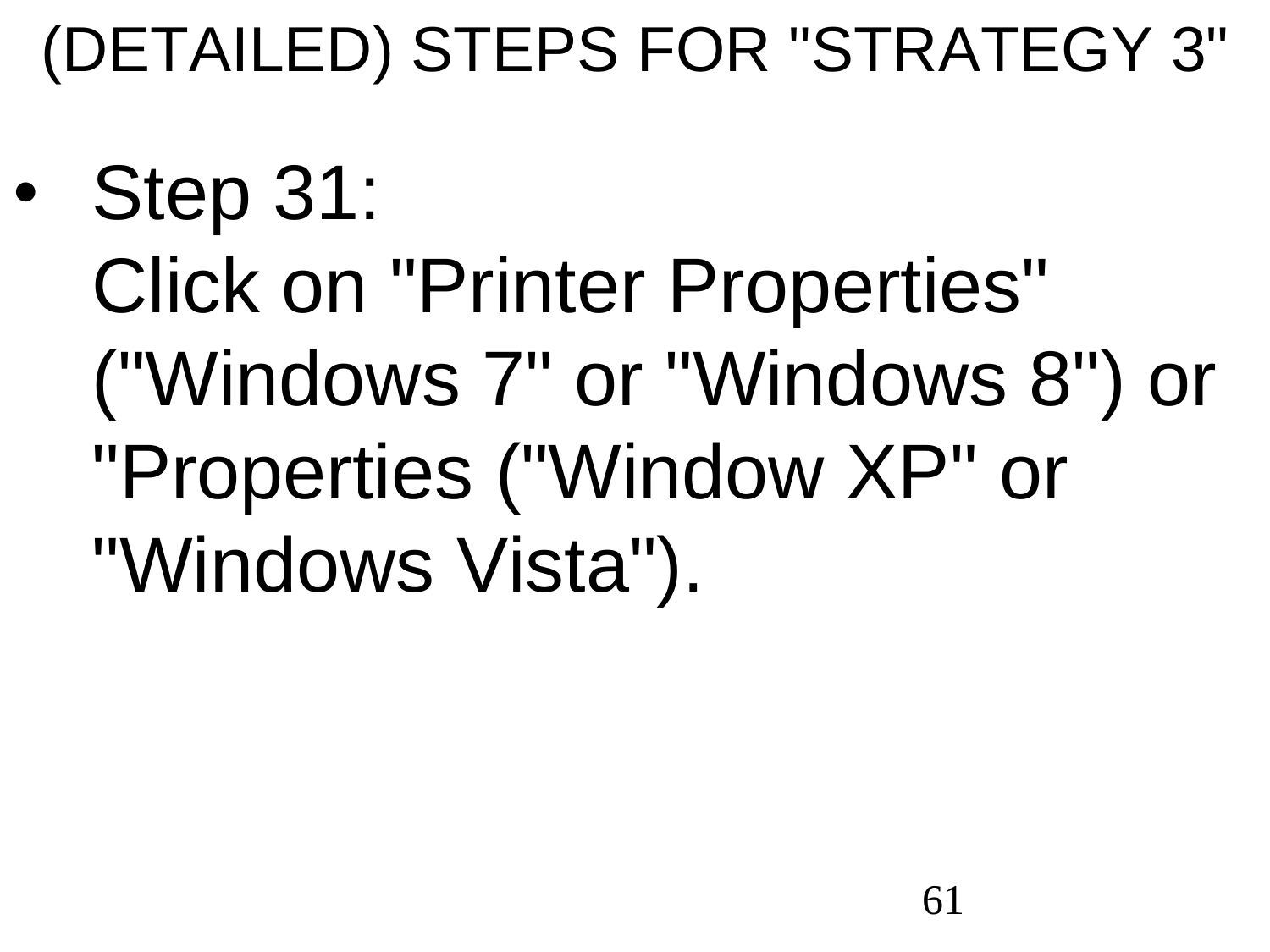- Step 32: A "..Properties" dialog box will be displayed.
- Step 33:
	- Click on the "Print Test Page" button to print a test page: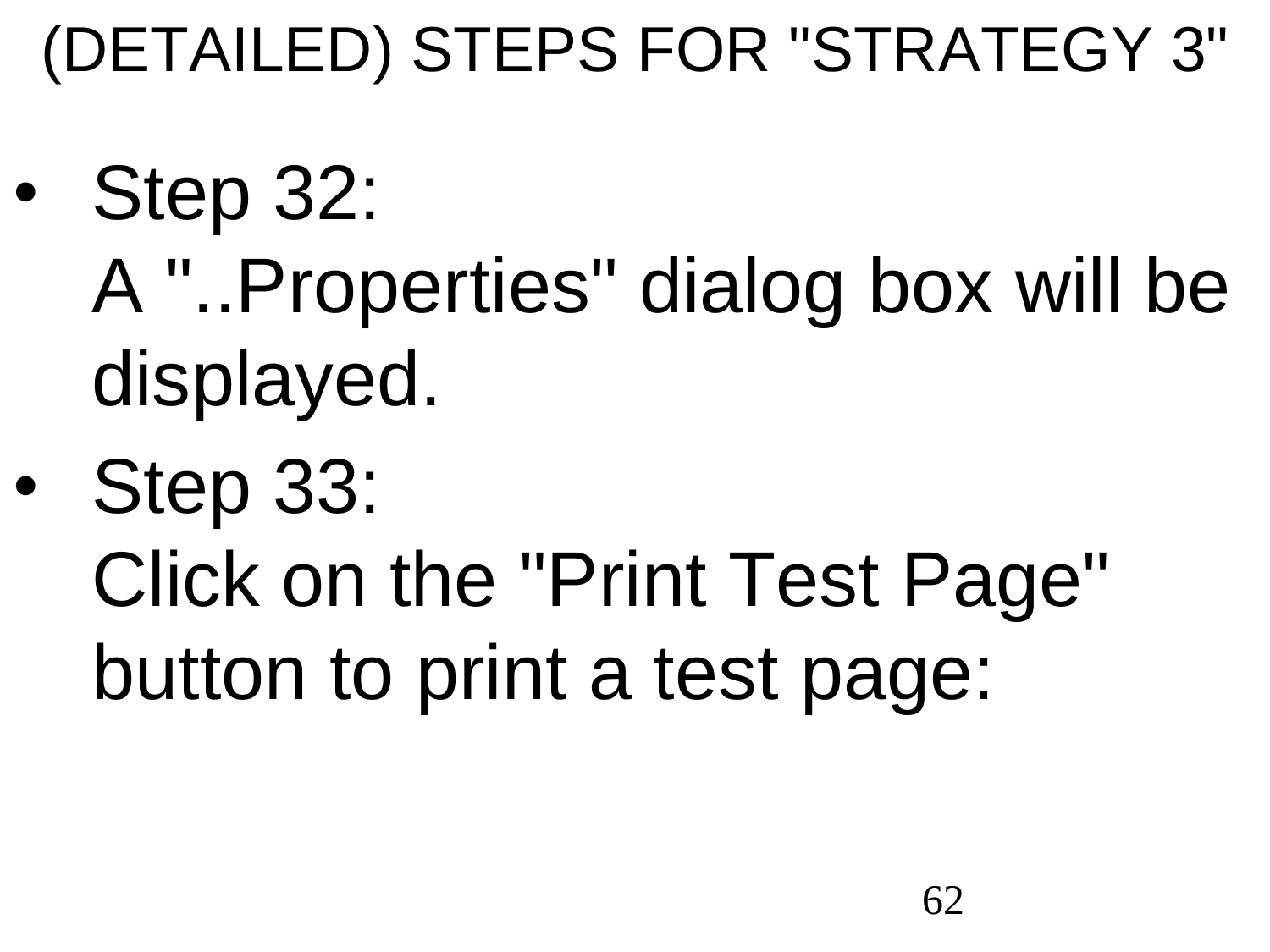|                        | HP Color Laser Jet 2600n Properties                                  | $\vert x \vert$ |
|------------------------|----------------------------------------------------------------------|-----------------|
| General                | Sharing   Ports   Advanced   Color Management   Security   Configure |                 |
|                        |                                                                      |                 |
|                        | HP Color LaserJet 2600n                                              |                 |
|                        |                                                                      |                 |
| Location:              |                                                                      |                 |
| Comment:               |                                                                      |                 |
|                        |                                                                      |                 |
|                        |                                                                      |                 |
| Model:                 | HP Color LaserJet 2600n                                              |                 |
| -Features <sup>-</sup> |                                                                      |                 |
| Color: Yes             | Paper available:                                                     |                 |
| Double-sided: Yes      | Letter<br>巫                                                          |                 |
| Staple: No             |                                                                      |                 |
| Speed: Unknown         | Maximum resolution: 600 dpi                                          |                 |
|                        |                                                                      |                 |
|                        | Preferences<br>Print Test Page                                       |                 |
|                        |                                                                      |                 |
|                        | 0K<br>Cancel<br>Help<br>Apply                                        |                 |
|                        |                                                                      |                 |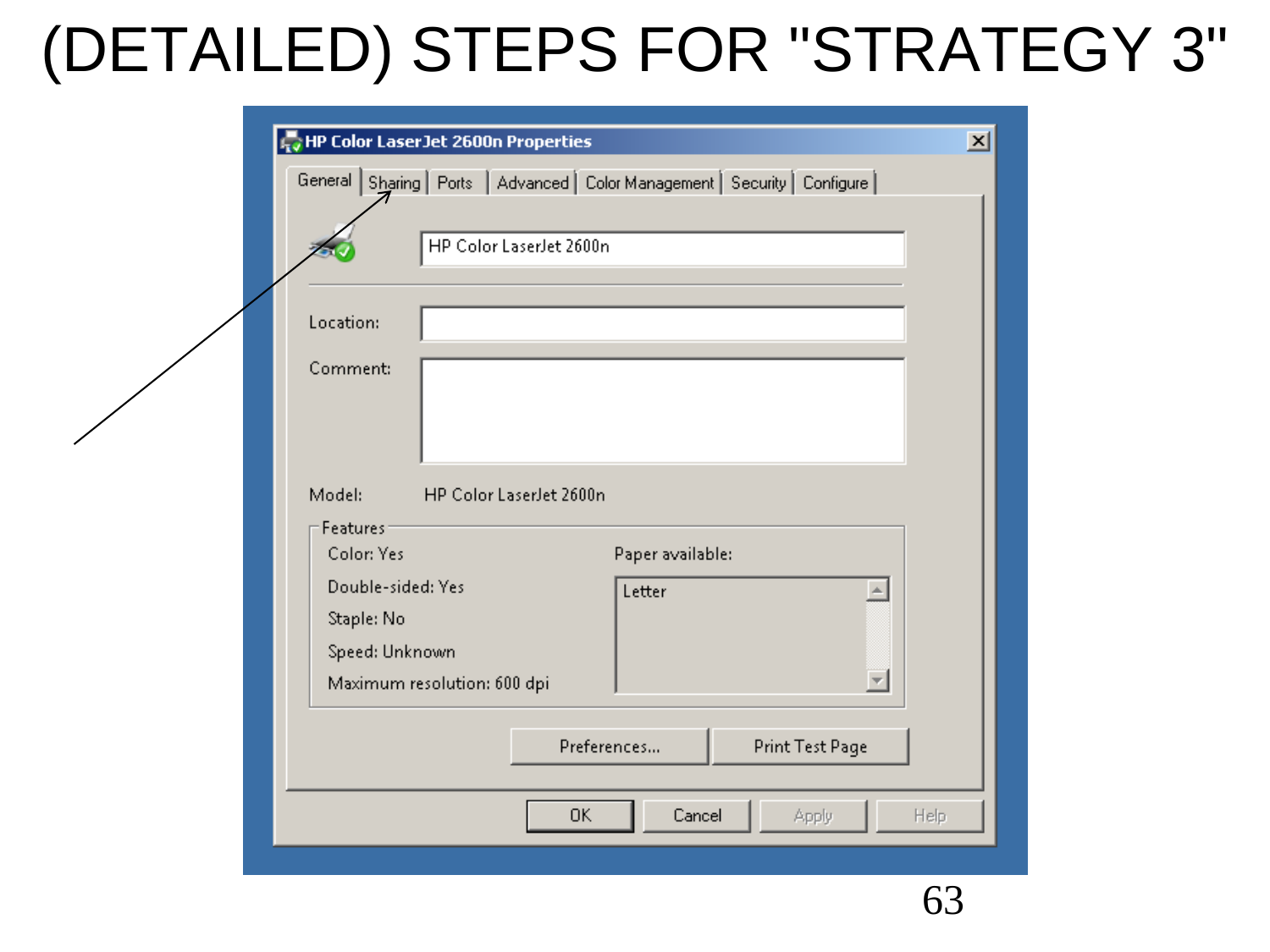• Step 34: If a test page is successfully printed, do not perform Step 35 through Step 40.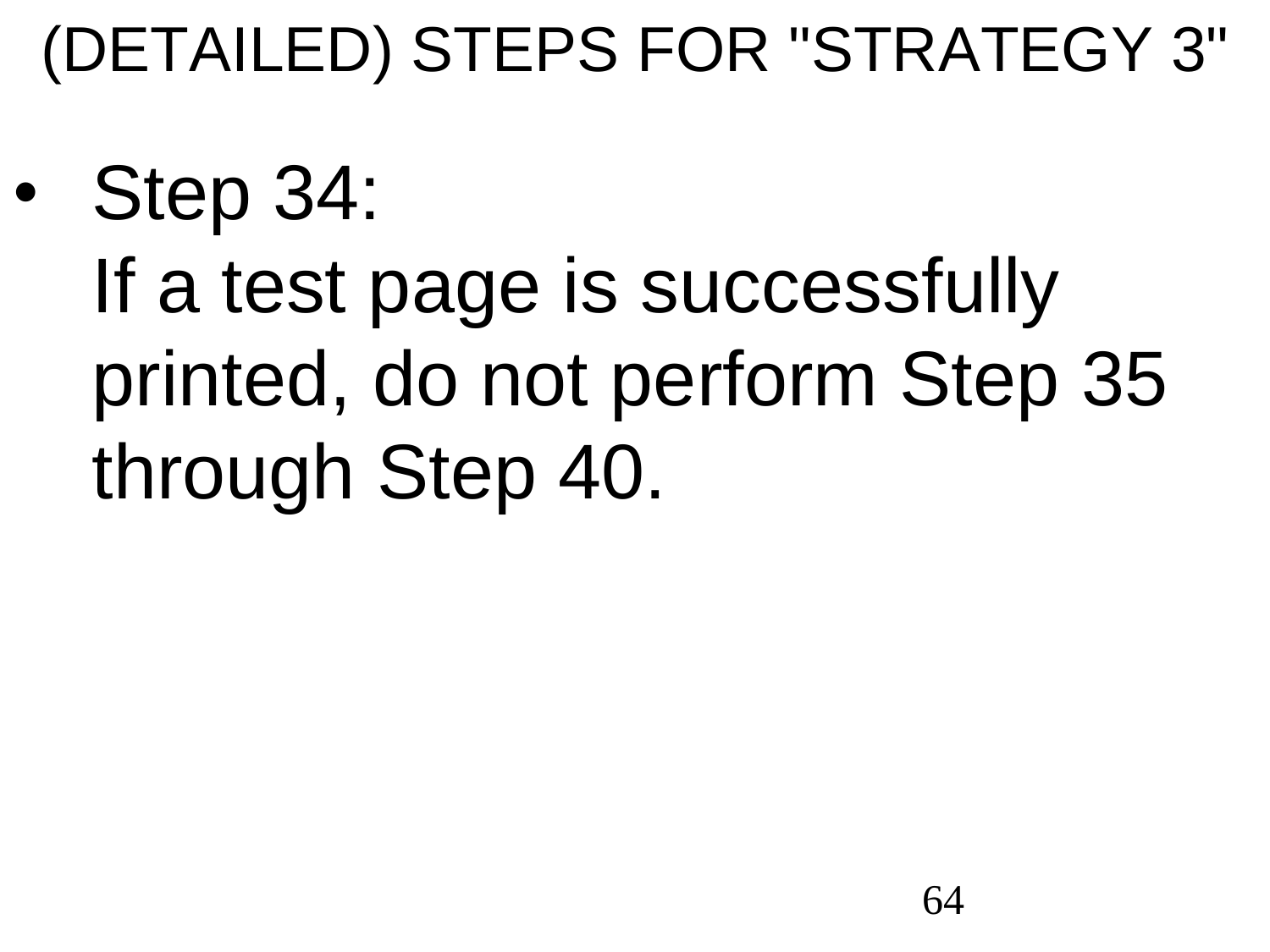• Step 35: From inside "Computer B", go into the Windows "Control Panel" and double-click on "Printers" (in "Windows XP" or "Windows Vista") or "Devices and Printers" (in "Windows 7 or "Windows 8"):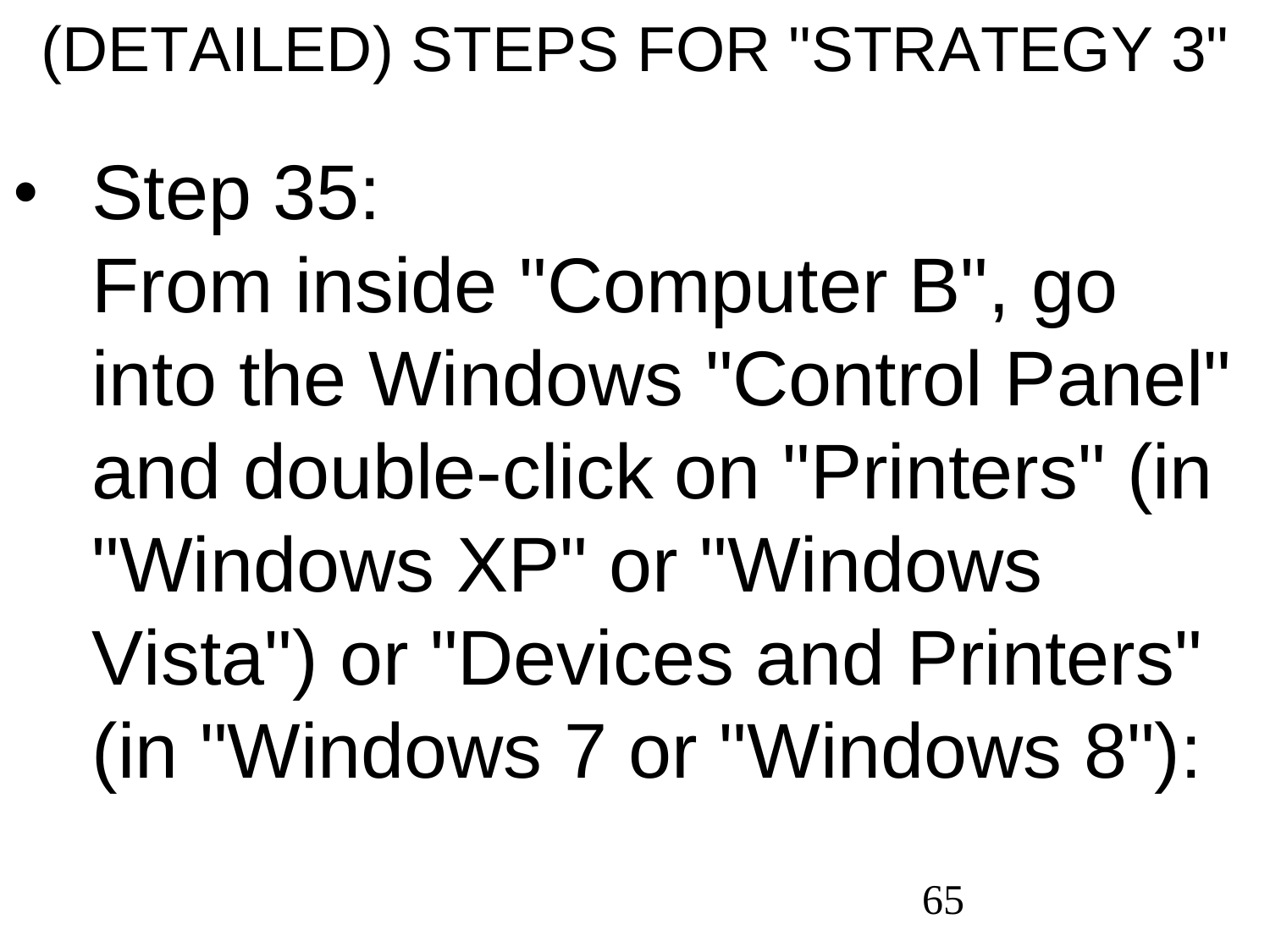• Step 36: Double-click on "Add a printer" or "Add devices and printers":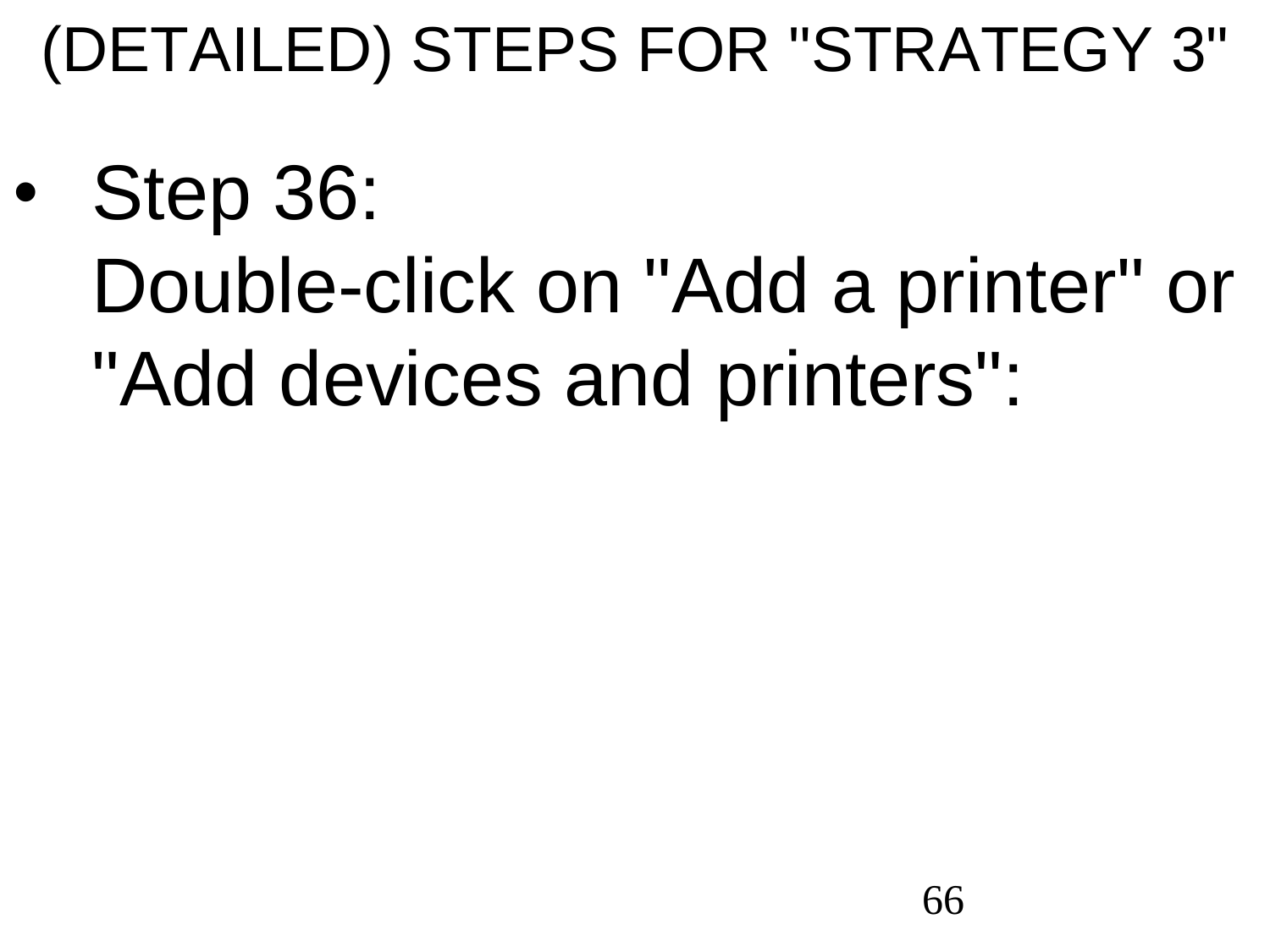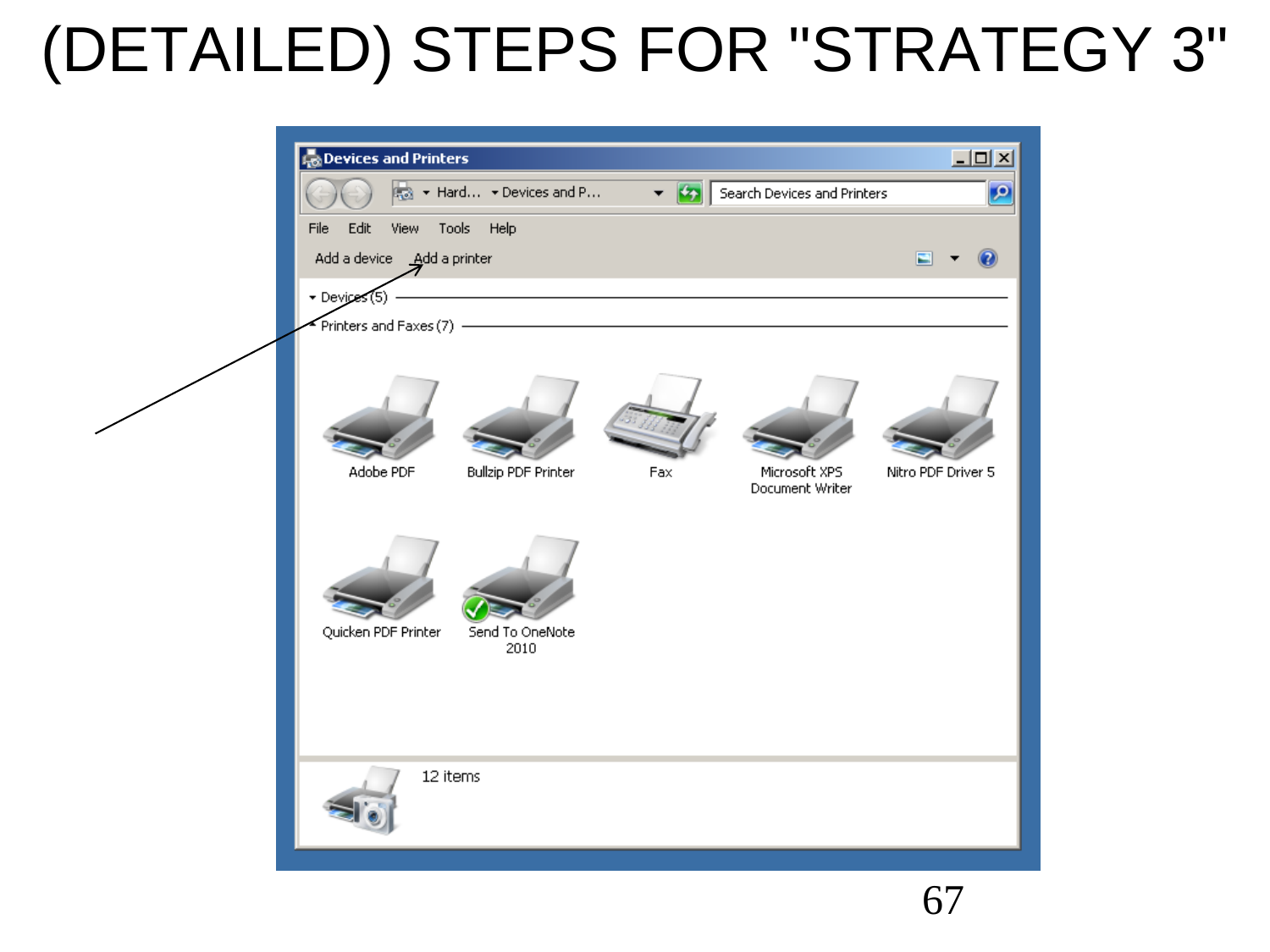Step 37: Double-click on the "..network printer.." button: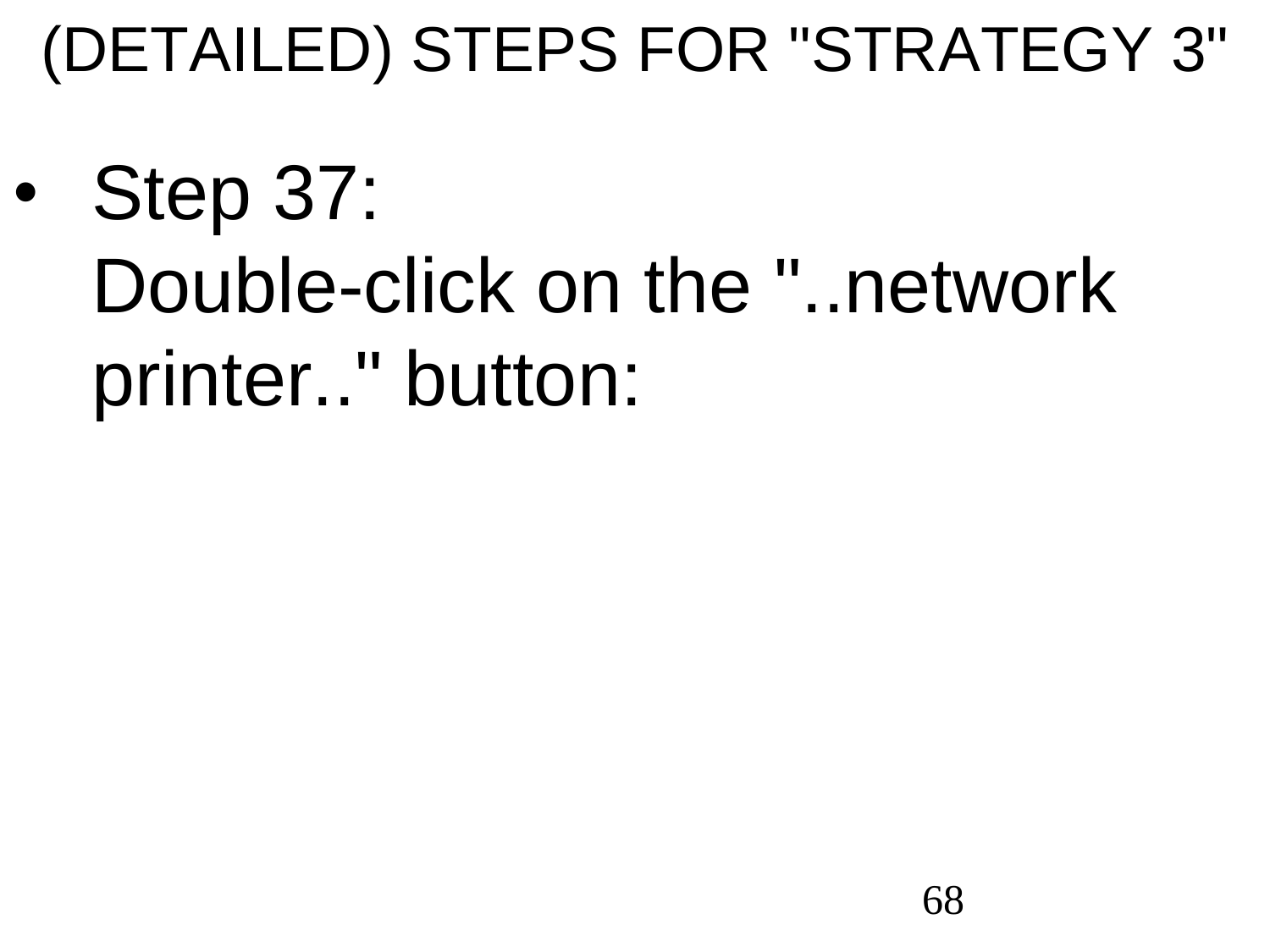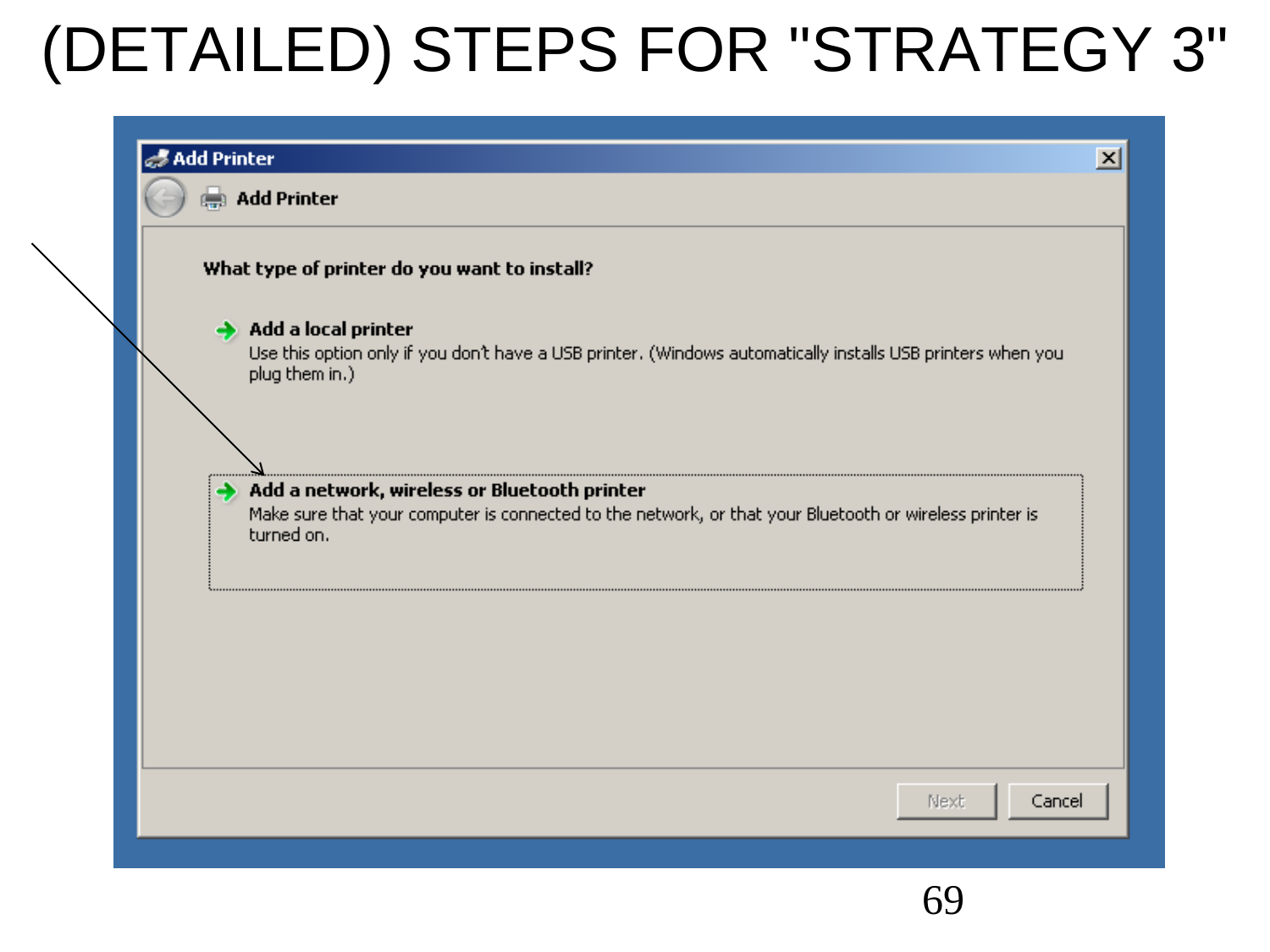Step 38: Click on the desired shared printer in order to highlight it: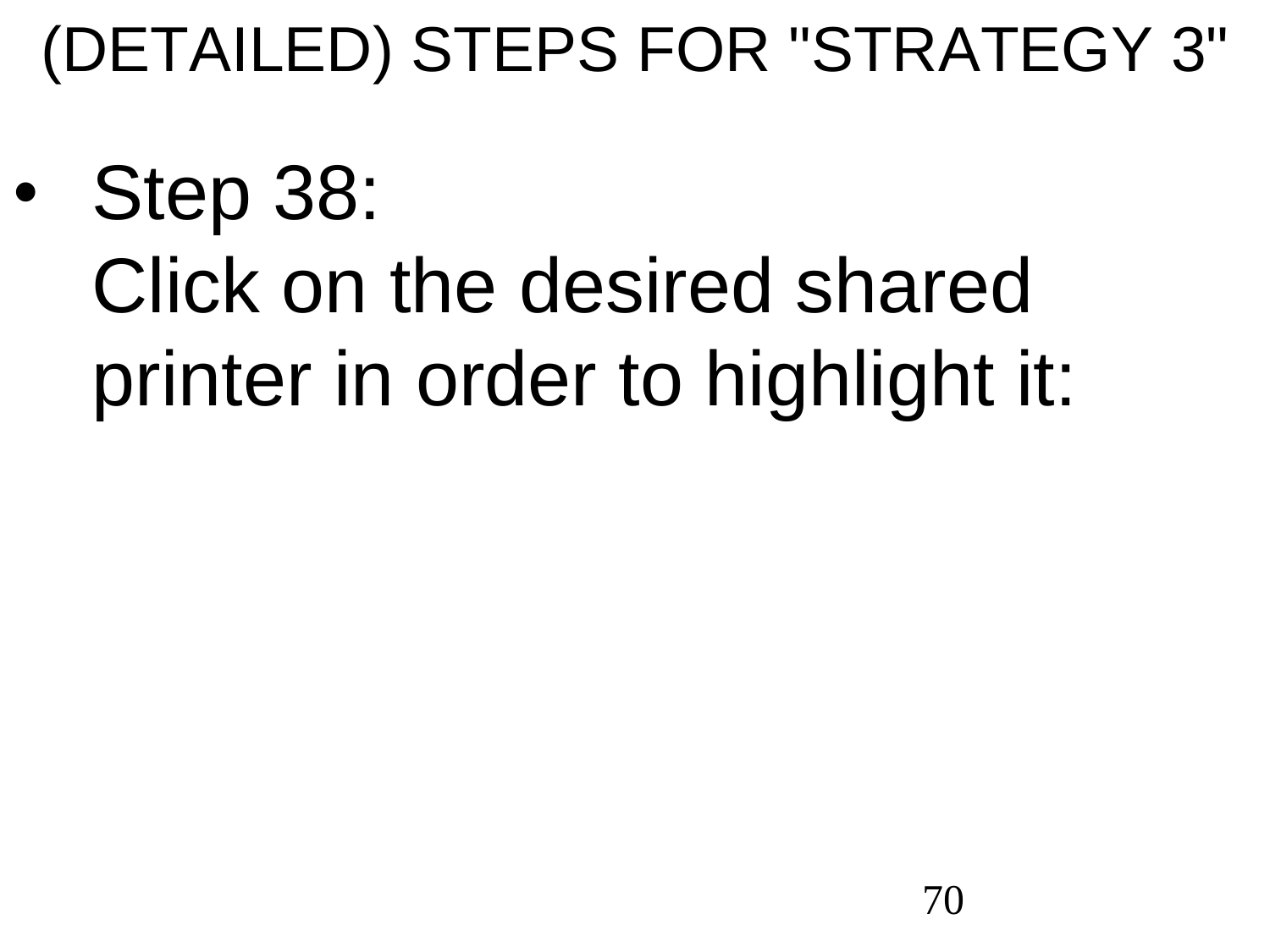#### Add Printer  $\vert x \vert$  $\blacksquare$  Add Printer Select a printer **Printer Name Address**  $\epsilon_{\overline{32}}$  p1 on Ps04790b \\Ps04790b\p1 om WIN8CP74BI-E928 \\WIN8CP74BI-E928\HP Color LaserJet 2600n HP Laser/et 2100 PCL6 on WIN8CP74BI-E928 \\WIN8CP74BI-E928\HP LaserJet 2100 PCL6 HP Color LaserJet 2600n (Hewlett-Packard)  $10.0.0.15$ Search again The printer that I want isn't listed Next Cancel 71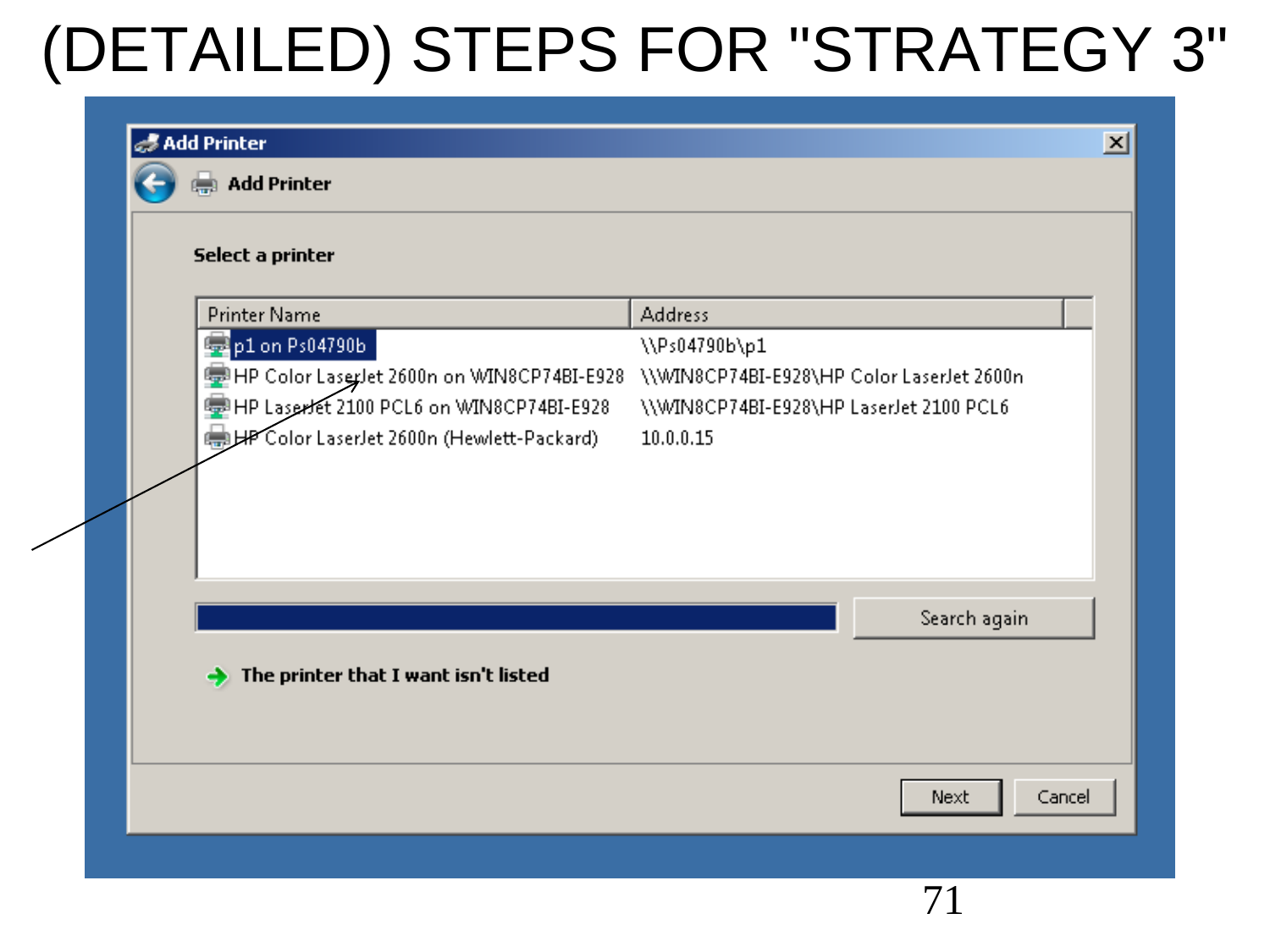• Step 39: Click on the "Next" button: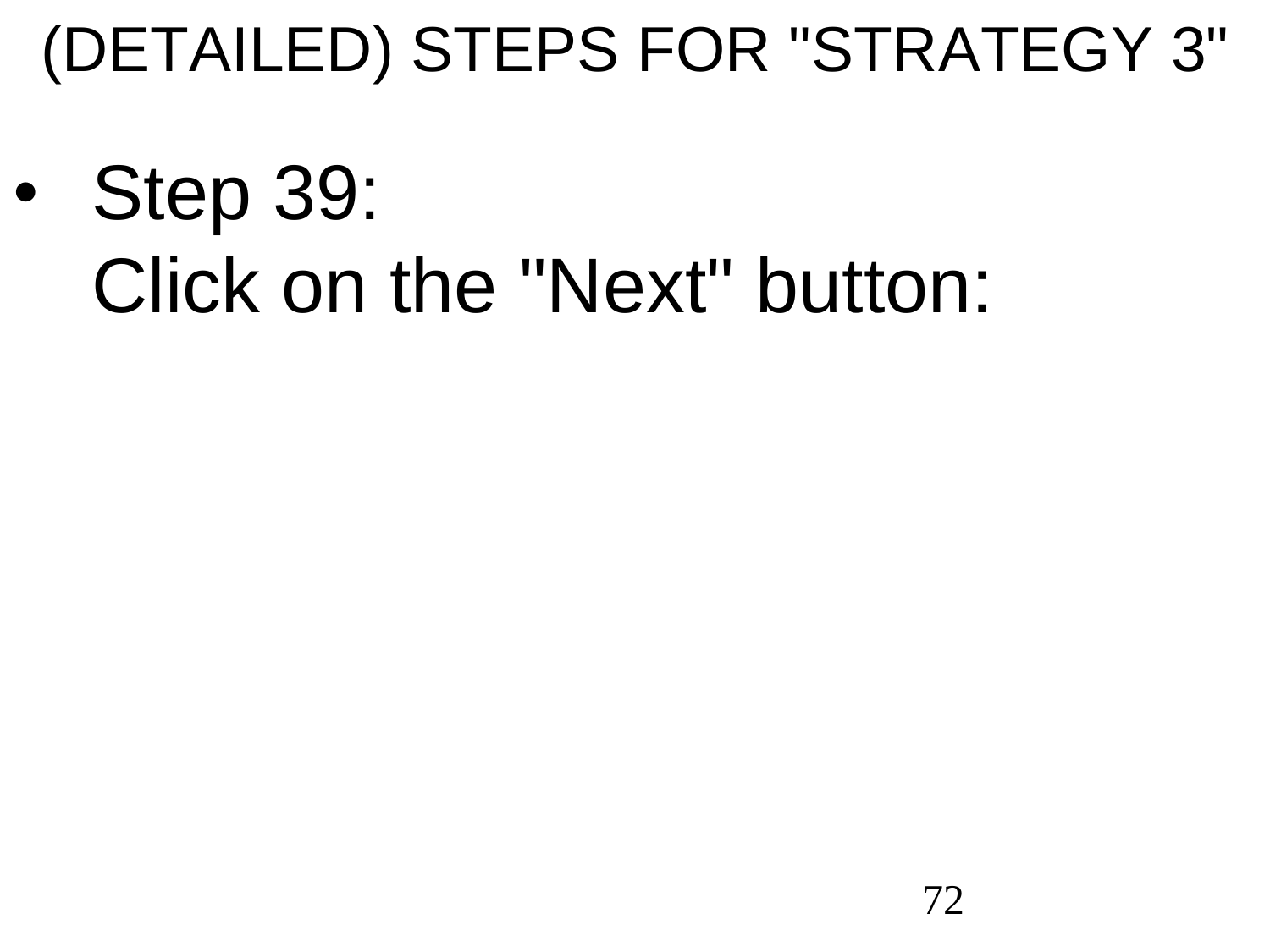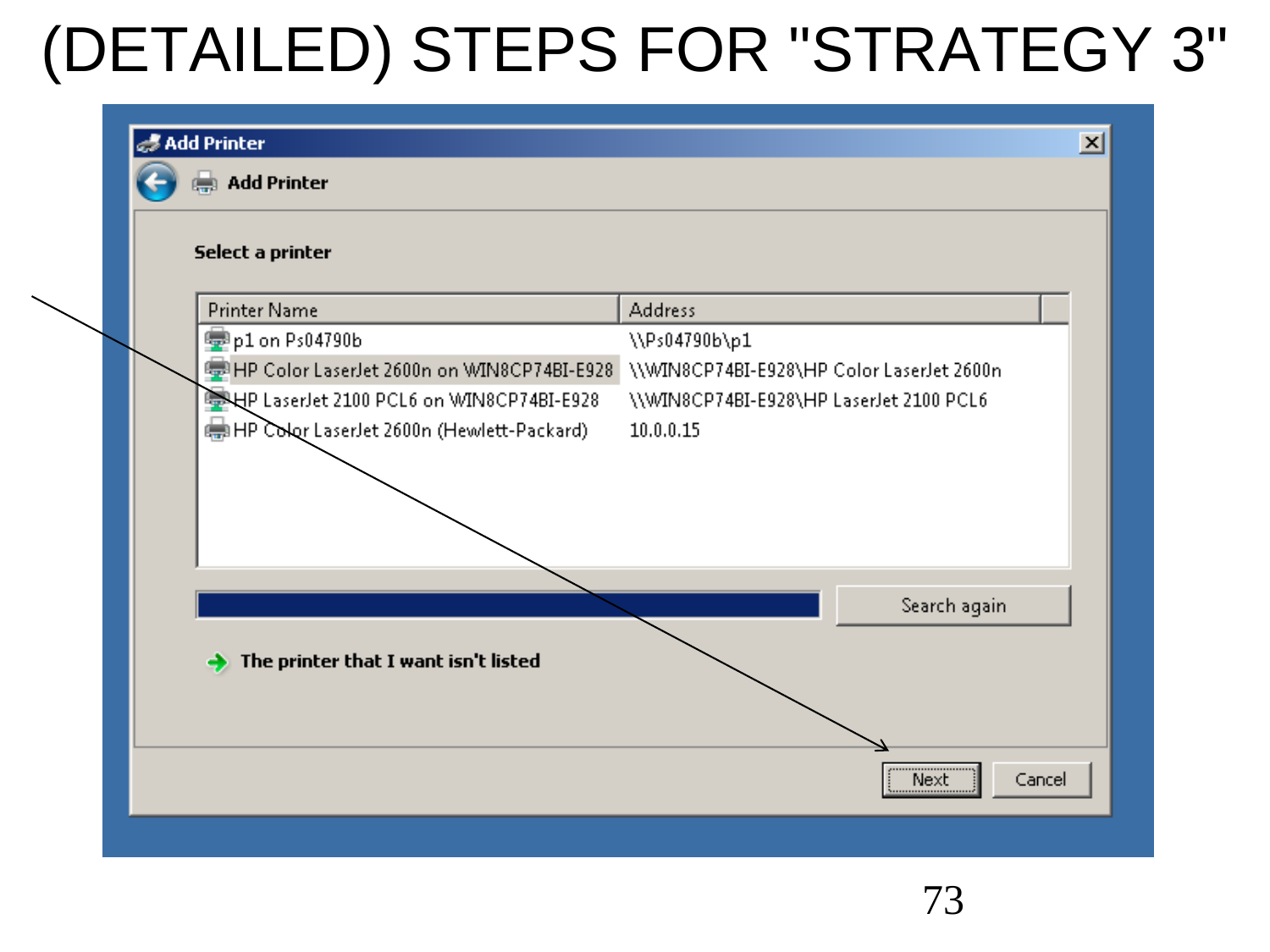• Step 40: Go to "Step 21":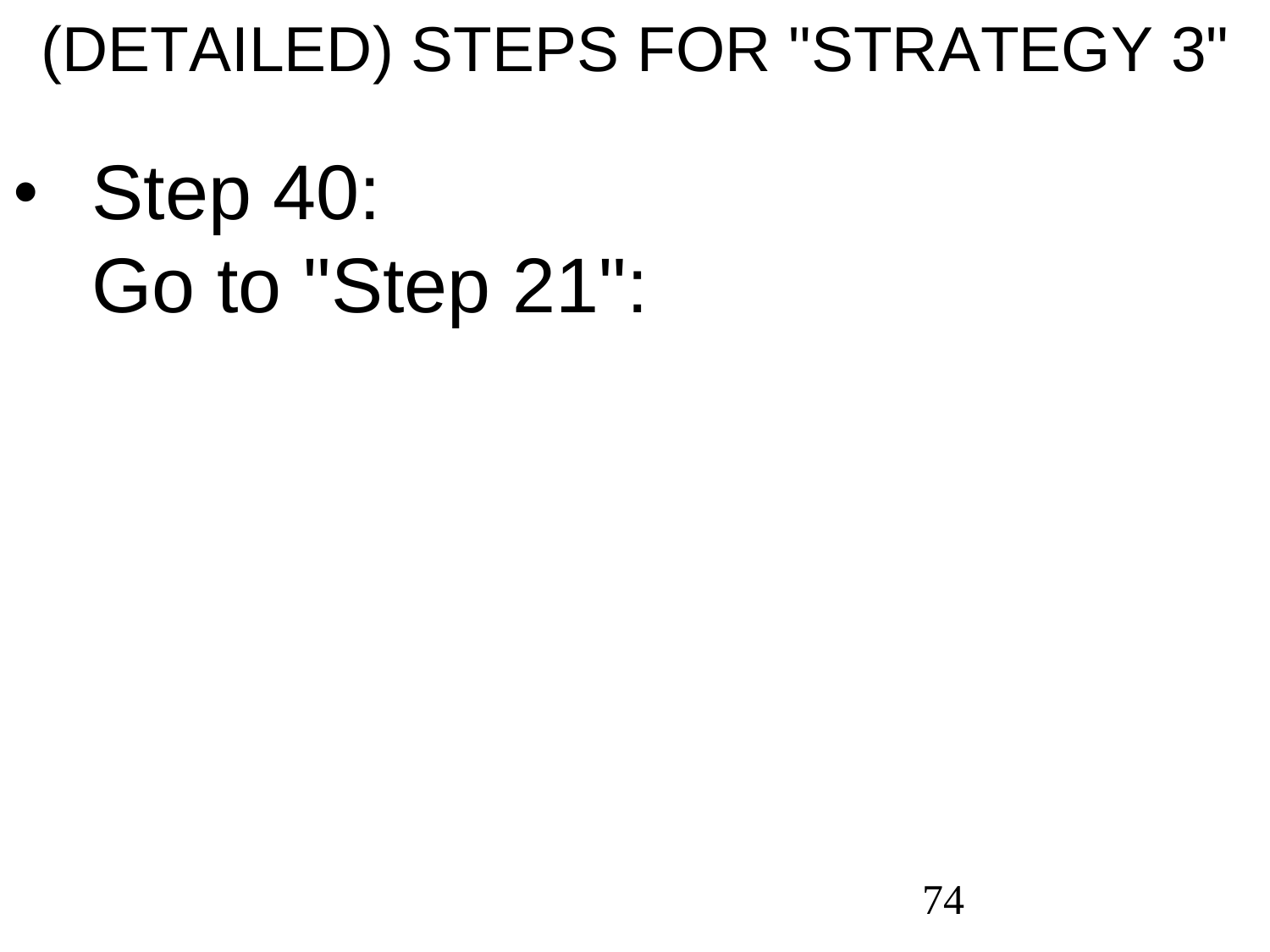**"STRATEGY 4" EXPLANATION**  • **Strategy 4:** For any operating system environment, after you install a "shared" or "network-attached" printer successfully for one end-user computer, you can use the "create a port" or "new port" feature to "install" the printer into additional computers.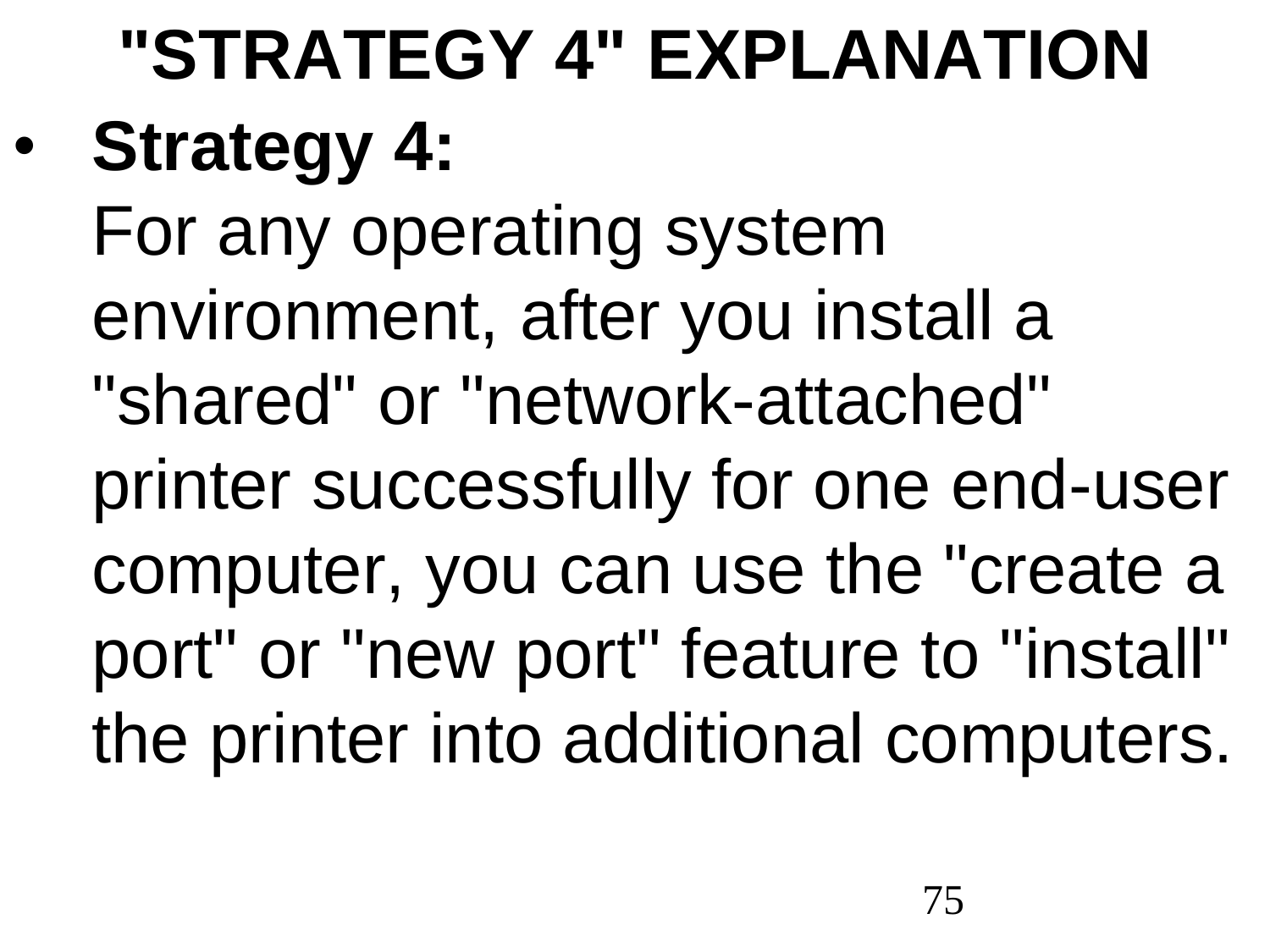• After you install a "network-attached" printer or a "shared" printer successfully and get one end-user computer to print to this printer, you can use a faster, abbreviated procedure for installing the same printer into additional end-user printer.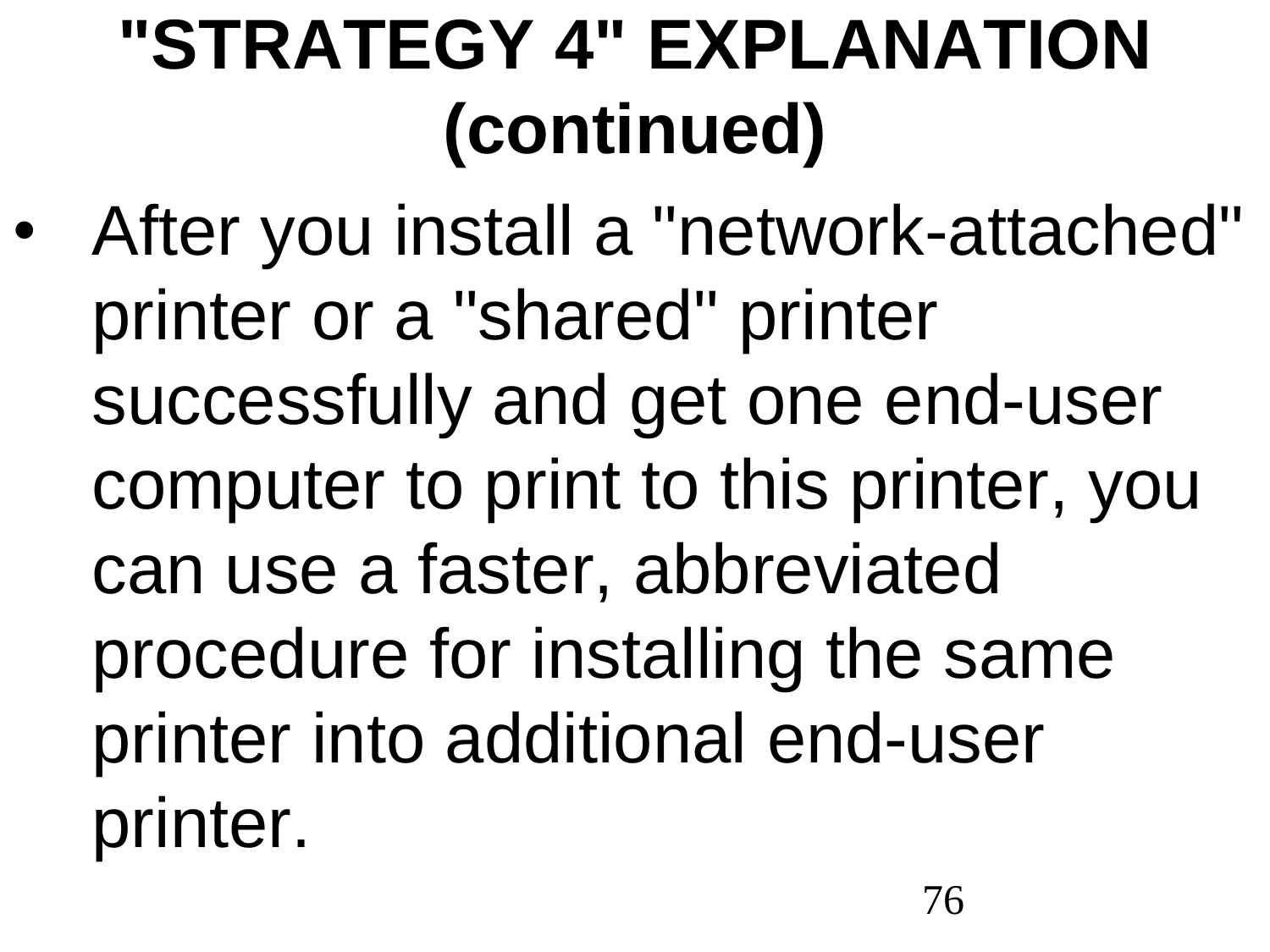• After you install a "network-attached" printer or a "shared" printer successfully and get one end-user computer to print to this printer, you can use a faster, abbreviated procedure for installing the same printer into additional end-user computers.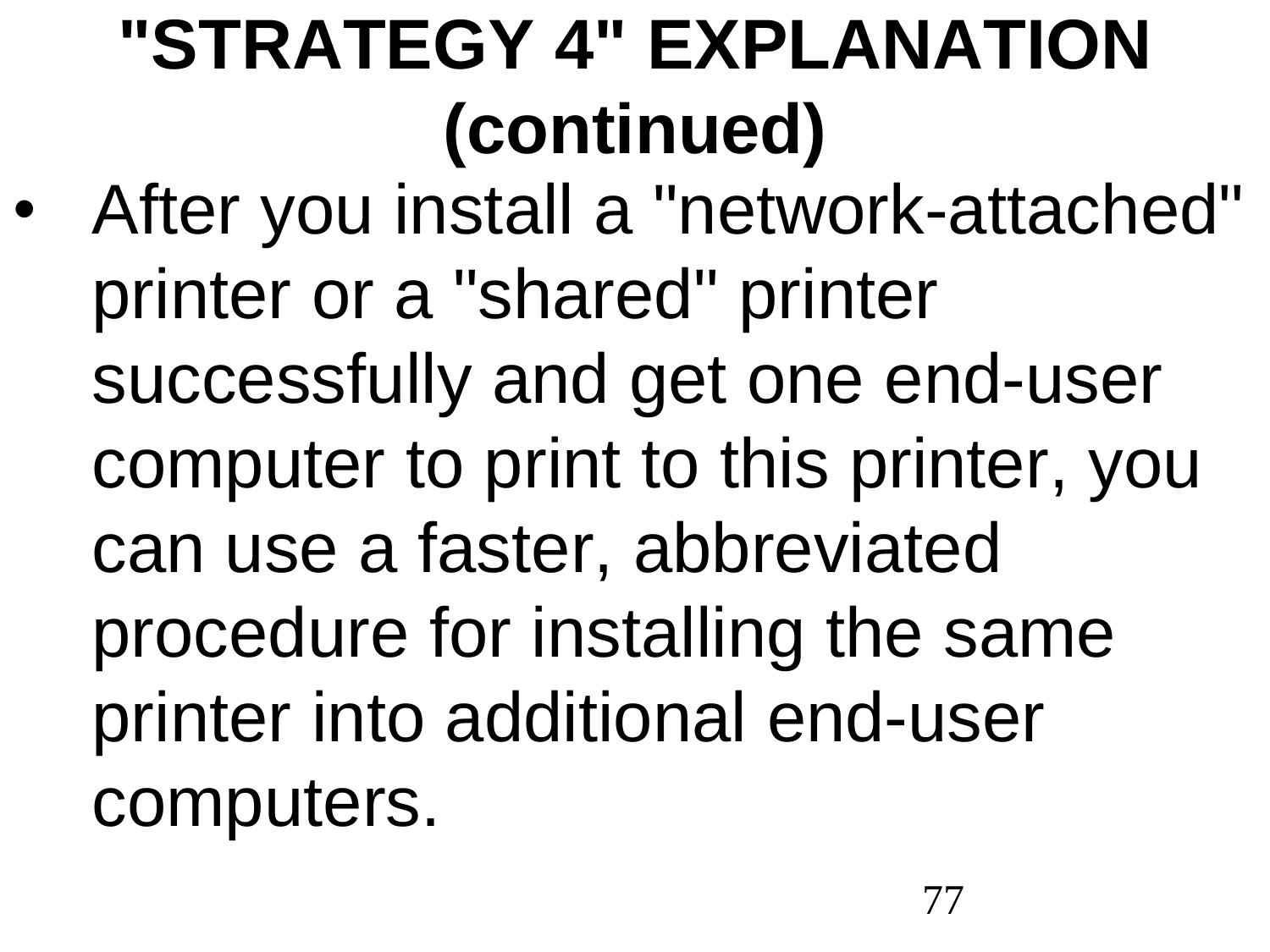The trick to a shorter, easier installation procedure is to use the IP address of the "network-attached" or "shared" printer.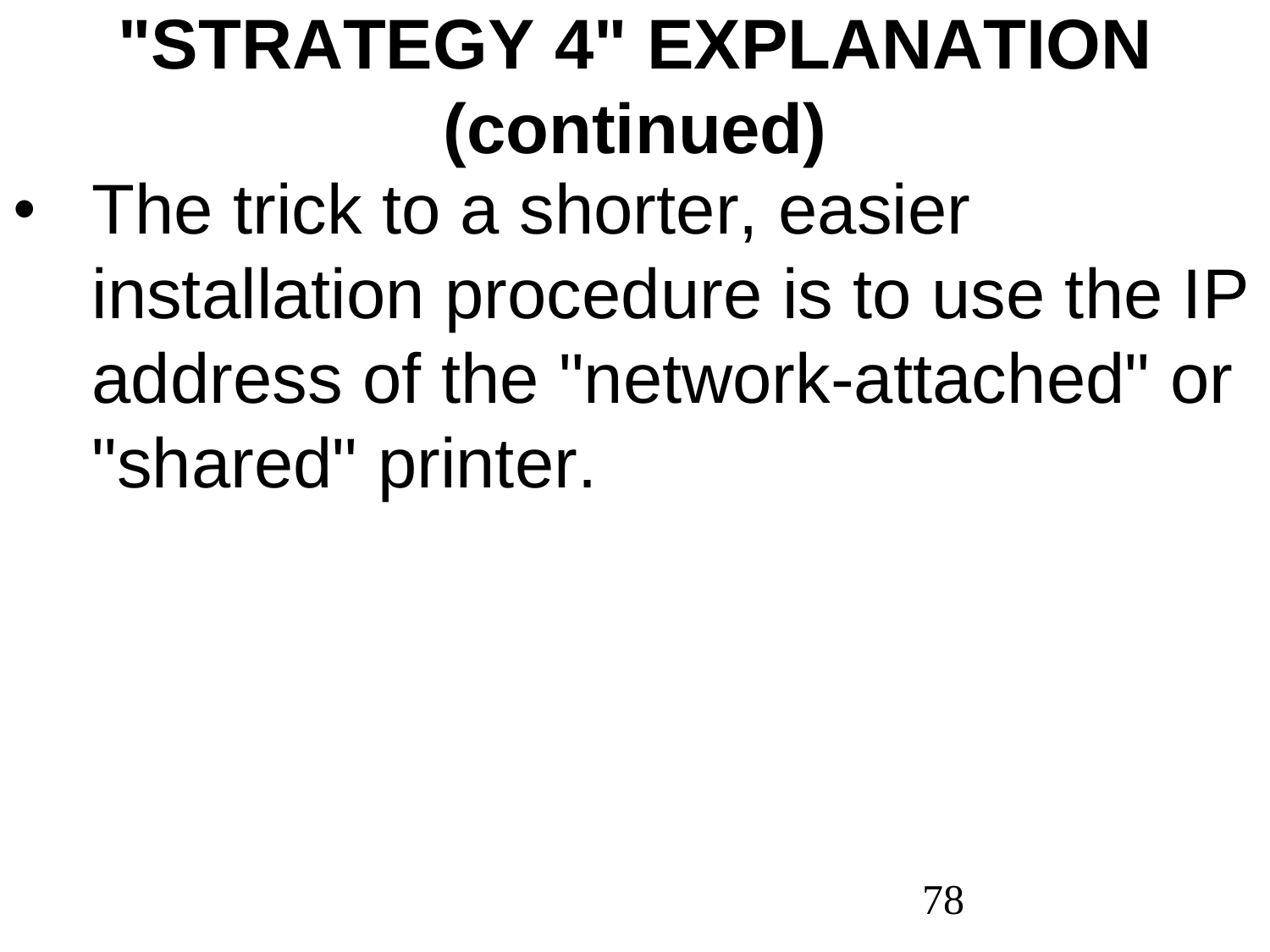• For additional end-user computers, either during or after the installation of drivers for the "network-attached" or "shared" printer, you create an "IP port" to "kick start" the communications between the printer and the end-user computer.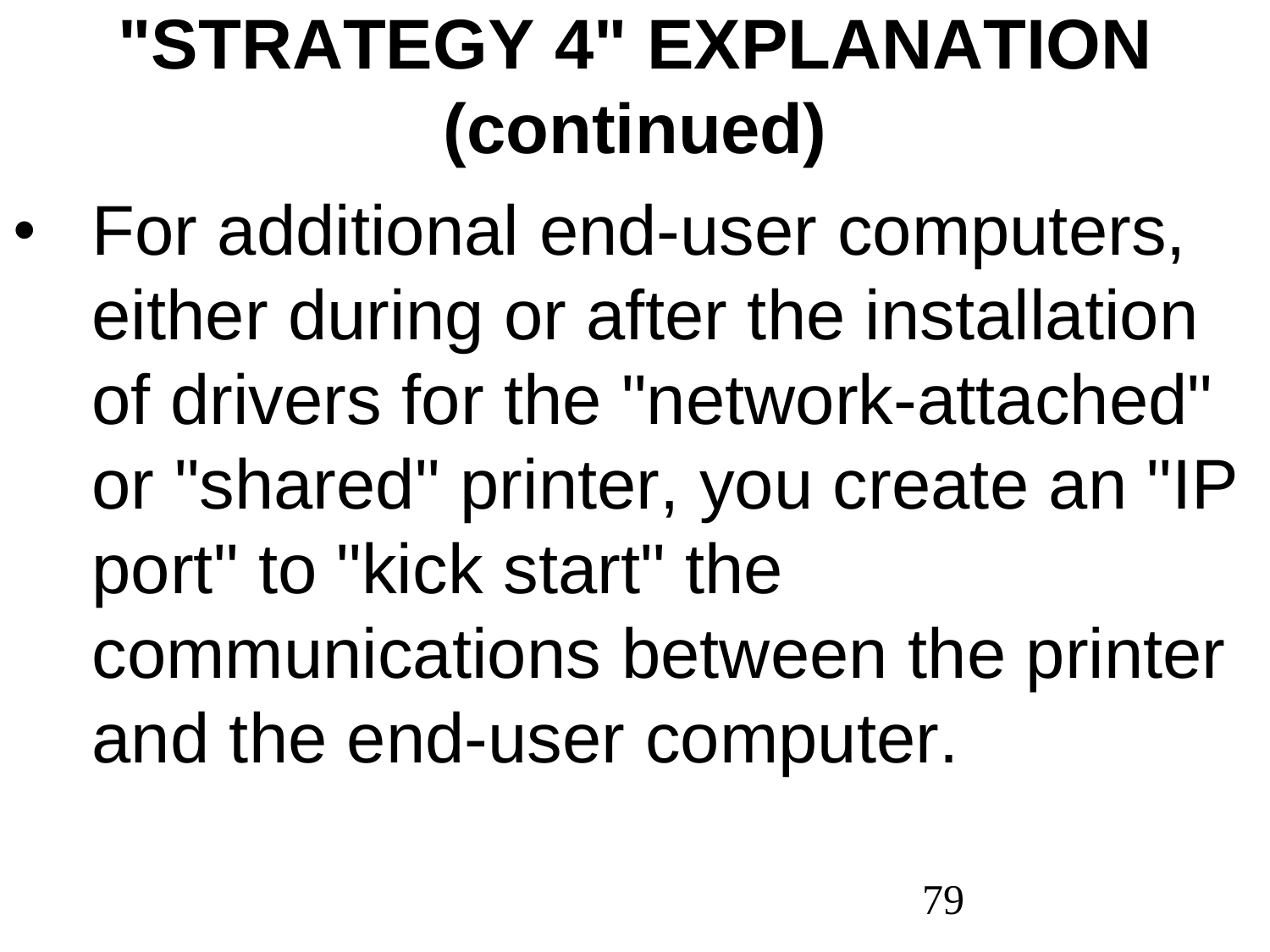- Step 1: Go to the end-user computer that is already successfully printing to the "network-attached" or "shared" printer.
- Step 2: Locate the icon for the printer in the configuration screens of the end-user computer.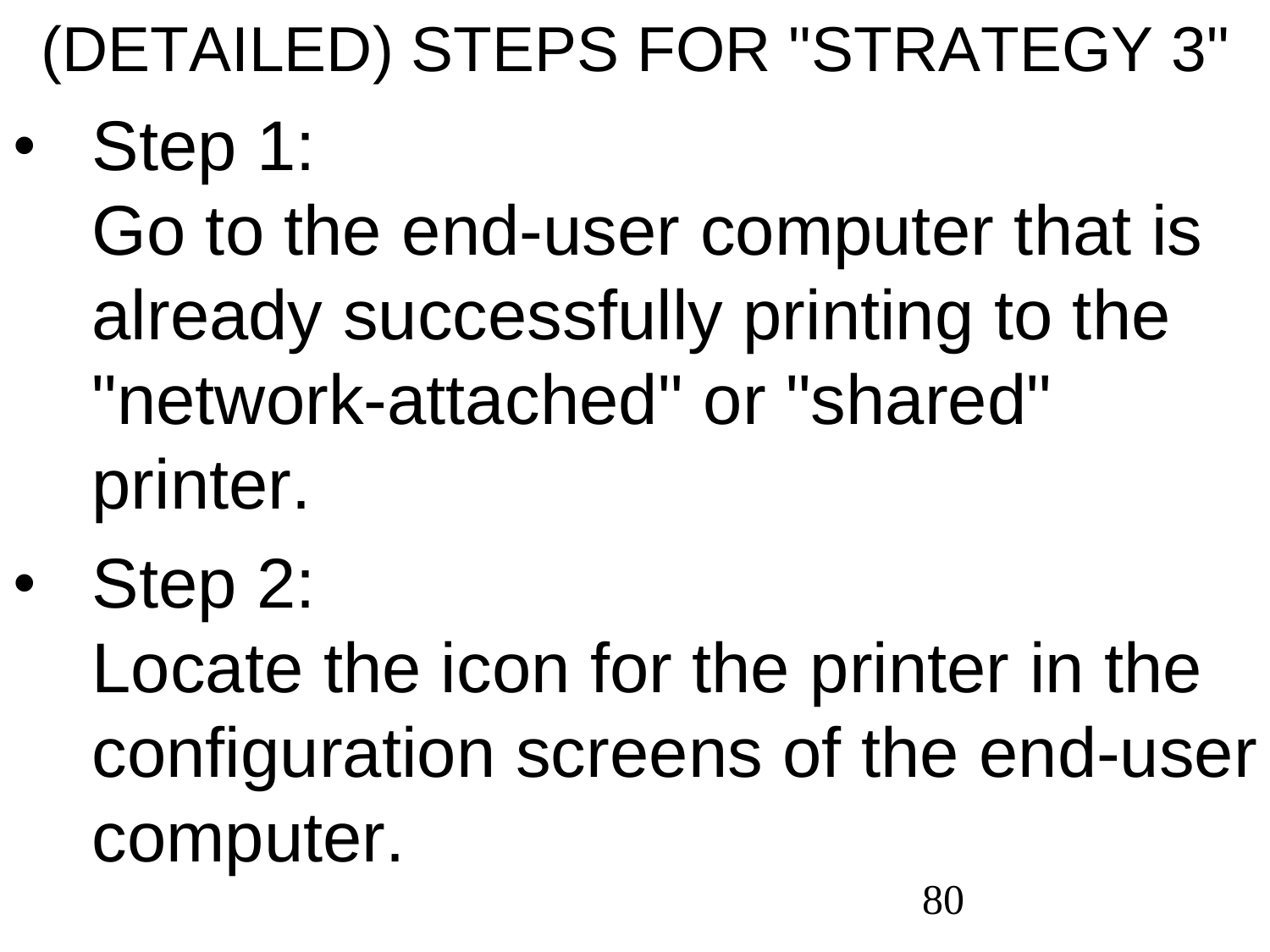- Step 3: Write down the IP address of the printer.
- Step 4: Go to the end-user computer where the printer needs to be "installed".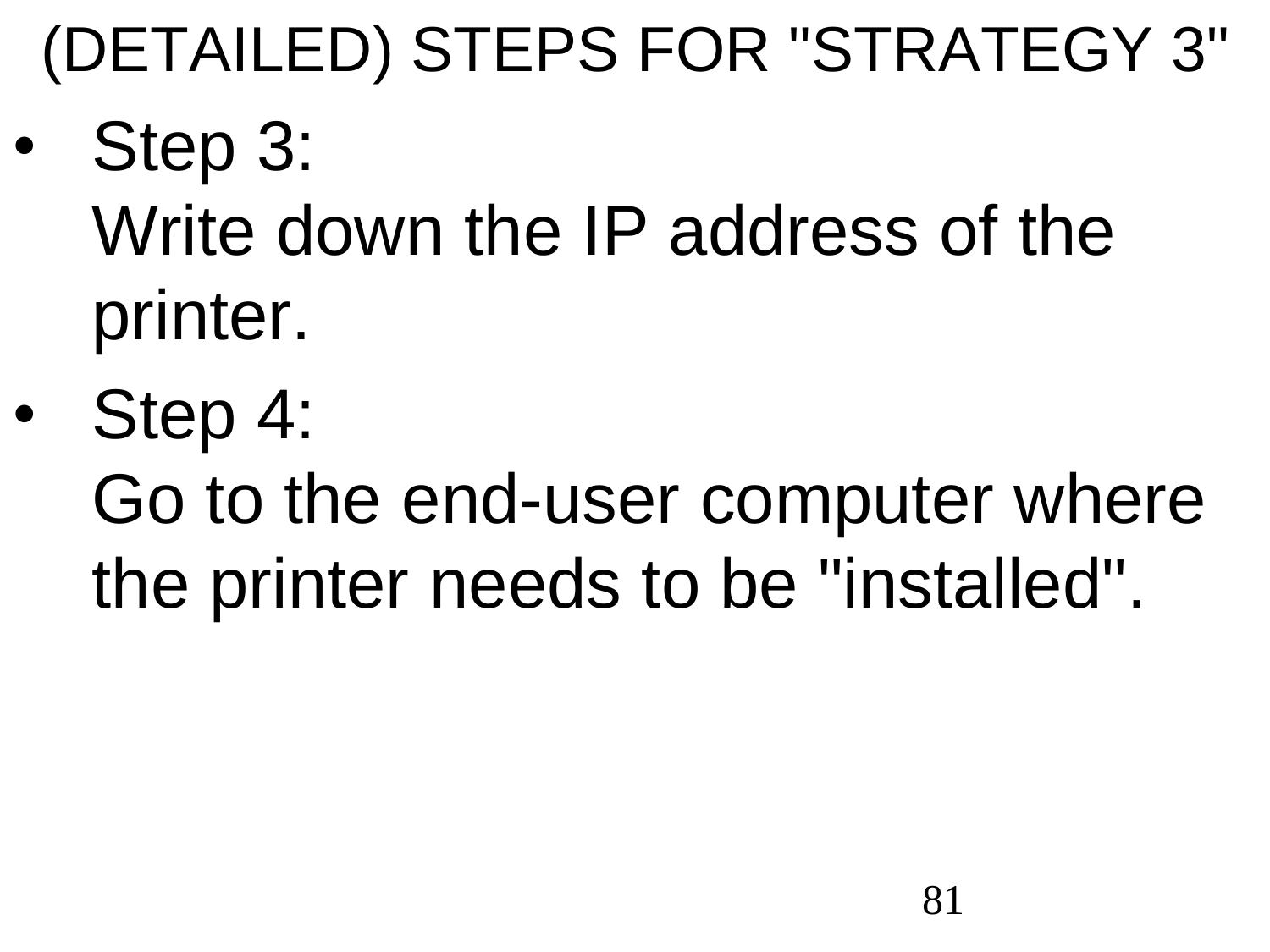Step 5:

Locate the installation CD that was packaged with the printer or download the "driver files" from the printer manufacturer's Web site.

• Step 6: Using the installation CD or the manufacturer's "driver files" to start the installation of the printer.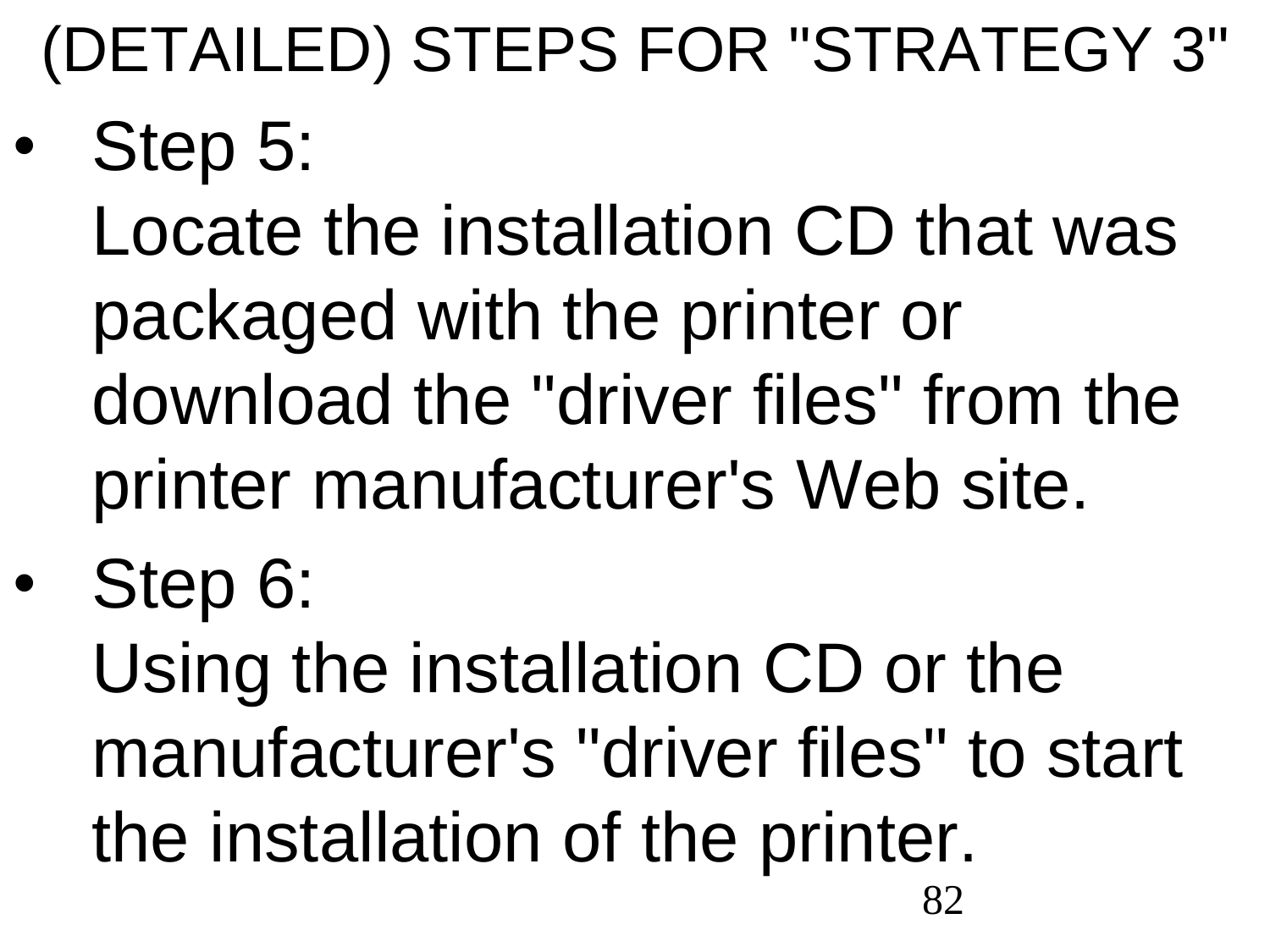• Step 6: If possible, at the appropriate point in the installation process, create an "IP port" for the printer by using the IP address of the printer (as determined in "Step 3").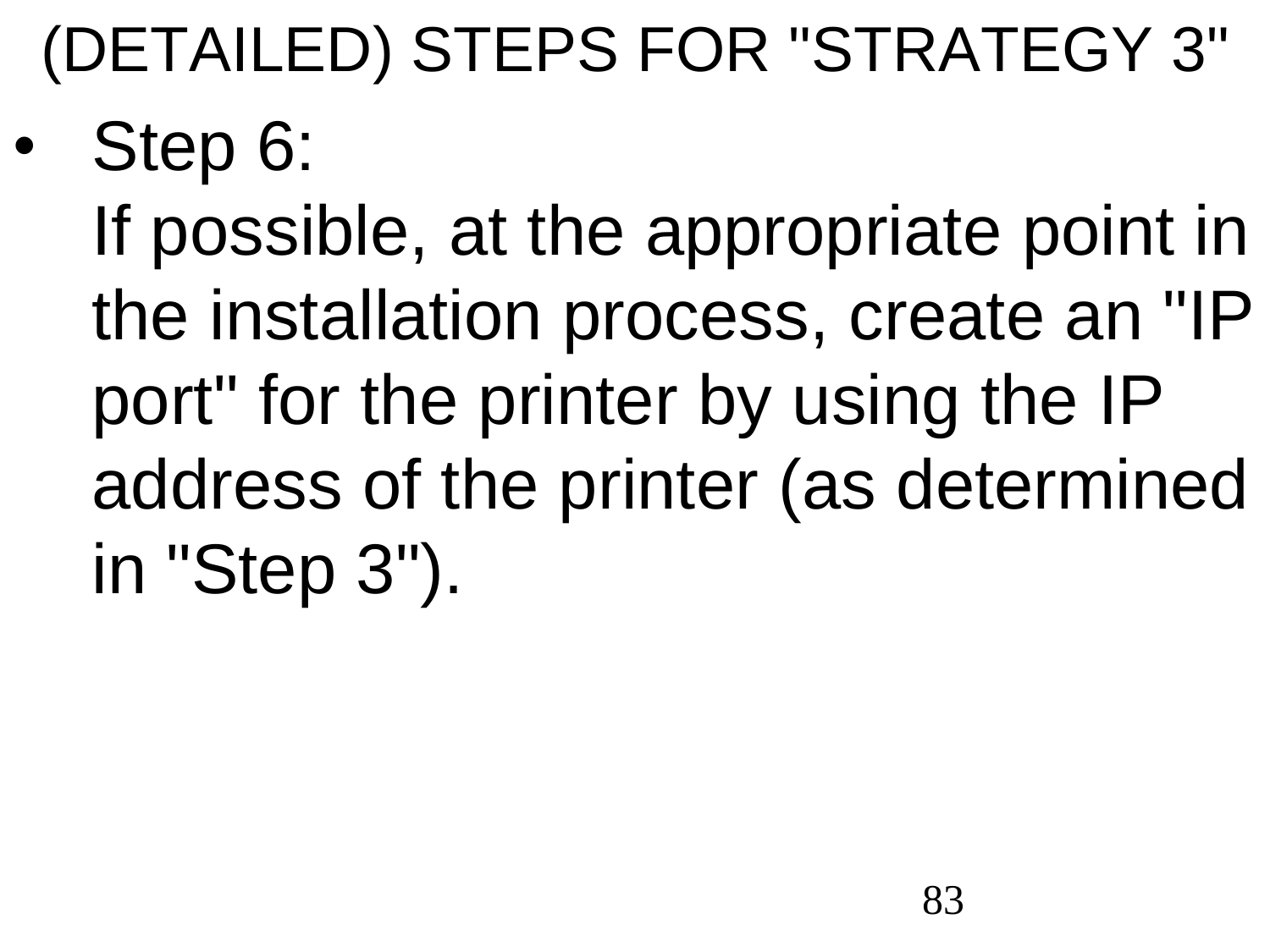Step 7: If there was no appropriate point in the installation process for creating an "IP port" for the printer, you can do so after the manufacturer's installation procedure has been completed.